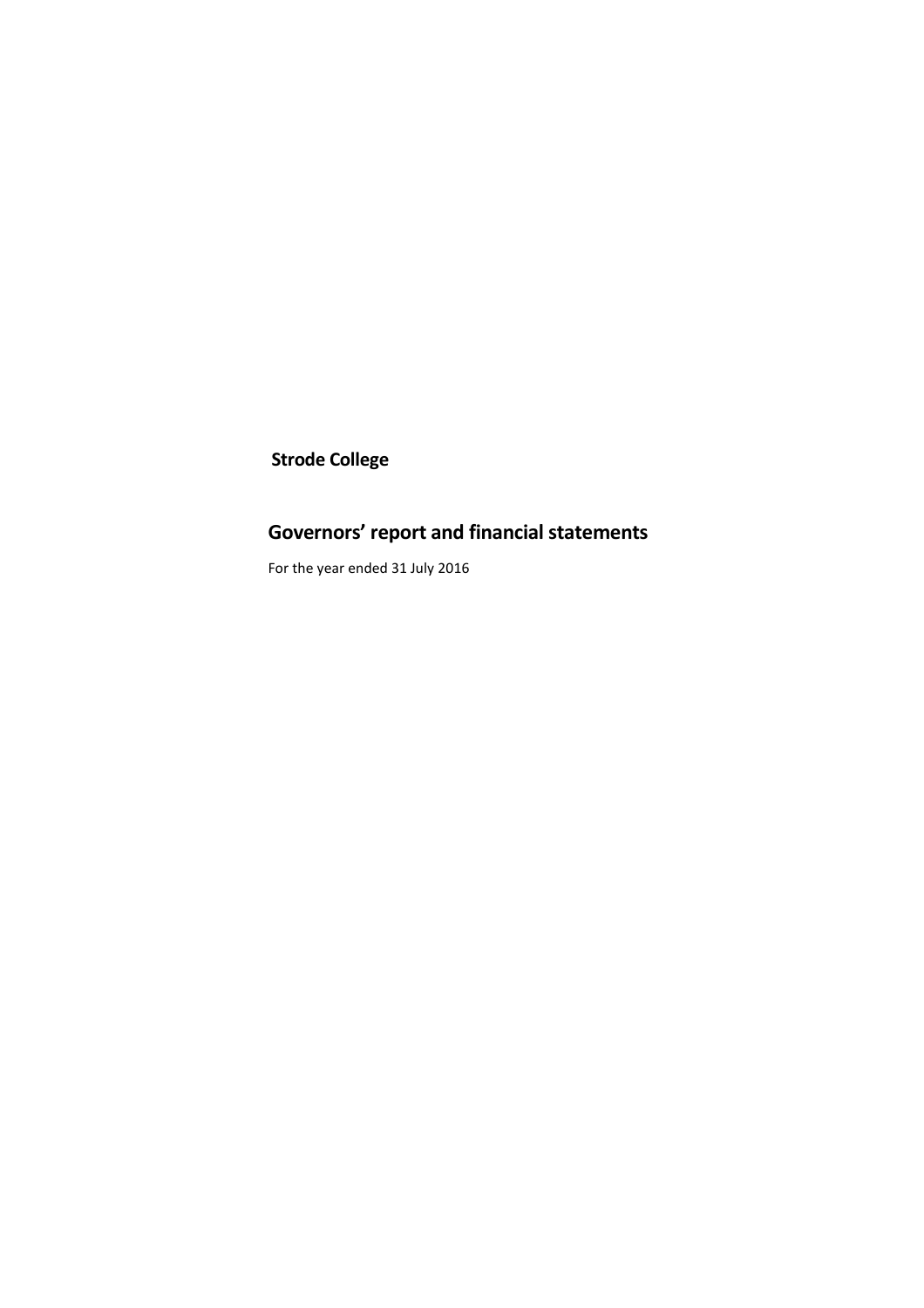## Key Management Personnel, Board of Governors and Professional advisers

## Key management personnel

Key management personnel are defined as members of the Executive Management Team which comprised the following in 2016:

James Staniforth - Principal, CEO and Accounting officer Shirley Theedom - Deputy Principal Becky Edwards - Finance Director (until 3 May 2016) David Healey - Finance Director (from 3 May 2016)

## Board of Governors

Kate Lovell - Chair Rob Bennett - Vice Chair

A full list of Governors is given on pages 18 and 19 of this Governors' report and financial statements.

## Clerk to the Corporation

Sue Snell (until 14 April 2016) Tessa Miller (from 14 April 2016)

## Professional advisers

### Financial statements auditors and reporting accountants: KPMG LLP 66 Queen Square Bristol BS1 4BE

Internal auditors: TIAA Ltd 53-55 Gosport Business Centre Aerodrome Road Gosport PO13 0FQ

Bankers: Lloyds Bank plc High Street Street Somerset BA16 0EJ

Solicitors: Clarke Willmott LLP 1 Georges Square Bath Street Bristol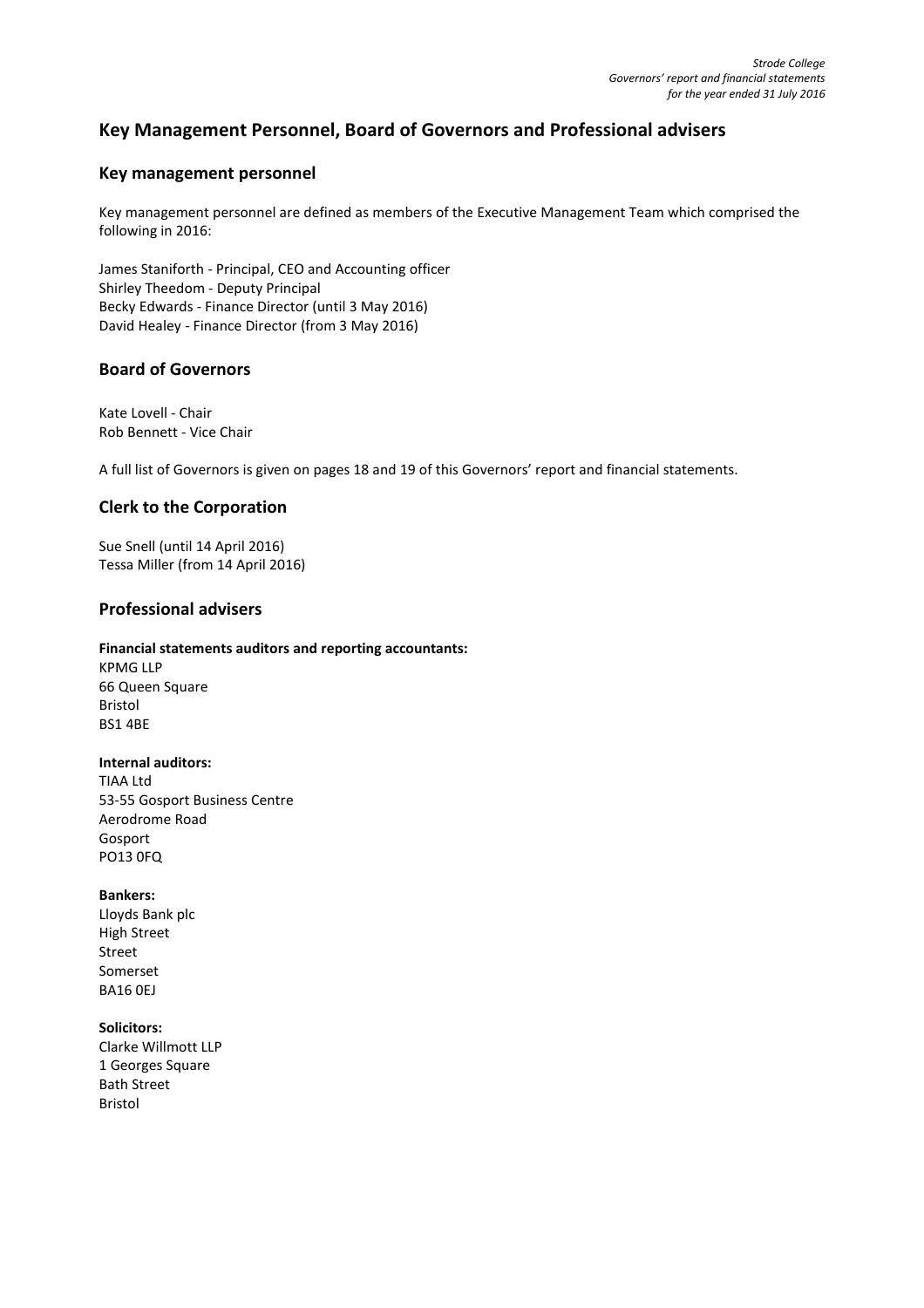# Governors' report and financial statements

## **Contents**

| Report of the Board of Governors                                                                     | 4                            |
|------------------------------------------------------------------------------------------------------|------------------------------|
| Statement of Corporate Governance and Internal Control                                               | 16                           |
| Board of Governor's statement on the College's regularity, propriety and compliance with Funding     |                              |
| body terms and conditions of funding                                                                 | 22                           |
| Statement of the responsibilities of the Governors of the Corporation                                | 23                           |
| Independent auditor's report to the Corporation of Strode College                                    | Error! Bookmark not defined. |
| Independent regularity report to the Corporation of Strode College and the Chief Executive of Skills |                              |
| <b>Funding Agency</b>                                                                                | 266                          |
| Statement of comprehensive income                                                                    | 288                          |
| Statement of changes in reserves                                                                     | 299                          |
| Balance sheet as at 31 July                                                                          | 30                           |
| Statement of cash flows                                                                              | 311                          |
| Notes to the accounts                                                                                | 322                          |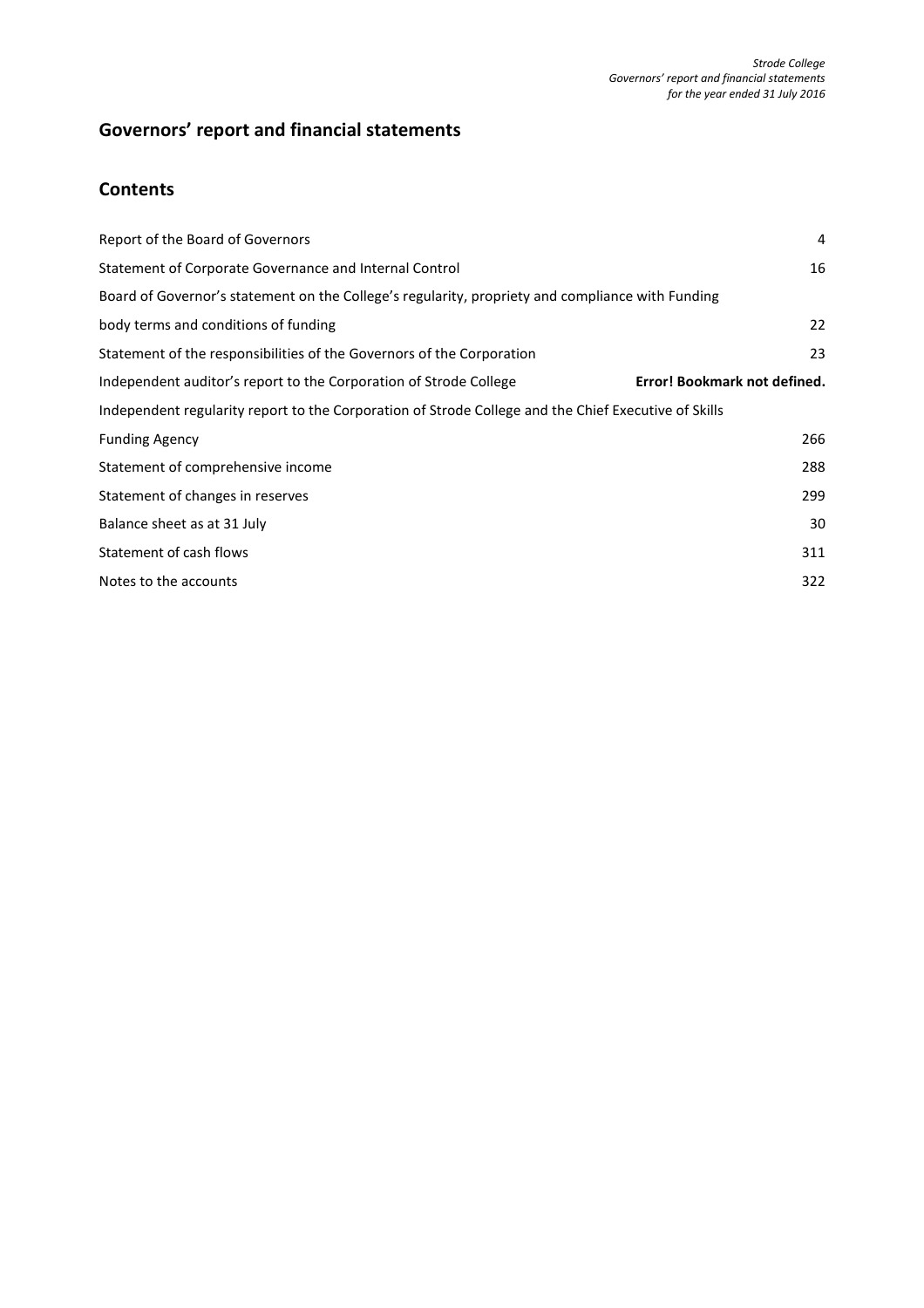# Report of the Board of Governors

## Nature, Objectives and Strategies

The Governors present their report and the audited financial statements for the year ended 31 July 2016.

### Legal status

The Corporation was established under the Further and Higher Education Act 1992 for the purpose of conducting Strode College ("the College"). The College is an exempt charity for the purposes of the Charities Act 2011.

The Corporation is a distinct legal body that comprises all of the members appointed in accordance Corporation's instrument of governance.

Members' principal role, other than to act as members of the corporation, is to provide governance over the College and they are referred to as governors and collectively the Board of Governors in this Governors' report and financial statements.

### Mission and vision

The College's mission, during the year, as approved by the Board of Governors was to:

- be the college of choice for post 16 education in Somerset
- be a college recognised as outstanding in all our work
- provide an appropriate range of learning opportunities suitable for a wide range of abilities and interests
- enhance the employability of our students
- contribute to the development of a dynamic local, regional and national economy
- work with employers to develop a skilled workforce which meets their needs.

Since the year end the Board of Governors has approved a new vision and mission for the College as follows:

### Vision

• Strode College, where every student will maximise their potential

### **Mission**

- Provide outstanding education for all 16-19 students
- Offer outstanding further education and training to adults
- Be a local centre of excellence for higher education

### Public Benefit

Strode College is an exempt charity under the Part 3 of the Charities Act 2011 and is regulated by the Secretary of State for Education as Principal Regulator for all Further Education (FE) Corporations in England.

In setting and reviewing the College's strategic objectives, the Board of Governors has had due regard for the Charity Commission's guidance on public benefit and particularly upon its supplementary guidance on the advancement of education. The guidance sets out the requirement that all organisations wishing to be recognised as charities must demonstrate, explicitly, that their aims are for the public benefit.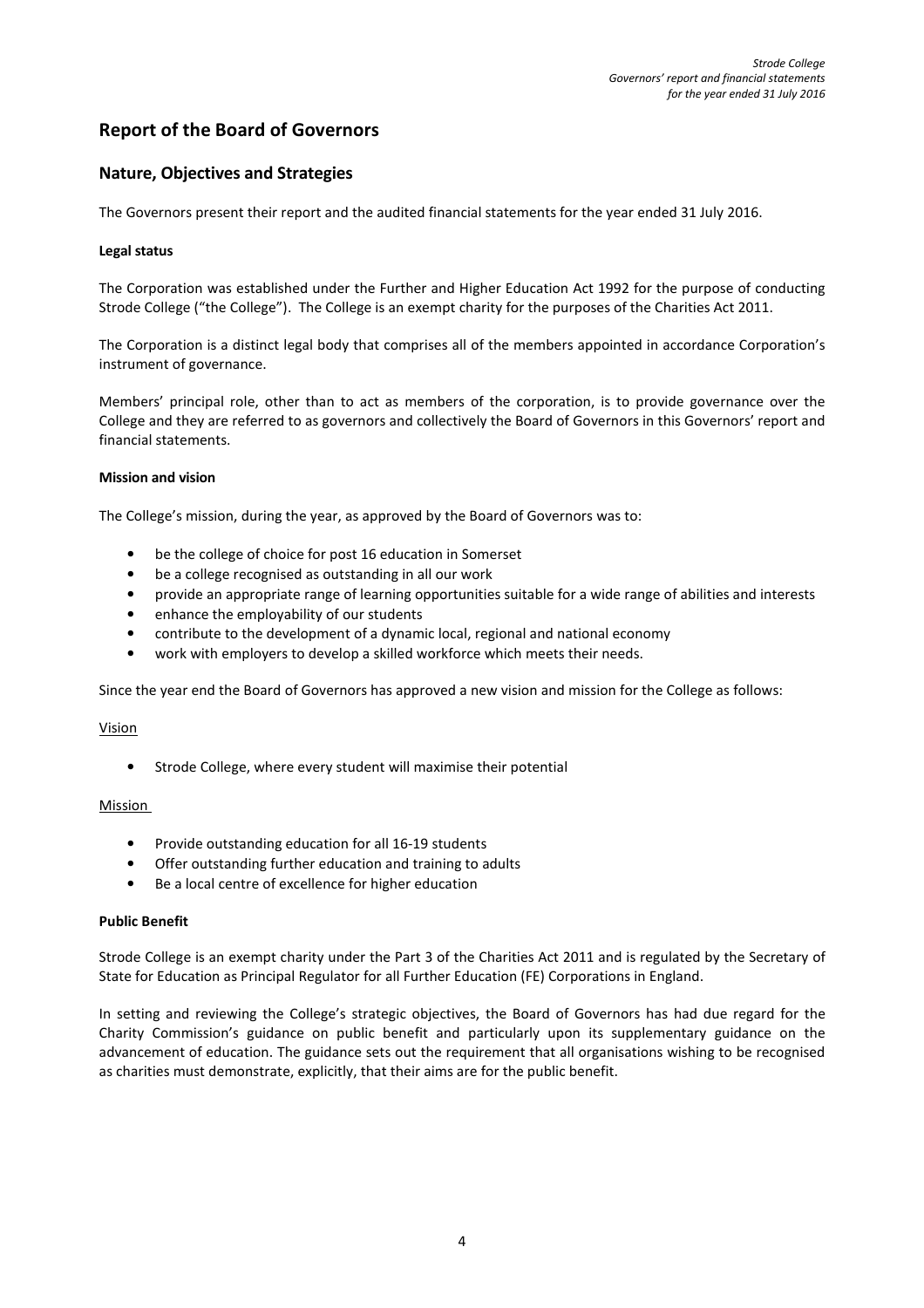Strode College, as a rural tertiary college with a focus on provision for 16-18 year olds, provides high quality learning opportunities suitable for a wide range of abilities and interests, in an environment where students can develop as individuals. We contribute to the development of a dynamic local, regional and national economy by enhancing the employability of our students and preparing them for higher education. The College aims to promote the economic, social and cultural life of the local community through work with business, the professions, community groups and local government and by encouraging the local community to make use of the College's facilities

In delivering our mission, the College provides the following identifiable public benefits through the advancement of education:

- High-quality teaching
- Widening participation and tackling social exclusion
- Excellent employment record for students
- Strong student support systems
- Links with employers, industry and commerce.

## Implementation of strategic plan

In March 2013, the Board of Governors approved the College's strategic plan for the financial years 2014 to 2016. This strategic plan includes an accommodation strategy and financial forecasts. The Board of Governors monitors the performance of the College against these plans. The plans are reviewed and updated each year.

| Objective                                                                                                                                                                                                   | <b>Outcome</b>                                                                                                                                                                                   |
|-------------------------------------------------------------------------------------------------------------------------------------------------------------------------------------------------------------|--------------------------------------------------------------------------------------------------------------------------------------------------------------------------------------------------|
| To be outstanding in everything we do<br>for the educational value of providing the<br>very best teaching, learning and outcomes for<br>all students<br>and for the strategic value of being<br>outstanding | College graded as Outstanding by Ofsted in November<br>2014.                                                                                                                                     |
| To maintain our distinctive tertiary offer of $16 - 18$ ,<br>adult and services to business provision                                                                                                       | Curriculum and business offer maintained.                                                                                                                                                        |
| To provide a curriculum that allows students to<br>progress to university or employment with training                                                                                                       | In 2014-15 93% destinations known, with 98% positive<br>destinations (i.e. employment, higher education,<br>apprenticeship etc.). 380 students progressed to<br>higher education September 2016. |
| To provide outstanding support for students<br>through specialist services and tutorial provision                                                                                                           | College graded as Outstanding by Ofsted in November<br>2014.                                                                                                                                     |
| To provide outstanding enrichment opportunities<br>for all students                                                                                                                                         | Enrichment considered to be a key strength by Ofsted<br>in November 2014. The proportion of full-time<br>students engaged in sport has also increased over the<br>period.                        |
| To work in partnership with schools to provide<br>vocational opportunities for 14-16 year olds within<br>the existing secondary/tertiary education model                                                    | Funding for 14-16 year olds studying in colleges was<br>eliminated during the period and it was not possible to<br>pursue this objective.                                                        |
| To grow full-time 16-18 numbers as a proportion of<br>the Year 11 cohort                                                                                                                                    | Increased from 32% in 2013 to 35 % in 2016.                                                                                                                                                      |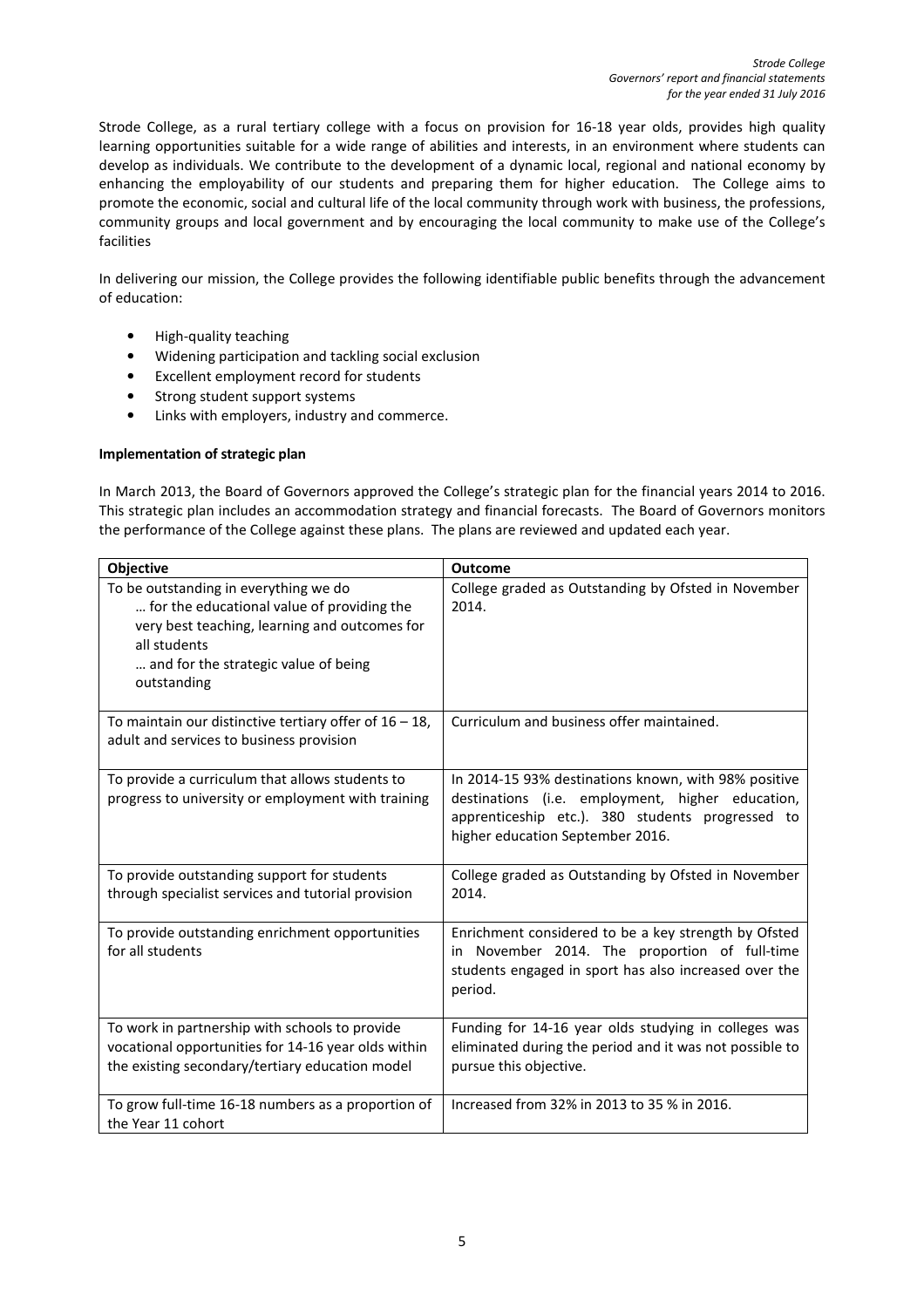| Objective                                                                                                                                                                                                                                  | <b>Outcome</b>                                                                                                                                                                                                                                                                                                                                                            |
|--------------------------------------------------------------------------------------------------------------------------------------------------------------------------------------------------------------------------------------------|---------------------------------------------------------------------------------------------------------------------------------------------------------------------------------------------------------------------------------------------------------------------------------------------------------------------------------------------------------------------------|
| To grow adult skills provision to meet the local and                                                                                                                                                                                       | Adult Skills budget increased from £1.3m allocation for                                                                                                                                                                                                                                                                                                                   |
| regional needs of employers, those Not in<br>Education, Employment or Training and the                                                                                                                                                     | 2013-14 to £1.6m allocation total for 2015-16.                                                                                                                                                                                                                                                                                                                            |
| unemployed                                                                                                                                                                                                                                 |                                                                                                                                                                                                                                                                                                                                                                           |
| To grow apprenticeship provision to meet the<br>needs of students who wish to develop skills                                                                                                                                               | Apprenticeship delivery has grown from £463k in<br>2013-14 to £497k in 2015-16.                                                                                                                                                                                                                                                                                           |
| through work-based learning                                                                                                                                                                                                                |                                                                                                                                                                                                                                                                                                                                                                           |
| To expand the range and level of higher education<br>courses to offer high quality, affordable, local,<br>niche provision                                                                                                                  | Higher Education (HE) students increased from 80 to<br>150 and courses on offer from 3 to 7.                                                                                                                                                                                                                                                                              |
| To provide the physical and human resources to<br>ensure outstanding teaching and learning                                                                                                                                                 | During the period the college has built a new Higher<br>Education and Skills building, undergone a significant<br>IT refresh, implemented a new MIS system, increased<br>investment in staff development and, based on lesson<br>observations,<br>improved good<br>and<br>outstanding<br>teaching from 88% to 92%.                                                        |
| To promote equality and diversity through the<br>ethos and curriculum of the college, and to ensure<br>that students with protected characteristics<br>perform at least as well other students                                             | Equality and diversity was identified as a cross-college<br>strength in the November 2014 Ofsted report. Since<br>the Ofsted inspection there has been a focus on<br>promoting equality and diversity in lessons.                                                                                                                                                         |
| To maintain the existing high standards of health,<br>safety and safeguarding                                                                                                                                                              | Safeguarding regarded as a strength in the November<br>2014 Ofsted report.                                                                                                                                                                                                                                                                                                |
| To promote the economic, social and cultural life of<br>the local community through work with business,<br>the professions, community groups and local<br>government and by making the College's facilities<br>available to the community. | In 2015/16 Strode theatre sold 52,000 tickets and<br>opened and new theatre studio screen. In addition a<br>broad range of community users including sports<br>clubs, dance groups, schools, music groups, used both<br>the sports facilities and theatre.<br>favourable<br>College<br>also<br>received<br>91%<br>The<br>a<br>recommendation from employers for training. |

## Financial objectives

The College's financial objectives are:

| <b>Objective</b>                                                                              | <b>Outcome</b> |
|-----------------------------------------------------------------------------------------------|----------------|
| Maintain a Skills Funding Agency Financial Health Score of at least "Satisfactory" until July | Achieved       |
| 2016                                                                                          |                |
| Generate an operating position in excess of £100k deficit in each of the three years          | Achieved       |
| (excluding the impact of FRS 102 and 2015 FE HE SORP)                                         |                |
| Return to a current ratio of 1.0 or above by July 2016                                        | Not achieved   |
| Maintain Borrowing to Income ratio below 45%                                                  | Achieved       |
| Generate sufficient additional income to maintain investment in IT infrastructure of £50k per | Achieved       |
| annum.                                                                                        |                |

Following a significant investment in fixed assets in 2014-15 using College funds, the current ratio reduced below 1.0. and is has taken longer than expect to meet the target. The Board is satisfied that this does not present a risk to the College finances and is comfortable with extending the time taken to reach a current ratio of 1 under the new financial objectives noted below. During 2015-16 operating cash generated was broadly the same as cash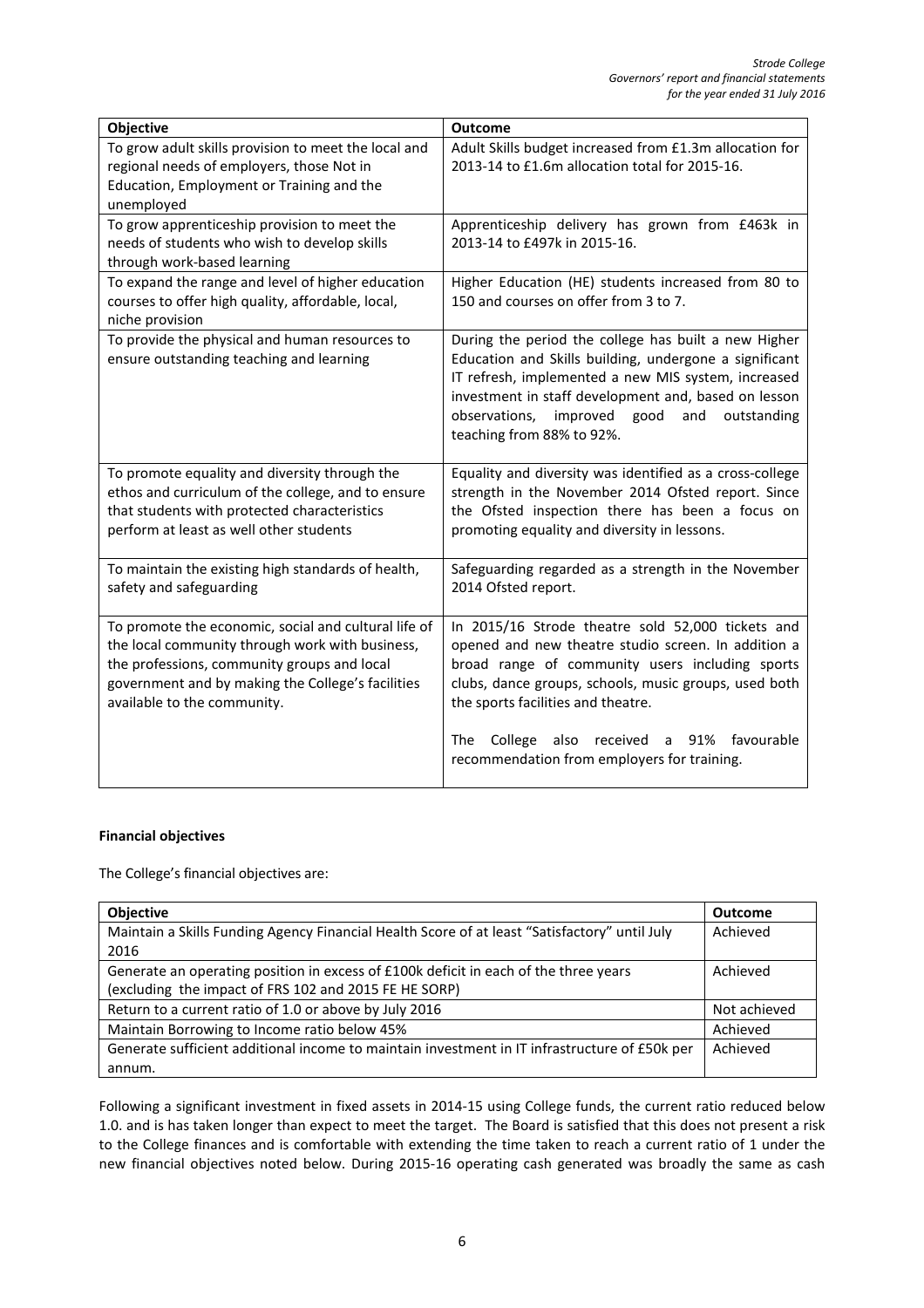used in acquiring fixed assets and the net reduction in financial obligations resulting in little change in the current ratio by 31 July 2016.

Overall the Board of Governors are pleased with the level of achievement against the 2014-16 strategic plan and the financial objectives.

Since the year end the Board of Governors has approved a new vision, mission and 3 year Strategic Plan covering the years 2016/17 to 2018/19. The vision and mission are:

### Strode College, where every student will maximise their potential

Strode College's Mission is to:

- Provide outstanding education for all 16-19 students
- Offer outstanding further education and training to adults
- Be a local centre of excellence for higher education

The Strategic Plan contains the following strategic and financial objectives:

## New Strategic Objectives

## A Outstanding for all our students

- A1 To stretch and challenge our students so that they make outstanding progress
- A2 To provide a curriculum and enrichment that provides opportunities for all
- A3 To provide outstanding teaching, tutorial and support for students
- A4 To ensure that all our students progress to university or employment
- A5 To provide high quality facilities and resources

### B Outstanding for all our staff

- B1 To provide a supportive, rewarding and challenging environment that motivates all staff
- B2 To provide opportunities for training, development, expansion of role or promotion
- B3 To encourage staff to innovate and take risks for the benefit of our students

### C An outstanding partner for our community

- C1 To support the educational, social and cultural needs of the local community
- C2 To respond pro-actively to the training and skills needs of employers and the Local Enterprise Partnership (LEP) and to meet national government priorities

### D Inclusive, healthy and safe

- D1 To provide an inclusive environment which values individuals, promotes equality and diversity and ensures mutual respect
- D2 To provide a healthy and safe environment for all staff and students

### New Financial Objectives

- 1. Maintain a secure financial health grade of "Satisfactory" with the Skills Funding Agency (A secure satisfactory grade would be in the top half of the range for the satisfactory grade )
- 2. Generate a minimum Earnings Before Interest, Tax, Depreciation and Amortisation (EBITDA) of 5%.
- 3. Deliver and maintain a current ratio above 1.0
- 4. Maintain Borrowing to Income ratio below 40%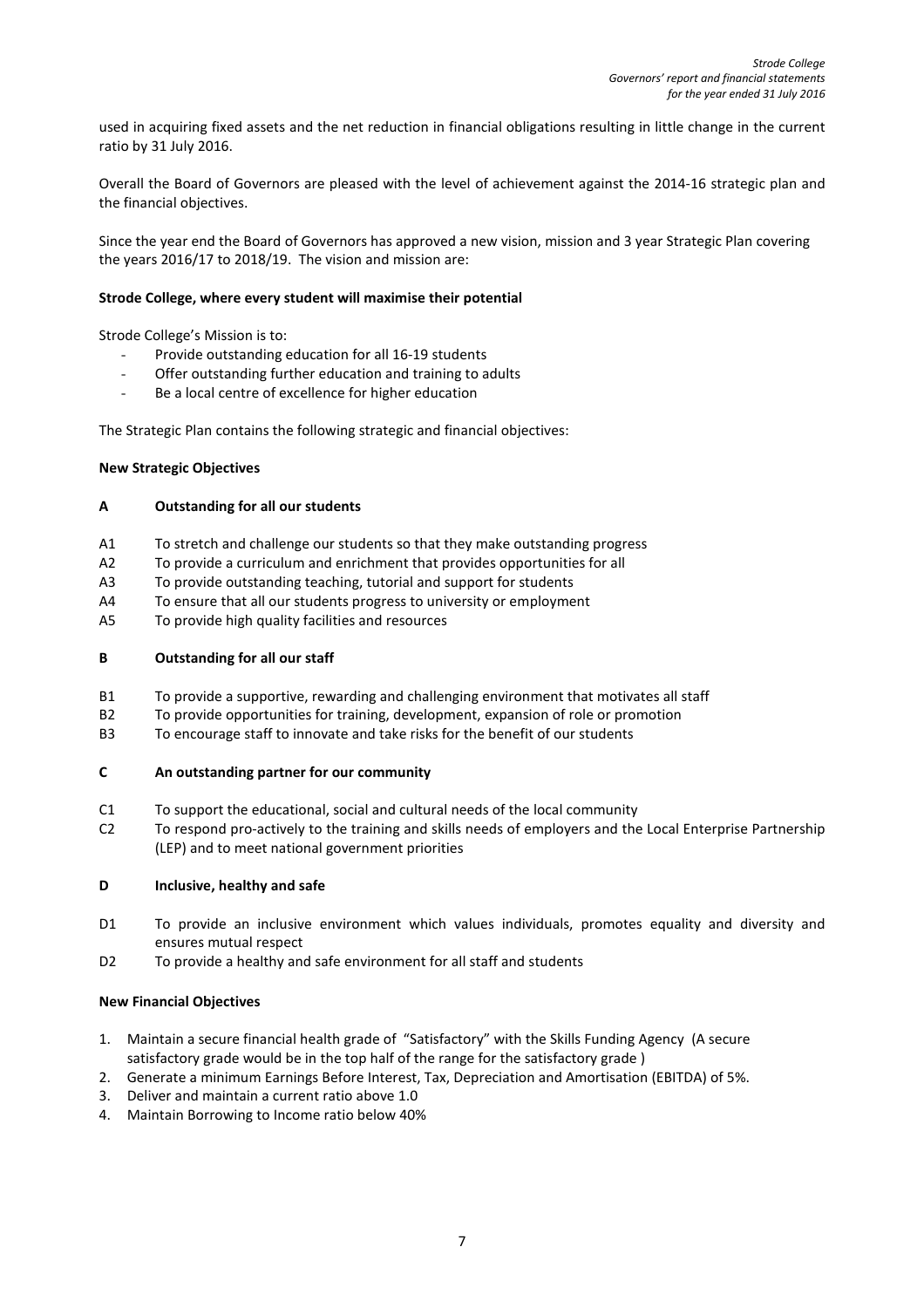- 5. Generate sufficient additional income to ensure adequate funding is available to:
	- 5.1. Recruit and retain staff
	- 5.2. Fund premises maintenance and repairs at a sustainable level
	- 5.3. Fund IT support and maintenance at a sustainable level
	- 5.4. Replace / renew capital assets on a reasonable timescale
- 6. Use existing reserves to fund capital expenditure
- 7. Comply with banking covenants

## Financial Position

## Financial Reporting Standard 102 (FRS102)

During the year the College adopted FRS102, the financial reporting standard applicable in the UK and Republic of Ireland; this financial year ending 31 July 2016 being our first financial year reporting under FRS102.

The key areas of reporting and accounting recognition changes impacting the College under FRS102 relate to the following areas:

- **Pensions**
- Holiday pay accrual
- Deferred capital grants

Pension changes under FRS102 requires the recognition in the statement of comprehensive income, of a net interest cost, calculated by multiplying the net plan obligations by the market yield on high quality corporate bonds (the discount rate applied). Under the previous UK GAAP, the net pension finance cost was the net of the expected return on pension plan assets and the interest on pension liabilities.

Holiday pay accruals are recognised in the statement of comprehensive income as a result of an employee's outstanding holiday entitlement being recognised as a liability to the College at the Balance Sheet date. Under UK GAAP there was no requirement to recognise holiday pay accruals

Deferred capital grants are recognised in the statement of comprehensive income immediately once the performance conditions had been met and the grant vests with the College. Under the previous UK GAAP these grants were capitalised and amortised over the remaining useful economic life of the relevant fixed assets.

A detailed reconciliation of the movements from UK GAAP to FRS102 is shown in note 23 to the report and accounts. Throughout this report and accounts comparisons will be against the restated prior year.

### Financial results

The table below shows the results for the College presented in the format used internally by all levels of management and governance. These results do not include FRS102 adjustments for defined benefit pension obligations or accrued holiday pay.

|                                 | 2016     | 2015     |
|---------------------------------|----------|----------|
| Income                          | £11,517k | £11,405k |
| Expenditure                     | £10,998k | £10,819k |
| <b>Cash Operating Surplus</b>   | £519k    | £586k    |
| <b>Cash Operating Surplus %</b> | 4.5%     | 5.1%     |
| Pay to income ratio             | 66.2%    | 64.71%   |
|                                 |          |          |
| <b>Fixed Asset Additions</b>    | £210k    | £910k    |
| Cash                            | £812k    | £825k    |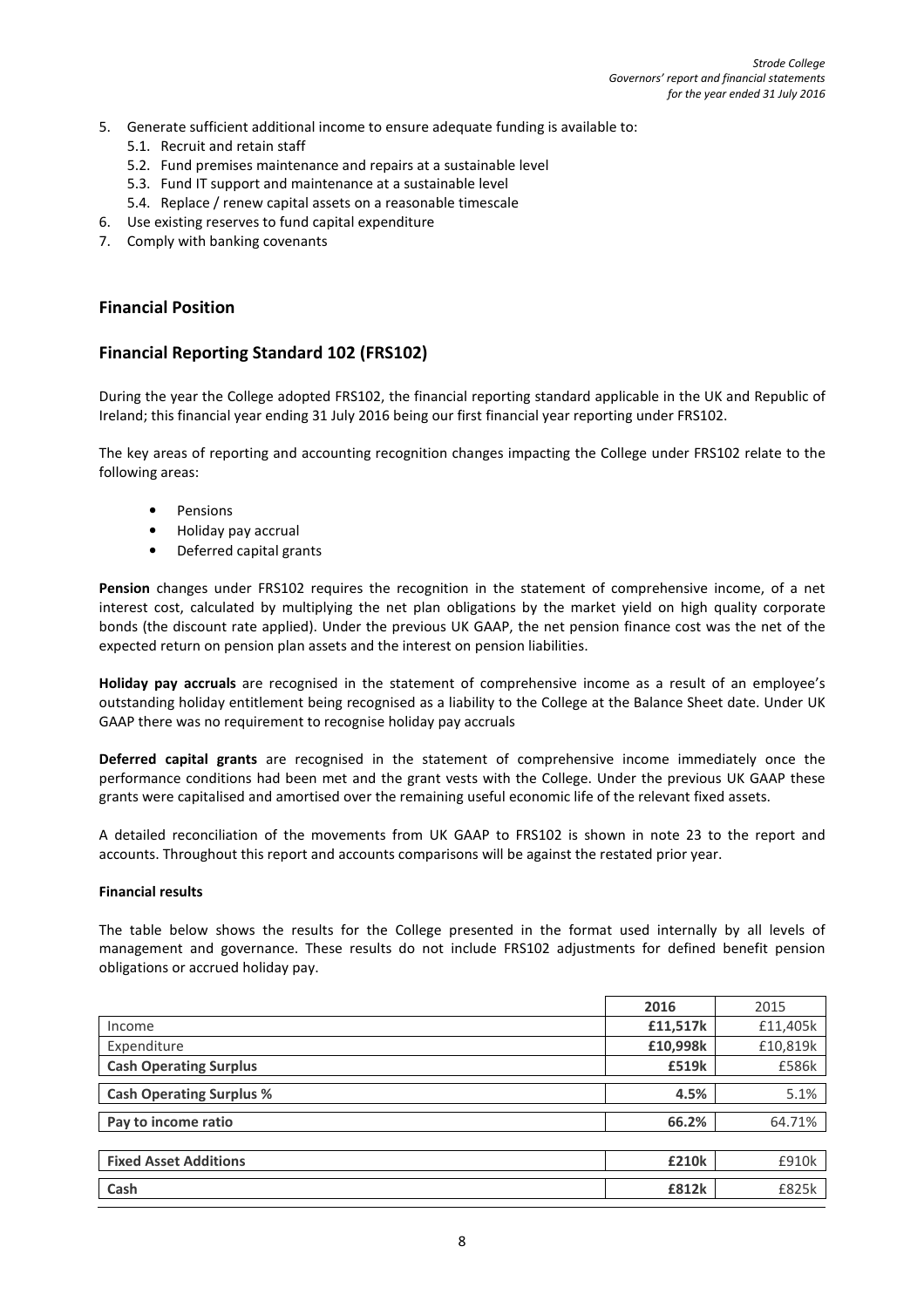| <b>Current Ratio</b>                                 | 0.91         | 0.93         |
|------------------------------------------------------|--------------|--------------|
| <b>Borrowing v Net Assets</b>                        | 37.2%        | 38.4%        |
| <b>Skills Funding Agency Financial Health Rating</b> | Satisfactory | Satisfactory |

Note: From 2016/17 EBITDA, which is a generally accepted measure of financial performance, will be used to measure the operating surplus instead of the previously used cash operating surplus. The difference between the two measures is that EBITDA excludes interest payable.

Including FRS102 adjustments for defined benefit pension obligations or accrued holiday pay the financial results for the year were as follows:

|                                                         | 2016    | 2015     |
|---------------------------------------------------------|---------|----------|
|                                                         | £'000   | f'000    |
| Income                                                  | 11,517  | 11,405   |
| Capital grants received                                 | 78      | 94       |
| <b>Total income</b>                                     | 11,595  | 11,499   |
| Operating expenditure                                   | 10,998  | 10,819   |
| Depreciation                                            | 811     | 829      |
| FRS102 - Defined benefit pension obligations adjustment | 615     | 434      |
| FRS102 - Holiday pay accrual                            | (17)    |          |
| <b>Total Expenditure</b>                                | 12,407  | 12,082   |
| (Deficit) on continuing operations                      | (812)   | (583)    |
| Actuarial loss in respect of pensions schemes           | (2,834) | (550)    |
| Total comprehensive Income for the year                 | (3,646) | (1, 133) |

The College has significant reliance on the education sector funding bodies for its principal funding source, largely from recurrent grants. In 2016 the FE funding bodies provided 74% (2015 - 76%) of the College's total income.

### Treasury policies and objectives

Treasury management is the management of the College's cash flows, banking, money market and capital market transactions; the effective control of the risks associated with those activities; and the pursuit of optimum performance consistent with those risks.

The College has a separate treasury management policy in place.

Short term borrowing for temporary revenue purposes is authorised by the Accounting Officer. All other borrowing requires the authorisation of the Board of Governors and shall comply with the requirements of the Financial Memorandum, which sets out the College's terms of funding with the Skills Funding Agency.

### Cash flows and liquidity

Operating cash flow was £660,000 (2015 - £1,139,000). There was a small net cash outflow for the year after loan repayments and fixed asset investments of £13,000, (2015 - £211,000).

The size of the College's total borrowing and our approach to interest rates has been calculated to ensure a reasonable cushion between the total cost of servicing debt and operating cash flow. During the year this margin was comfortably exceeded.

### Reserves policy

The College has adopted a policy of targeting a 5% EBITDA surplus each year. Achievement of this target will contribute to a satisfactory financial health rating with the Skills Funding Agency and satisfies the College's loan covenants.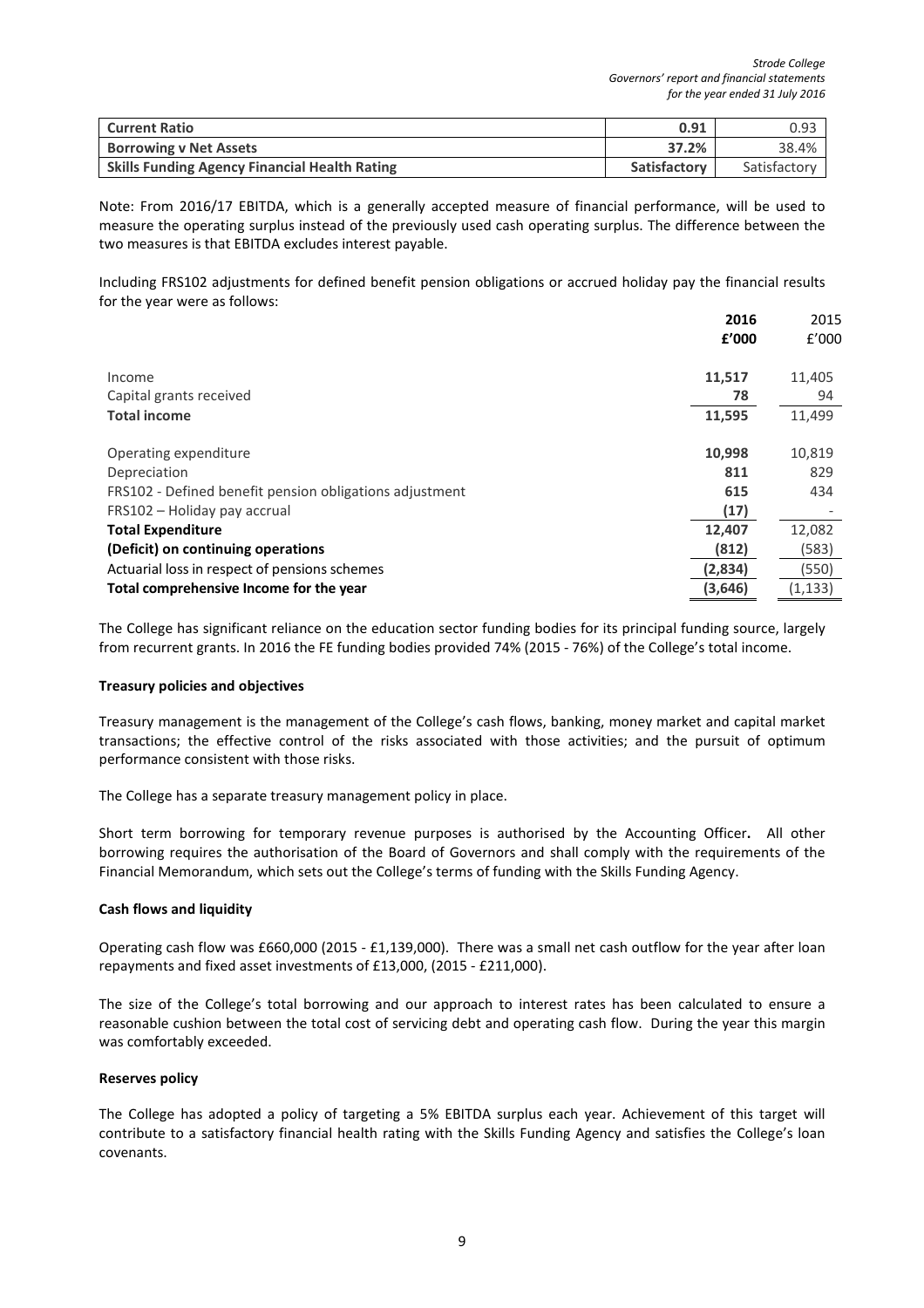In respect of accumulated reserves the College is required to retain £3,000,000 of general reserves, excluding any defined benefit pension obligations, in order to satisfy our loan covenants. The College will seek to utilise additional reserves, as cash levels permit, for the benefit of students.

### Events after the end of the reporting period

As disclosed in note 15, on the 10<sup>th</sup> October 2016 the College entered into a fixed interest rate agreement in respect of the amount owed to Lloyds Bank, at that date, of £4,276,000 for a period of 4.75 years at an interest rate to 2.69%.

### Current and Future Development and Performance

### Student numbers

|                                   | 2016   | 2015   |
|-----------------------------------|--------|--------|
|                                   | Number | Number |
| Government Agency funded students | 2.586  | 2.856  |
| Fee paying Students               | 1.110  | 1,055  |

### Student achievements

Advanced Level students continue to make excellent progress at the College. The College uses Alps, a widely used system for tracking and measuring student progress on post 16 courses. The single year Alps grade for A Level, AS Level and BTEC of grade 3 places the college within the top 25% nationally (2015 - A Level and BTEC grade 3, AS Level Grade 2, within the top 10% nationally).

GCSE resit performance was excellent again as measured by the percentage of starters who passed with a grade C or better against a backdrop nationally of a significantly decline in performance.

|                                               | A Levels |       | Level 3 Vocational |      | <b>GCSE</b> resit |      |
|-----------------------------------------------|----------|-------|--------------------|------|-------------------|------|
|                                               | 2016     | 2015  | 2016               | 2015 | 2016              | 2015 |
| Pass Rate                                     | 99.3%    | 99.6% | 99%                | 98%  |                   |      |
| Achieved Minimum Target Grade                 | 79%      | 79%   | 88%                | 87%  |                   |      |
| Grades at A*-B                                | 56%      | 57%   |                    |      |                   |      |
| <b>Extended Diplomas - Triple Distinction</b> |          |       | 62%                | 53%  |                   |      |
| Grades at A*- C / High Grades                 | 83%      | 82%   | 78%                | 79%  | 54%               | 55%  |

There were 100% pass rates for both Level 1 and Entry Level vocational courses.

### Curriculum development

The College continues to review its curriculum offer to meet local need and to ensure maximum efficiency. We introduced new FE programmes in 2015-16, in AS Economics and a combined Level 2 course of Public Services with Sport. We also added AS/A Level Philosophy and BTEC Extended Diploma Applied Science to our offer for 2016/17. At the same time, the College did not recruit a new cohort in AS Design and Technology and removed AS Accounting, AS Communication and Culture and AS German from the future offer.

The College has also introduced a new higher education course in HND Computing, replacing the Foundation Degree in E-Business Technologies, as a response to employer demand. The college gained approval from the University of Plymouth to offer new foundation degrees in Psychology and Business Management from September 2016.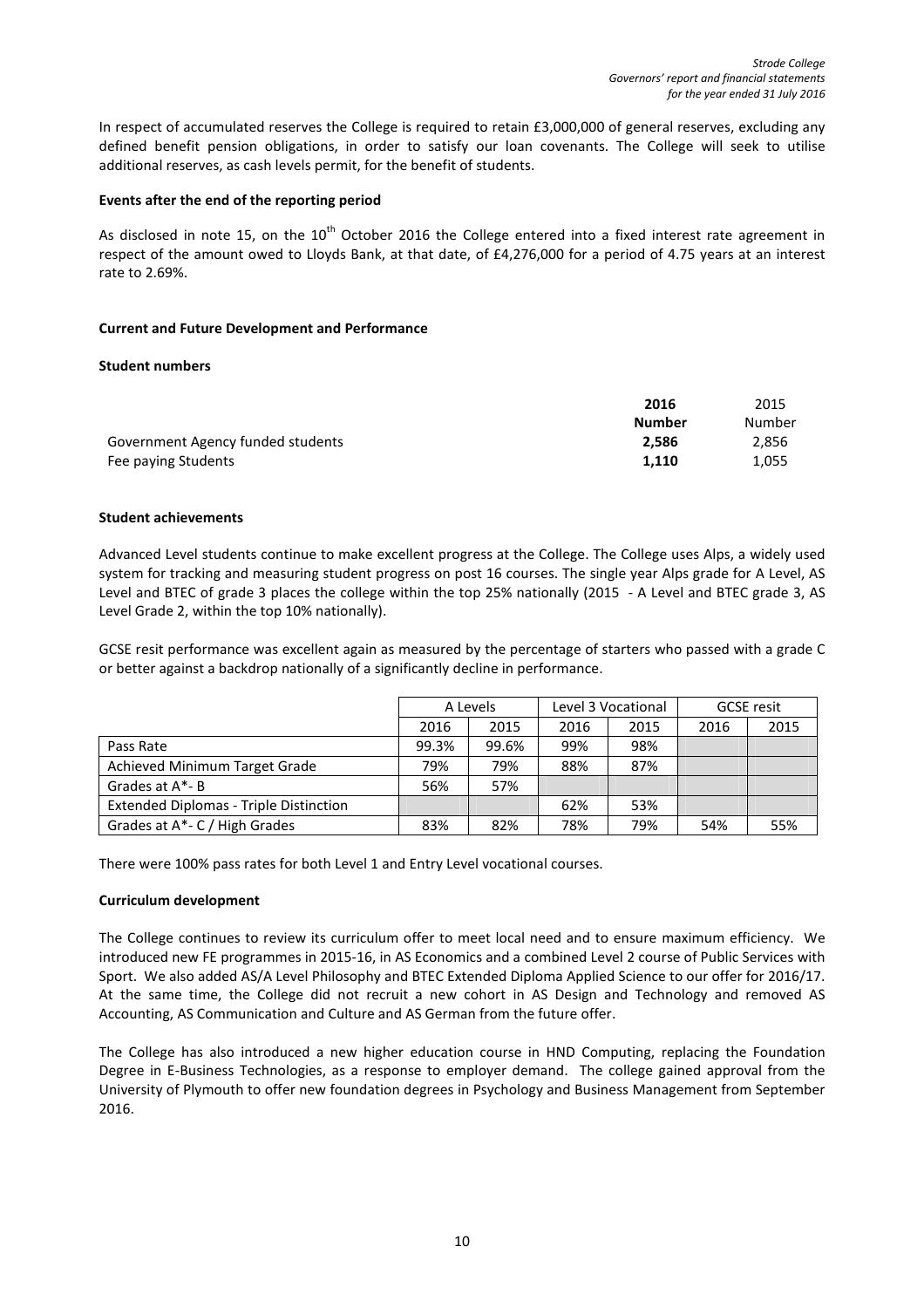### Teacher qualifications

Teaching staff are required to hold, or to be working towards, a teaching qualification relevant to their role. During 2016, 99% of full time staff held a full teaching qualification i.e. PGCE, Cert Ed or equivalent (2015 – 99%). 90% of part time staff held a relevant teaching qualification appropriate for their role (2015 – 90%).

### Future Developments

The College is exploring two new higher education courses for September 2018, an MA in Medieval History and Heritage and a foundation degree in Science.

We have also appointed a new Director of Employer Engagement to lead on the College's response to the changes in Apprenticeship standards and funding, with a focus on five sector areas.

The college's medium term strategy is to generate cash for co-investment in new facilities to support catering and hospitality apprenticeships and to develop the sports facilities.

We are also a member of the Hinkley Point Training Agency and remain focused on meeting the training needs of companies in the Hinkley supply chain at the lower tiers, as well as focusing on replacement strategy for local employers.

### Going concern

The financial statements have been prepared on a Going Concern basis not withstanding net current liabilities of £545,000.

The activities of the College, together with the factors likely to affect its future development and performance are set out in the Report of the Board of Governors. The financial position of the College, its cash flow, liquidity and borrowings are described in the Financial Statements and accompanying Notes.

The College currently has £4,404,000 of loans outstanding with bankers on terms negotiated in 2013. The terms of the existing agreement are for up to another 15 years. The College's forecasts and financial projections indicate that it will be able to operate within this existing facility and covenants for the foreseeable future.

Accordingly the College has a reasonable expectation that it has adequate resources to continue in operational existence for the foreseeable future, and for this reason will continue to adopt the going concern basis in the preparation of its Financial Statements.

### Resources

The College has various resources that we can deploy in pursuit of our strategic objectives.

Tangible resources include:

### Financial

The College has net assets of £29,000 (after deducting £11,894,000 defined benefit pension obligations) (2015 - £3,675,000 after deducting £8,844,000 defined benefit pension obligations) and long term debt of £4,404,000 (2015 - £4,638,000).

### Estates

The College has a well-managed campus and we have renewed a significant portion of our building stock since 2001. In September 2014, we opened a new Higher Education and Skills Building, which provides a very high standard of accommodation for delivering employer-facing provision, including apprenticeships, traineeships, functional skills and full cost work. Since opening the building, both apprenticeship numbers and the number of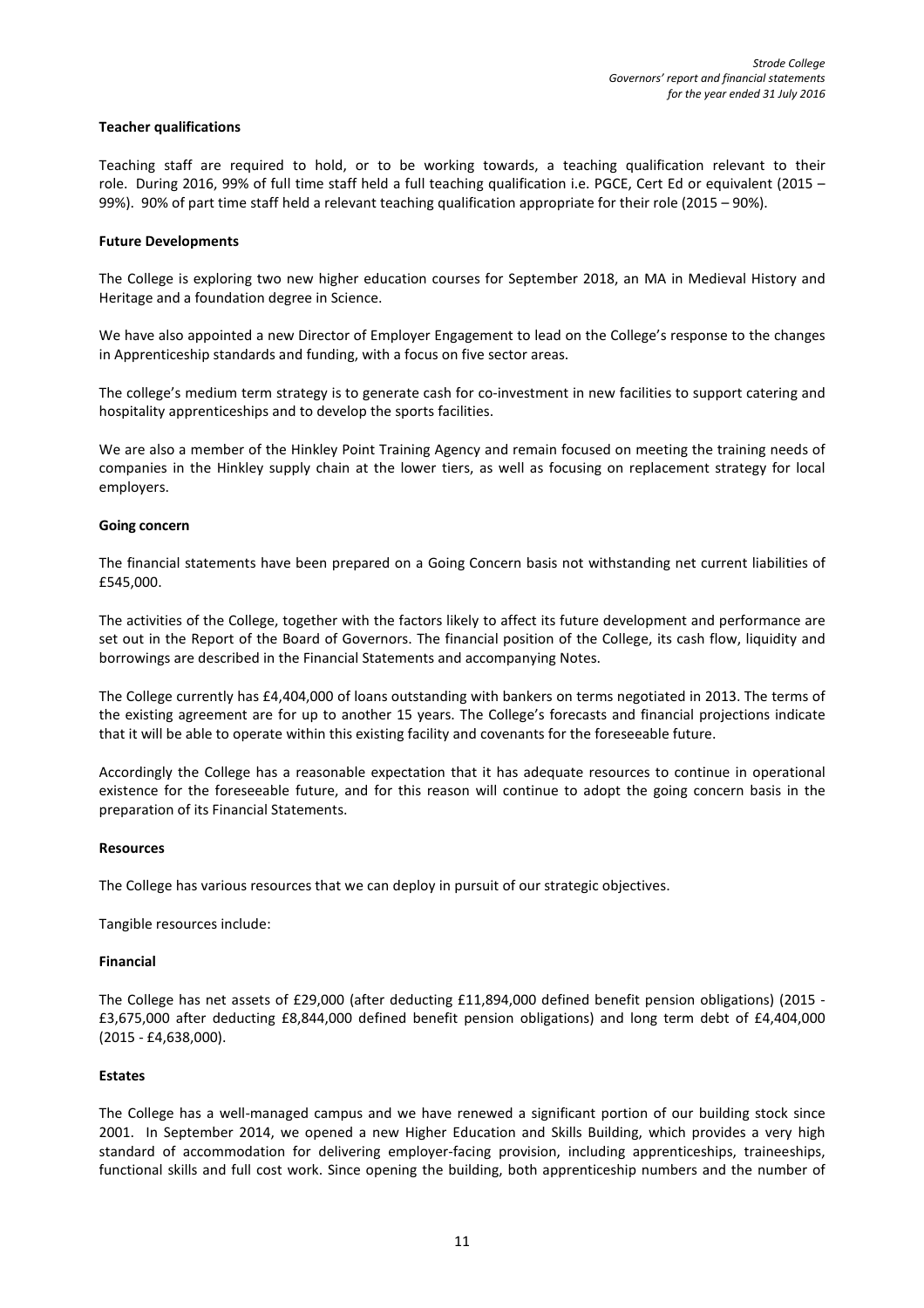students studying Higher Level skills have grown. Students and employers report that it is a valuable resource for the area.

### People

The College employs 351 people (226 Full Time Equivalents (FTE)), (2015 – 350 (223 FTE)), of whom 225 (141 FTE) (2015 – 221 (141 FTE)) are teaching staff or teaching and student support staff.

### Reputation

The College has a good reputation locally and nationally. Maintaining a quality brand is essential for the College's success in attracting students and external relationships.

In September 2014, the College was subject to a full Ofsted inspection. The grades awarded by Ofsted were as follows:

| Outcomes for students                        | Outstanding, Grade 1 |
|----------------------------------------------|----------------------|
| Quality of teaching, learning and assessment | Outstanding, Grade 1 |
| Effectiveness of leadership and management   | Outstanding, Grade 1 |
| Overall effectiveness                        | Outstanding, Grade 1 |

### Principal Risks and Uncertainties

The College has undertaken further work during the year to develop and embed the system of internal control, including financial, operational and risk management which is designed to protect the College's assets and reputation.

Based on the strategic plan, the Senior Management Team undertakes a comprehensive review of the risks to which the College is exposed. They identify systems and procedures, including specific preventative actions which should mitigate any potential impact on the College. The internal controls are then implemented and the subsequent year's appraisal will review their effectiveness and progress against risk mitigation actions. In addition to the annual review, the Senior Management Team will also consider any risks which may arise as a result of a new area of work being undertaken by the College.

A risk register is maintained at the College level which is updated regularly and reviewed at least termly by the Audit Committee and more frequently where necessary. The risk register identifies the key risks, the likelihood of those risks occurring, their potential impact on the College and the actions being taken to reduce and mitigate the risks. In addition, in the event that the risk materialises despite preventative actions, the register identifies further actions to mitigate the impact of the materialising risk. Risks are then mapped against a "heat map" which shows movement in risks on a size/impact matrix following risk treatment.

Outlined below is a description of the principal risk factors that may affect the College. Not all the factors are within the College's control. Other factors besides those listed below may also adversely affect the College.

## • Government funding

The College has considerable reliance on continued government funding through the further education sector funding bodies. In 2016, 74% of the College's revenue was funded by these bodies and this level of requirement is expected to continue. There are can be no assurance that government policy or practice will remain the same or that public funding will continue at the same levels or on the same terms.

The College is aware of three specific issues which may impact on future income of the College:

• Apprenticeship funding will change in April 2017, when funding will be routed directly through employers, rather than being paid directly to the College. Employers will be free to choose any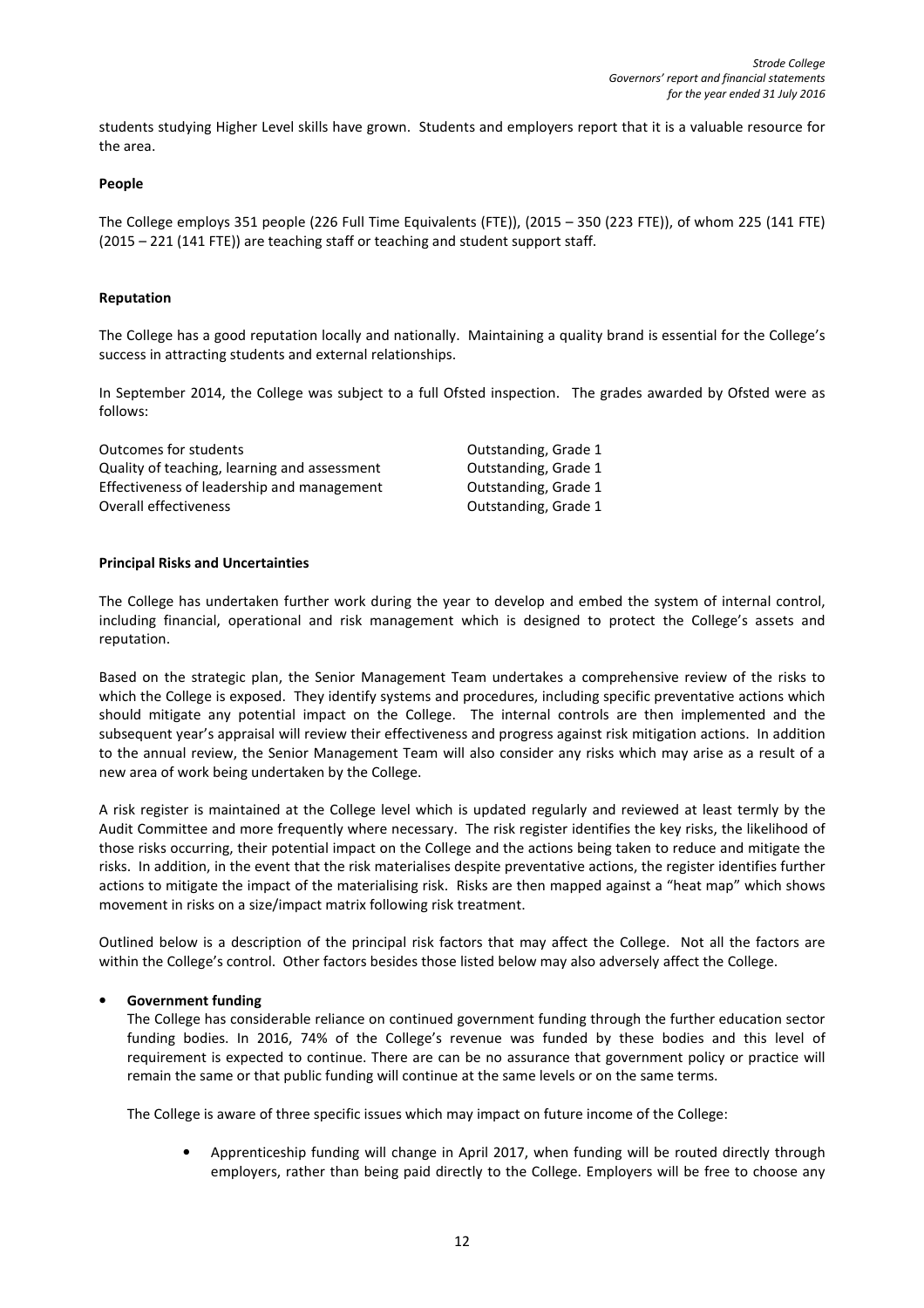provider for apprenticeship training provision, which could result in reduced income for the College.

- The College delivers 60% of its Adult Skills Budget funded training outside of the local area. When this budget is devolved to local control , starting from April 2017, there is a risk that the College will not secure the same level of income
- Current government funding is set at a flat cash level, with no allowance for increasing costs. There is a risk that the College will be unable to continue to find efficiencies and/or additional sources of income to meet the reduction in real terms funding.

These specific risks are mitigated by the following:

- ensuring the College is rigorous in delivering high quality education and training;
- focusing on maintaining and managing key relationships with the various employers, local authorities and funding bodies; and
- continually reviewing costs and seeking alternative sources of income.

### • Maintain adequate funding of pension liabilities

The College has a significant deficit on its Local Government Pension Scheme (LGPS). The LGPS currently treats the College as a government backed organisation and as a consequence accepts a long term deficit reduction plan from the College and does not require any security.

There is a risk that changes proposed by the government to the insolvency regime for colleges or the levels of funding the government directs towards colleges could result in a change to the LGPS's approach to college pension scheme deficits. If this happens the College may struggle to either afford increased deficit reduction contributions or provide any security.

To mitigate this risk the College will continue to lobby key stakeholders and support the efforts of other groups lobbying to ensure college funding is prioritised and any changes to the insolvency regime or college funding generally do not have an adverse impact on current LGPS deficit funding plans.

### • Area reviews

The government has started a programme of Area-based Reviews to examine all post-16 college provision by region. The stated aim of the reviews is to look at efficiency and financial viability of the provision in each region, with the potential for resulting recommendation of mergers and restructuring of provision. The College has been taking part in these reviews since November 2016 with the expectation that the review will be completed by March 2017.

There is a risk that the Area review recommendations are not aligned with the Board of Governors strategy for the College.

To mitigate this risk the College will continue to promote its mission and strategy with the Area review team and other key stakeholders.

### • Student numbers

The local demography over the next three years is very likely to result in a steady decrease in the number of 16 and 17 year olds moving into further education. This is likely to be the case until 2019/20. There is a risk that the College recruits fewer students and suffers a loss of income as a result.

To mitigate this risk the College will use its excellent reputation to target an increased market share over this period. We will also continue to develop our curriculum to strengthen the competitive advantage of the quality and variety of curriculum that we offer. Early indications are that both the overall number of students recruited and the proportion of students recruited from eleven key schools locally has increased in September 2016.

### • Building Repairs

Two of the College's seven main buildings were built in the 1960s and 1970s. These buildings are in a reasonable state of repair; however, given their age, there is a risk that substantial repairs or refurbishment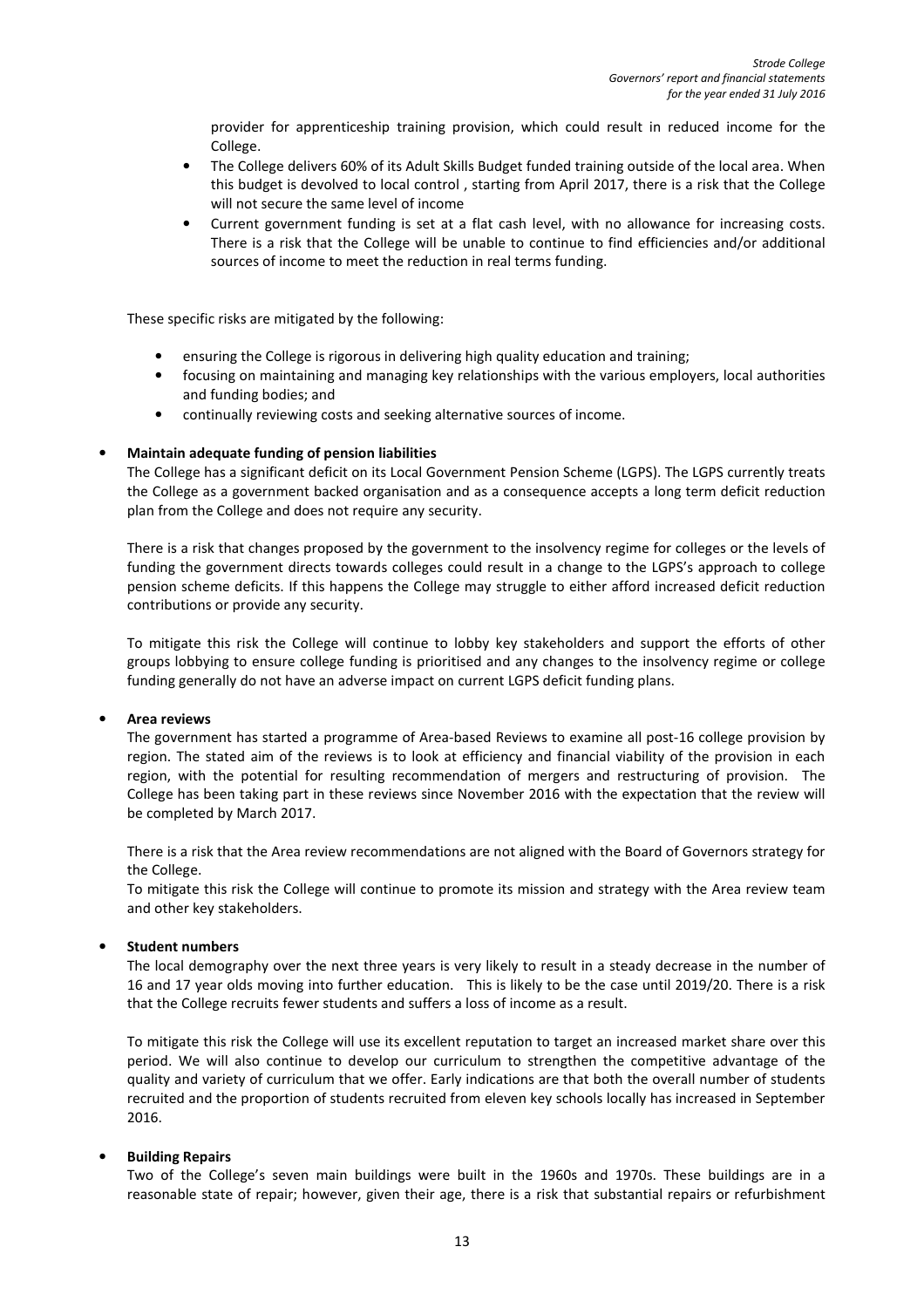will be required. If this risk materialises in the short term the College may not have sufficient funds to undertake the works.

In the long term the College aims to mitigate this risk by bidding for capital funding to replace these building as and when opportunities arise.

### Stakeholder Relationships

In line with other colleges and with universities, Strode College has many stakeholders. These include:

- Students
- Education sector funding bodies
- Staff
- Local employers
- Local schools, particularly partner schools
- Local authorities
- Government offices/ Local Enterprise Partnerships
- **Local community**
- **•** Other colleges and universities
- Trade unions
- **Professional bodies**

The College recognises the importance of these relationships and engages in regular communication with them.

### Equal opportunities

The College is committed to ensuring equality of opportunity for all who learn and work with us. The College respects and values differences and strives to remove barriers which place people at a disadvantage. The College will challenge bigotry, discrimination, bullying, harassment and victimisation.

The College has an Equality Scheme which is reviewed on a planned cycle and actions are implemented as appropriate. This scheme is published on the College's intranet and website. The College publishes an Annual Equality Report and an action plan to comply with the Equality Act 2010. The College undertakes equality impact assessments on all new and existing policies and procedures and records the results.

The College is a 'Positive about Disabled' employer and has committed to the principles and objectives of the Positive about Disabled standard. The College considers all employment applications from disabled persons, bearing in mind the aptitudes of the individuals concerned, and guarantees an interview to any disabled applicant who meets the essential criteria for the post. Where an existing employee becomes disabled, every effort is made to ensure that employment with the College continues. The College's policy is to provide training, career development and opportunities for promotion which, as far as possible, provide identical opportunities to those of non-disabled employees.

The College has a cycle of training to update staff on Equality and Diversity related issues. All staff as part of their probation period must attend Equality and Diversity training to complete their probation. To support this, equality and diversity is also part of the staff Review and Development Process.

### Accessibility statement

The College seeks to achieve the objectives set down in the Disability Discrimination Act 1995 as amended by the Special Education Needs and Disability Acts 2001 and 2006, the Equality Act 2010 and the Children's and Families Act 2015.

As part of our accommodation strategy the College has endured that all our buildings are accessible.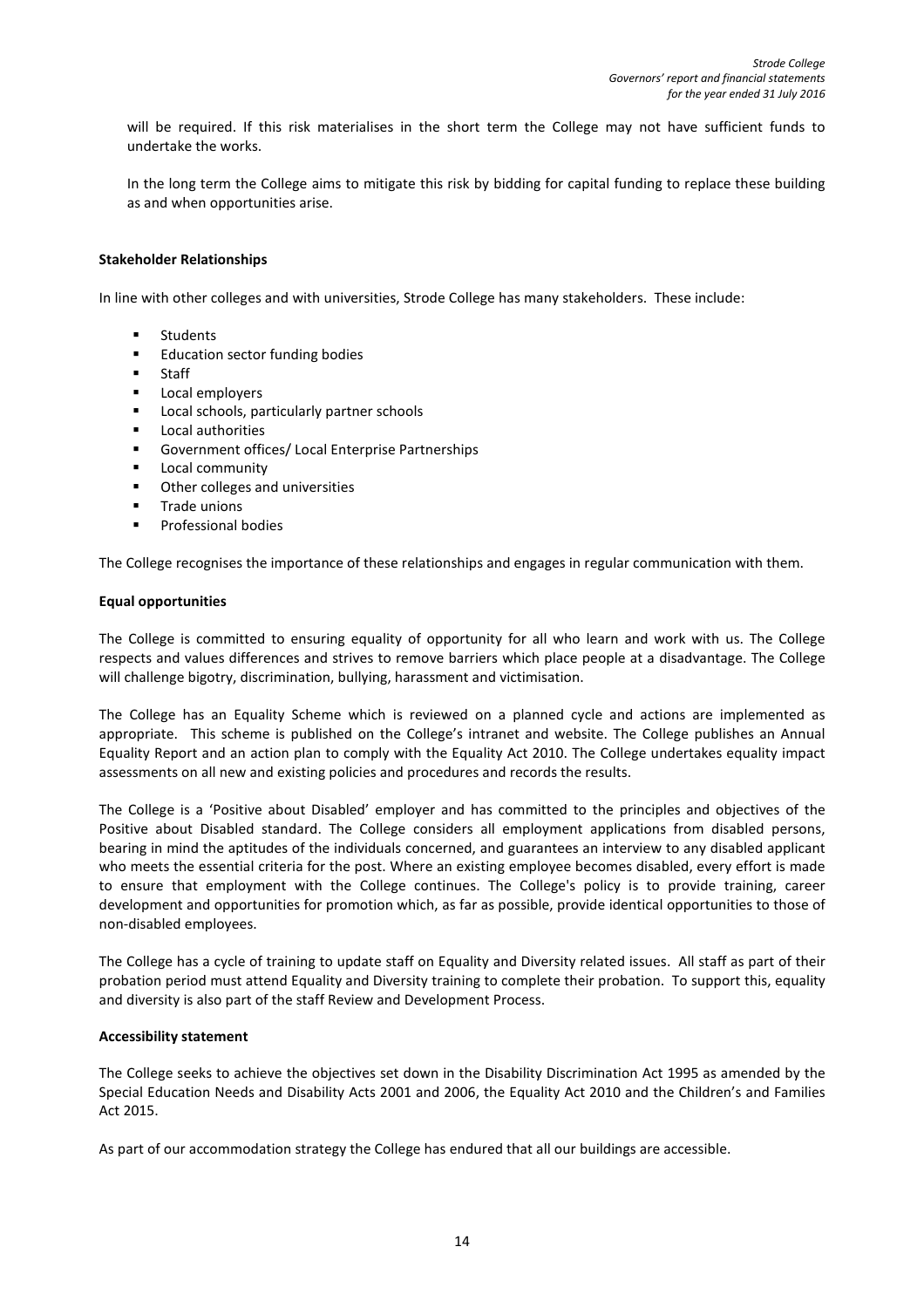The College has a Head of Equality and Diversity who performs the role of Access Co-ordinator providing information, advice and arranging support for students with learning difficulties and/or physical disabilities. Support is provided prior to coming to the College, during their time at the College and when making the transition to the next stage of education, training or employment.

There is a list of specialist equipment, such as radio aids, personal care equipment and minicoms, which the College can make available for use by students. Other adaptive equipment can be acquired depending on each individual student's needs. A range of assistive technology is available in the learning centre, computer centre and with the additional support team.

The admissions policy for all students is described in the College charter and in the Accessibility Statement. Appeals against a decision not to offer a place are dealt with under the complaints policy.

The College has made a significant investment in the appointment of specialist lecturers and training of existing lecturers to support students with learning difficulties and/or disabilities. There are a number of student learning support assistants who can provide a variety of support for learning. There is a continuing programme of staff development to ensure the provision of a high level of appropriate support for students who have learning difficulties and/or disabilities.

Specialist programmes are described in College prospectuses, and achievements and destinations are recorded and published in the standard College format.

Counselling and welfare services are described in the College Student Guide, which is issued to students together with the Complaints and Disciplinary Procedure leaflets at induction.

## Disclosure of Information to Auditors

The Governors who held office at the date of approval of this report confirm that, so far as they are each aware, there is no relevant audit information of which the College's auditor is unaware; and each governor has taken all the steps that he or she ought to have taken to be aware of any relevant audit information and to establish that the College's auditors are aware of that information.

Approved by order of the Board of Governors on 14 December 2016 and signed on its behalf by:

Kate Lovell **Chair**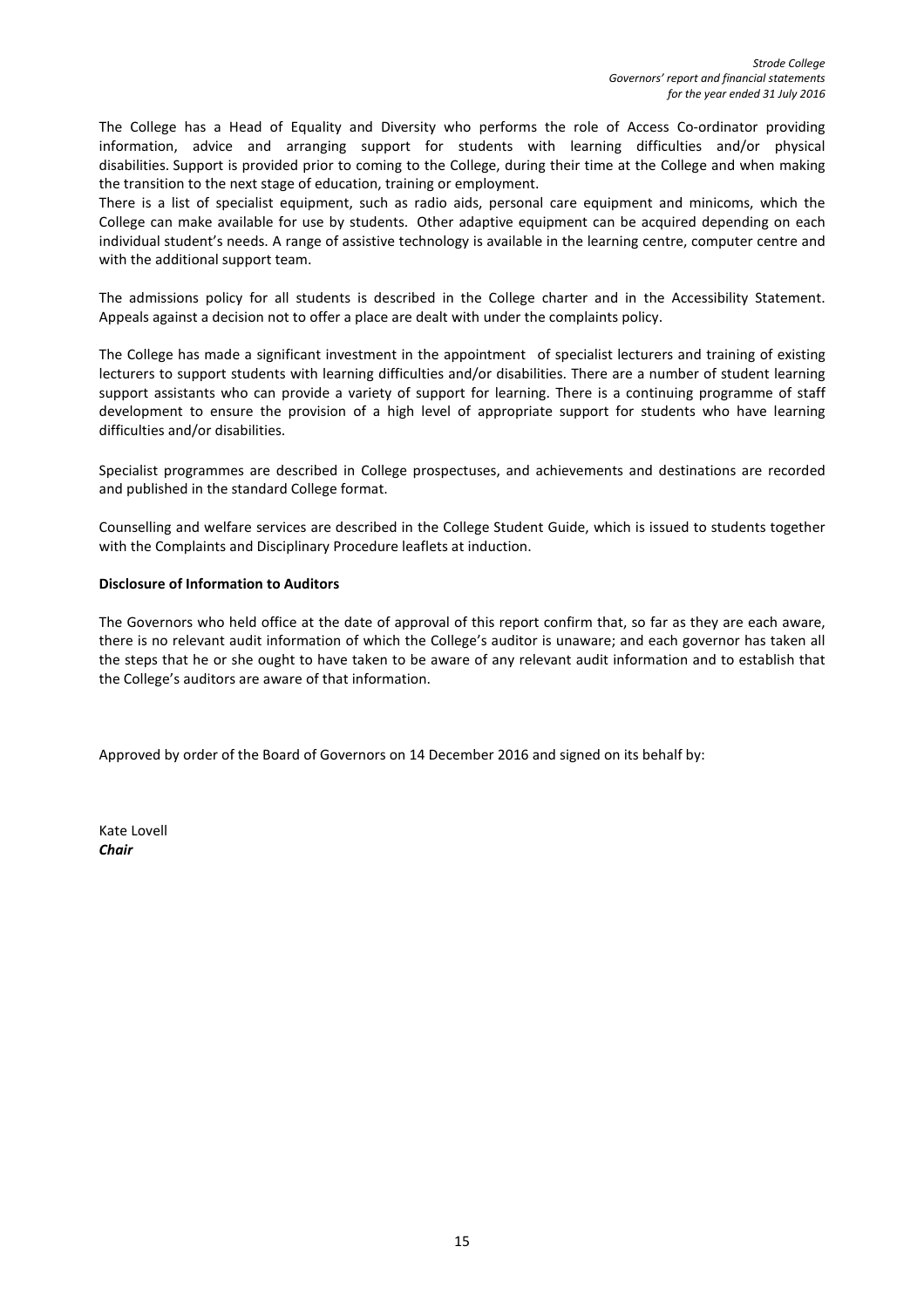## Statement of Corporate Governance and Internal Control

The following statement is provided to enable readers of this Board of Governors' report and financial statements for the College to obtain a better understanding of the College's governance and legal structure. This statement covers the period from 1st August 2015 to 31st July 2016 and up to the date of approval of the Board of Governor's report and financial statements.

The College endeavours to conduct its business:

- i. in accordance with the seven principles identified by the Committee on Standards in Public Life (selflessness, integrity, objectivity, accountability, openness, honesty and leadership);
- ii. in full accordance with the guidance to colleges from the Association of Colleges in The Code of Good Governance for English Colleges ("the Code"); and
- iii. having due regard to the UK Corporate Governance Code 2014 insofar as it is applicable to the further education sector.

The College is committed to exhibiting best practice in all aspects of corporate governance and in particular the College and Board of Governors has adopted and complied with the Code. We have not adopted and therefore do not apply the UK Corporate Governance Code. However, we have established our corporate governance arrangements by drawing upon best practice available, including those aspects of the UK Corporate Governance Code we consider to be relevant to the further education sector.

In the opinion of the Governors, the College complies with all the provisions of the Code, and it has complied throughout the year ended 31 July 2016. The Board of Governors recognises that, as a body entrusted with both public and private funds, it has a particular duty to observe the highest standards of corporate governance at all times. In carrying out its responsibilities, it takes full account of The Code of Good Governance for English Colleges issued by the Association of Colleges in March 2015.

The College is an exempt charity within the meaning of Part 3 of the Charities Act 2011. The Governors, who are also the Trustees for the purposes of the Charities Act 2011, confirm that they have had due regard for the Charity Commission's guidance on public benefit and that the required statements appear elsewhere in these financial statements.

## Board of Governors

It is the Board of governor's responsibility to bring independent judgement to bear on issues of strategy, performance, resources and standards of conduct.

The Board of Governors conducts its business through a number of committees. Each committee has terms of reference, which have been approved by the Board of Governors.

The Board of Governors has a strong and independent non-executive element and no individual or group dominates its decision making process. The Board of Governors considers that each of its non-executive Governors is independent of management and free from any business or other relationship which could materially interfere with the exercise of their independent judgement.

There is a clear division of responsibility in that the roles of the Chair of the Board of Governors and Accounting Officer of the College are separate. The roles and responsibilities of the Accounting Officer and the Board of Governors, and the committee structure, are clearly laid out in the Scheme of Delegation, which is reviewed annually by the Board of Governors

Formal agendas, papers and reports are supplied to Governors in a timely manner, prior to Board meetings. Briefings are also provided on an ad-hoc basis.

All Governors are able to take independent professional advice in furtherance of their duties at the College's expense and have access to the Clerk to the Corporation, who is responsible to the Board for ensuring that all applicable procedures and regulations are complied with. The appointment, evaluation and removal of the Clerk are matters for the Board of Governors as a whole.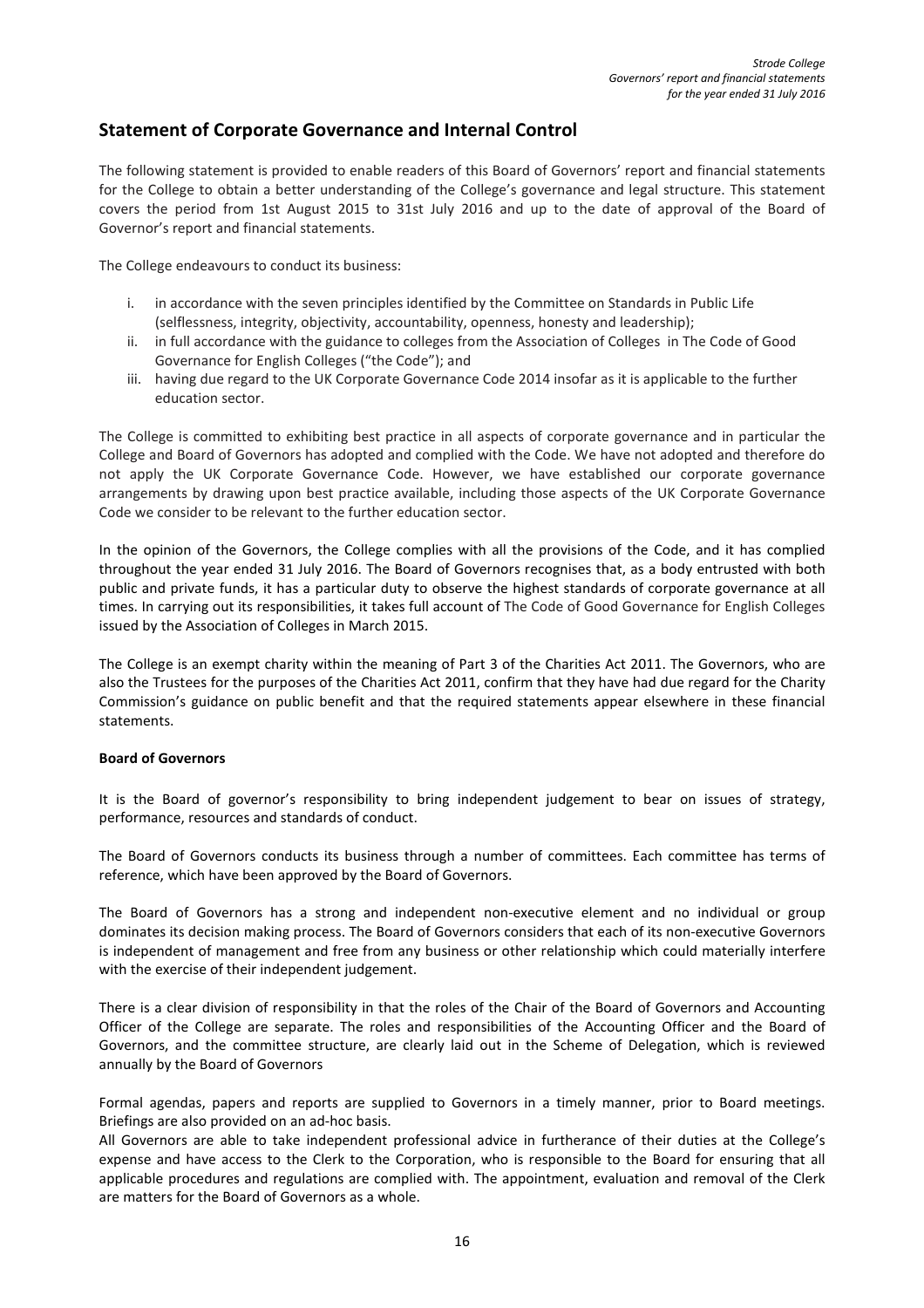Full approved minutes of all meetings, except those deemed to be confidential by the Board of Governors, are available on the Governance area of the College website at www.strode-college.ac.uk and from the Clerk to the Corporation at:

Strode College Church Road Street Somerset BA16 0AB

The Clerk to the Corporation maintains a register of financial and personal interests of the Governors, which is updated annually. The register is available for inspection at the above address.

### Appointments to the Board of Governors

Under the College's Instrument of Governance the Board of Governors can comprise:

- up to sixteen independent governors;
- not more than two governors, who are parents of students under the age of 19 years;
- the Principal;
- at least one and not more than three governors who College staff; and
- at least two and not more than three governors who are students at the College.

Any new appointments to the Board of Governors are a matter for the consideration of the Board of Governors as a whole. The Board of Governors has a Search and Governance Committee comprising five Governors (including the Chair, Vice Chair and the Principal) which is responsible for the selection and nomination of any new member for the Board of Governor's consideration. The Board of Governors is responsible for ensuring that appropriate training is provided as required.

Governors of the College are appointed for a term of office not exceeding 4 years.

### Board of Governors performance

At its annual self-assessment in July 2016, the Board of Governors considered that it was working effectively through the current Board and Committee structure to set the College's strategic targets and to monitor and scrutinise progress against financial and quality targets in accordance with its responsibilities. This was borne out by the October 2014 'Outstanding' Ofsted report. The College's financial health and management is very effectively monitored through the key committees of Finance & Personnel and Audit; suitably qualified Governors and external members are appointed to ensure that appropriate scrutiny takes place.

### Remuneration Committee

Throughout the year ending 31 July 2016, the College's Remuneration Committee comprised five Governors including the Chair and Vice Chair, but excluding the Principal. The Committee's responsibilities are to determine the remuneration and benefits of the Principal (Accounting Officer), the Deputy Principal and the Clerk and to report their decisions to the Board.

Details of remuneration for the year ended 31 July 2016 are set out in note 6 to the financial statements.

### Audit Committee

The Audit Committee comprises four Governors (excluding the Accounting Officer and Chair) and one external member. The Committee operates in accordance with written terms of reference approved by the Board of Governors. Its purpose is to advise the Board of Governors on the adequacy and effectiveness of the College's system of internal control and its arrangements for risk management, control and governance processes.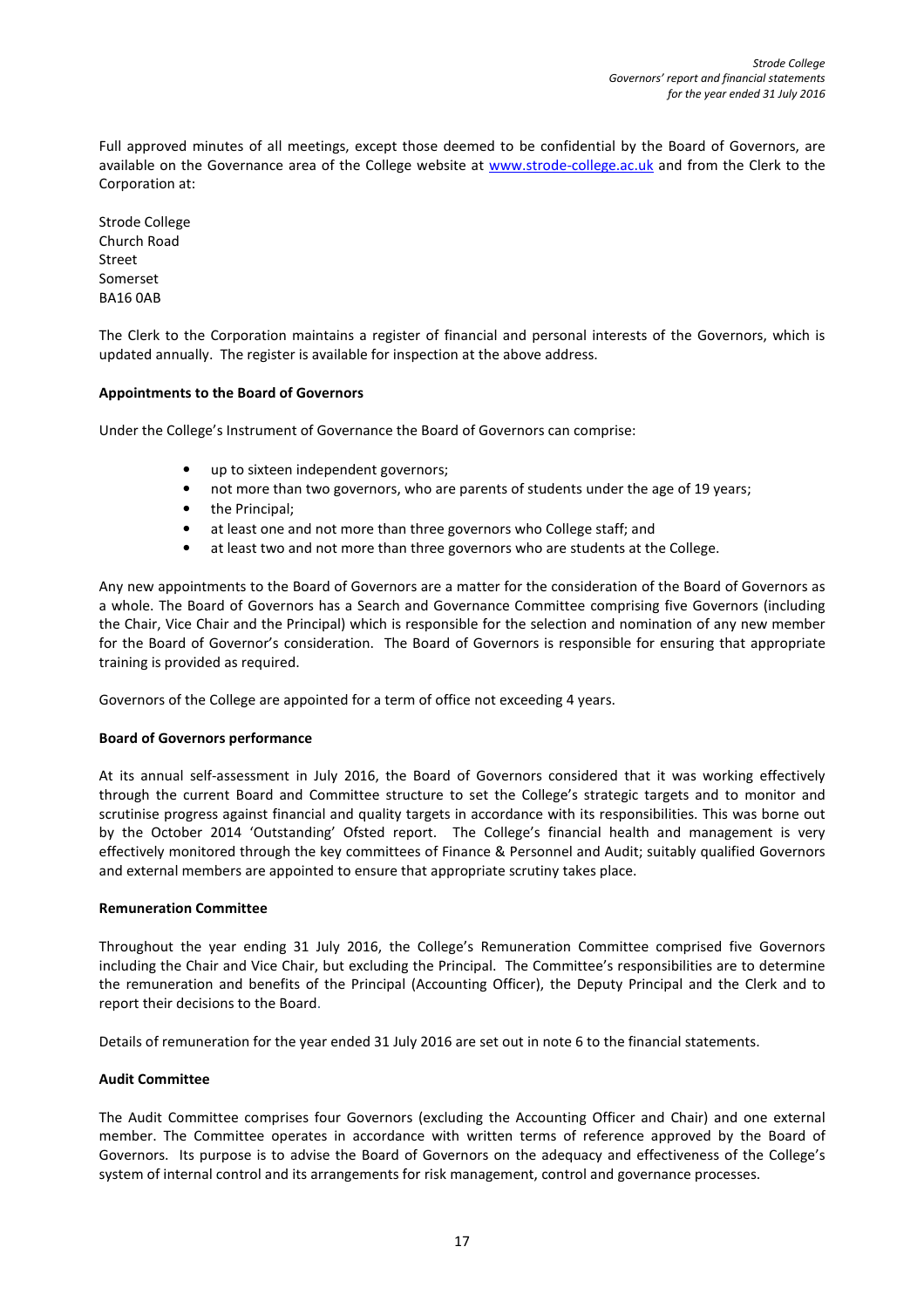The Audit Committee meets on a termly basis and provides a forum for reporting by the College's internal and financial statement auditors, who have access to the Committee for independent discussion, without the presence of College management. The Committee also receives and considers reports from the main FE funding bodies, as they affect the College's business.

The College's internal auditors review the systems of internal control, risk management controls and governance processes in accordance with an agreed plan and report their findings to management and the Audit Committee.

Management is responsible for the implementation of agreed recommendations.

The Audit Committee also advises the Board of Governors on the appointment of internal and financial statements auditors and their remuneration for audit and non-audit work as well as reporting annually to the Board of Governors.

## Governors

The Governors who served the Corporation during the year and up to the date of signature of this report were as follows:

| <b>Name</b>          | Date of        | <b>End of Term of</b> | Date of     | <b>Status of</b> | <b>Committees served</b>          |
|----------------------|----------------|-----------------------|-------------|------------------|-----------------------------------|
|                      | appointment    | office                | resignation | appointment      |                                   |
| Rob Bennett          | 11 December    | 31 August             |             | Independent      | Audit (Chair)                     |
| (Vice Chair)         | 2002           | 2018                  |             |                  | <b>Community Education</b>        |
|                      | Re-Appointed   |                       |             |                  | Advisory                          |
|                      | 28 September   |                       |             |                  | Remuneration                      |
|                      | 2016           |                       |             |                  | Search & Governance               |
| <b>Emily Bowhill</b> | 1 February     | 31 January            |             | Staff            | Audit                             |
|                      | 2014           | 2018                  |             |                  | Academic Standards &              |
|                      |                |                       |             |                  | Quality                           |
| <b>Richard Clark</b> | 8 December     | 31 March 2018         |             | Independent      | Finance & Personnel               |
|                      | 1999           |                       |             |                  | Remuneration                      |
|                      | Re-Appointed   |                       |             |                  | <b>Theatre Board</b>              |
|                      | 1 April 2014   |                       |             |                  |                                   |
| Lesley Gagg          | 1 September    | 31 August             |             | Independent      | Academic Standards &              |
|                      | 2004           | 2018                  |             |                  | <b>Quality Community</b>          |
|                      | Re-Appointed   |                       |             |                  | <b>Education Advisory (Chair)</b> |
|                      | 1 September    |                       |             |                  | Finance & Personnel               |
|                      | 2014           |                       |             |                  | Remuneration                      |
|                      |                |                       |             |                  | Search & Governance               |
| Geoff Hepworth       | 8 December     | 31 March 2017         |             | Independent      | Finance & Personnel               |
|                      | 1999           |                       |             |                  | Remuneration                      |
|                      | Re-Appointed   |                       |             |                  | Search & Governance               |
|                      | 1 April 2016   |                       |             |                  |                                   |
| Lloyd Hughes         | 22 December    | 31 December           |             | Independent      | <b>Community Education</b>        |
|                      | 2010           | 2016                  |             |                  | Advisory                          |
|                      | Re-Appointed   |                       |             |                  |                                   |
|                      | 1 January 2013 |                       |             |                  |                                   |
| India Jenkins        | 1 September    | 2 July 2016           | 2 July 2016 | Student          | Academic Standards &              |
|                      | 2015           |                       |             |                  | Quality                           |
| Anthony King         | 1 October      | 30 September          |             | Independent      | Audit                             |
|                      | 2014           | 2020                  |             |                  |                                   |
|                      | Re-Appointed   |                       |             |                  |                                   |
|                      | 28 September   |                       |             |                  |                                   |
|                      | 2016           |                       |             |                  |                                   |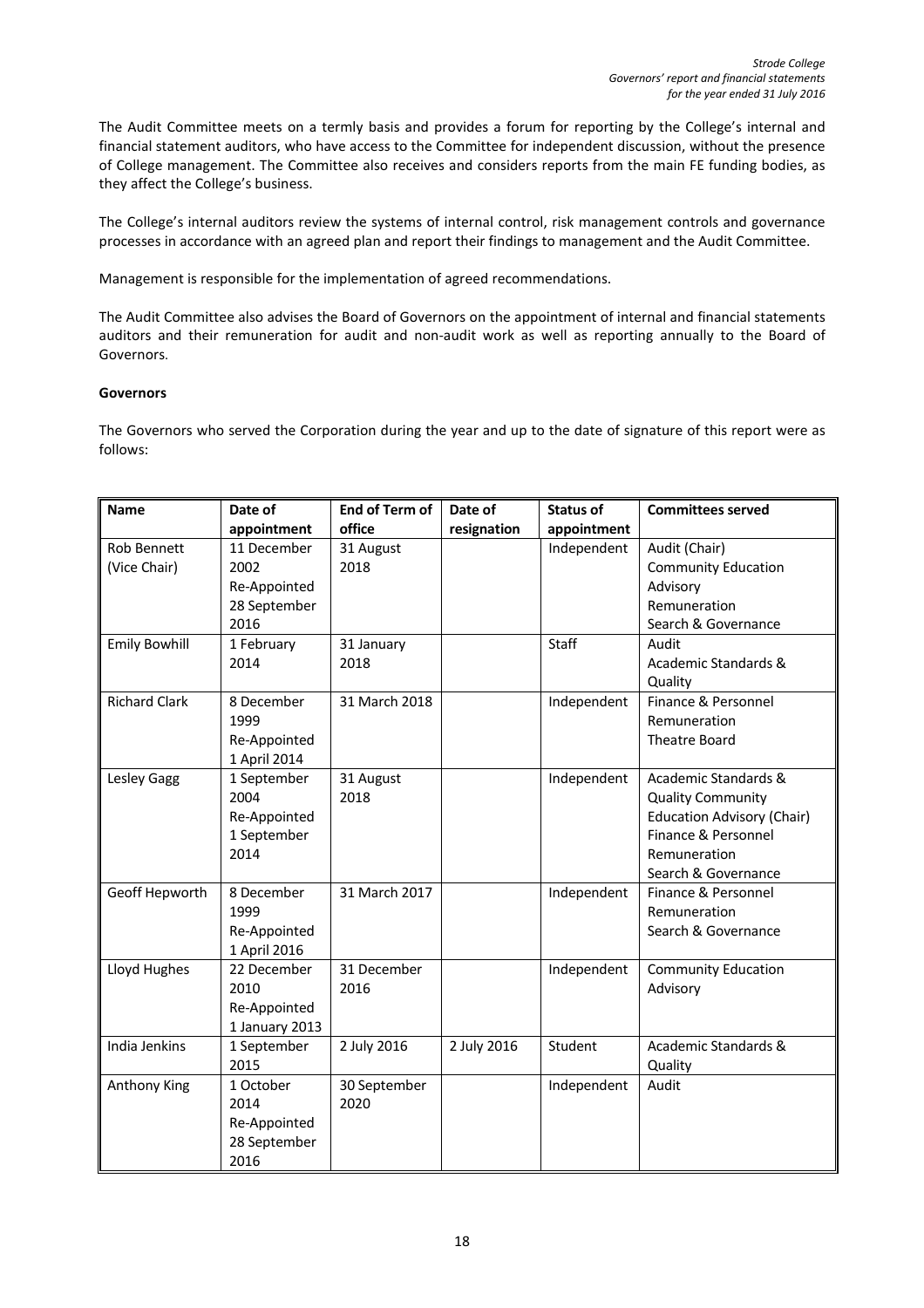| <b>Name</b>            | Date of                                                    | <b>End of Term of</b> | Date of     | Status of   | <b>Committees served</b>                                                                                      |
|------------------------|------------------------------------------------------------|-----------------------|-------------|-------------|---------------------------------------------------------------------------------------------------------------|
|                        | appointment                                                | office                | resignation | appointment |                                                                                                               |
| Kate Lovell<br>(Chair) | 8 December<br>1999<br>Re-Appointed<br>1 April 2014         | 31 March 2018         |             | Independent | Academic Standards &<br>Quality<br>Finance & Personnel (Chair)<br>Search & Governance<br>Remuneration (Chair) |
| Mark Moran             | 1 September<br>2001<br>Re-Appointed<br>1 September<br>2015 | 31 August<br>2019     |             | Independent | Finance & Personnel,<br>Theatre Board of<br>Management (Chair)                                                |
| David Mozley           | 1 October<br>2010<br>Re-Appointed<br>28 September<br>2016  | 30 September<br>2020  |             | Independent | Audit<br>Academic Standards &<br>Quality (Chair)<br>Theatre Board of<br>Management                            |
| Patrick Olliffe        | 9 October<br>2015                                          | 2 July 2016           | 2 July 2016 | Student     | Academic Standards &<br>Quality                                                                               |
| Kevin Sherrard         | 30 November<br>2005<br>Re-Appointed<br>1 January 2016      | 31 December<br>2019   |             | Independent | Finance & Personnel                                                                                           |
| Gary Smith             | 1 September<br>2015                                        | 31 August<br>2017     |             | Staff       | Theatre Board of<br>Management                                                                                |
| James Staniforth       | 1 September<br>2010                                        | Ongoing               |             | Principal   | Finance & Personnel<br>Search & Governance                                                                    |

Sue Snell acted as the Clerk to the Corporation until  $14<sup>th</sup>$  April 2016, when she stood down and was replaced by Tessa Miller.

### Attendance at Board and committee meetings

Overall attendance at Full Board meetings in 2016 was 79% (2015 – 85%). Overall attendance at Board and committee meetings taken together was 70% (2015 – 82%). A report detailing the attendance of individual Governors is presented to the Board of Governors annually in July.

In addition to this high level of attendance several Governors also regularly attend key committee meetings and presentations as non-member observers. All Governors participate in training and other events throughout the year.

The table below details the attendance by Governors at full Board meetings and committees.

| Name                      | <b>Full Board</b> | Finance &<br>Personnel | Academic<br>Standards &<br>Quality | Search &<br>Governance | Community<br>Education<br>Advisory | Remuneration | Audit | Theatre<br>Board |
|---------------------------|-------------------|------------------------|------------------------------------|------------------------|------------------------------------|--------------|-------|------------------|
| <b>Number or Meetings</b> |                   | n                      |                                    |                        |                                    |              |       |                  |
| Rob Bennett               |                   |                        |                                    |                        |                                    |              |       |                  |
| <b>Emily Bowhill</b>      |                   |                        |                                    |                        |                                    |              |       |                  |
| <b>Richard Clark</b>      |                   |                        |                                    |                        |                                    |              |       |                  |
| Lesley Gagg               |                   | Δ                      |                                    |                        | ς                                  |              |       |                  |
| Geoff Hepworth            |                   |                        |                                    |                        |                                    |              |       |                  |
| Lloyd Hughes              | ς                 |                        |                                    |                        |                                    |              |       |                  |
| India Jenkins             | 3/4               |                        |                                    |                        |                                    |              |       |                  |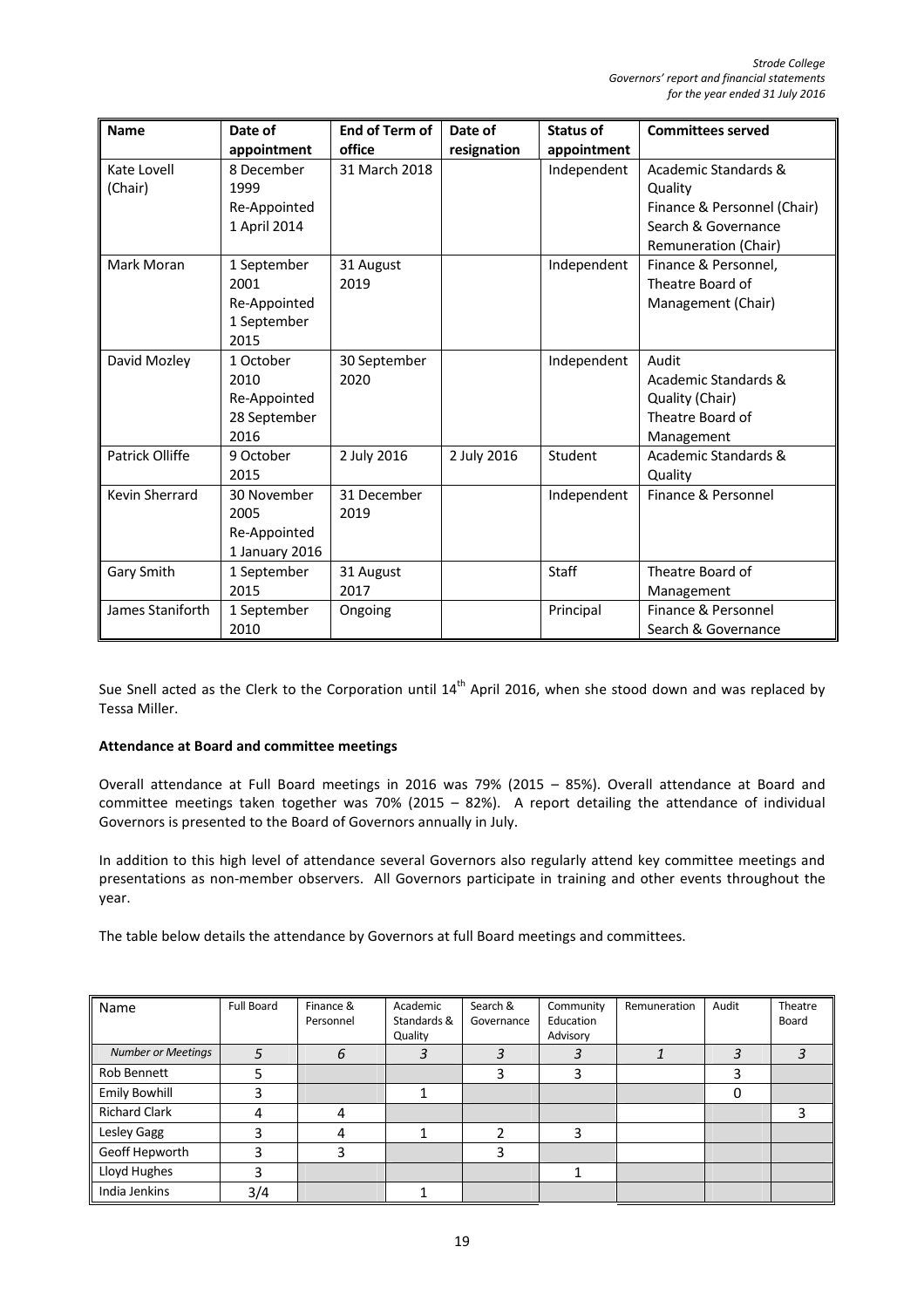| Name             | Full Board | Finance &<br>Personnel | Academic<br>Standards &<br>Quality | Search &<br>Governance | Community<br>Education<br>Advisory | Remuneration | Audit | Theatre<br>Board |
|------------------|------------|------------------------|------------------------------------|------------------------|------------------------------------|--------------|-------|------------------|
| Anthony King     |            |                        |                                    |                        | 1/2                                |              |       |                  |
| Kate Lovell      |            | 6                      | ς                                  |                        |                                    |              |       |                  |
| Mark Moran       |            | 6                      |                                    |                        |                                    |              |       |                  |
| David Mozley     |            |                        |                                    |                        |                                    |              |       |                  |
| Patrick Olliffe  | 3/3        |                        |                                    |                        |                                    |              |       |                  |
| Kevin Sherrard   |            |                        |                                    |                        |                                    |              |       |                  |
| Gary Smith       |            |                        |                                    |                        |                                    |              |       |                  |
| James Staniforth |            |                        |                                    |                        |                                    |              |       |                  |

### Internal Control

### Scope of responsibility

The Board of Governors is ultimately responsible for the College's system of internal control and for reviewing its effectiveness. However, such a system is designed to manage rather than eliminate the risk of failure to achieve business objectives, and can provide only reasonable and not absolute assurance against material misstatement or loss.

The Board of Governors has delegated the day-to-day responsibility to the Principal, as Accounting Officer, for maintaining a sound system of internal control. The system supports the achievement of the College's policies, aims and objectives whilst safeguarding the public funds and assets for which the Principal is personally responsible. All of this is undertaken in accordance with the responsibilities assigned to him in the Financial Memorandum between the College and the funding bodies. The Principal is also responsible for reporting to the Board of Governors any material weaknesses or break-downs in internal control.

### The purpose of the system of internal control

The system of internal control is designed to manage risk to a reasonable level rather than to eliminate all risk of failure to achieve policies, aims and objectives; it can therefore only provide reasonable and not absolute assurance of effectiveness. The system of internal control is based on an ongoing process designed to identify and prioritise the risks to the achievement of College policies, aims and objectives. It evaluates the likelihood of those risks being realised, the impact should they be realised, and endeavours to manage them efficiently, effectively and economically. The system of internal control has been in place in Strode College for the year ended 31 July 2016 and up to the date of approval of the annual report and financial statements.

### Capacity to handle risk

The Board of Governors has reviewed the key risks to which the College is exposed together with the operating, financial and compliance controls that have been implemented to mitigate those risks. The Board of Governors is of the view that there is a formal on-going process for identifying, evaluating and managing the College's significant risks that has been in place for the period ending 31 July 2016 and up to the date of approval of the annual report and accounts. This process is regularly reviewed by the Board of Governors.

### The risk and control framework

The system of internal control is based on a framework of regular management information, administration procedures including the segregation of duties, and a system of delegation and accountability. In particular, it includes:

- Comprehensive budgeting systems with an annual budget, which is reviewed and agreed by the Board of Governors
- Regular reviews by the Board of Governors of periodic and annual financial reports which indicate financial performance against budgets
- Setting targets to measure financial and other performance
- Clearly defined capital investment control guidelines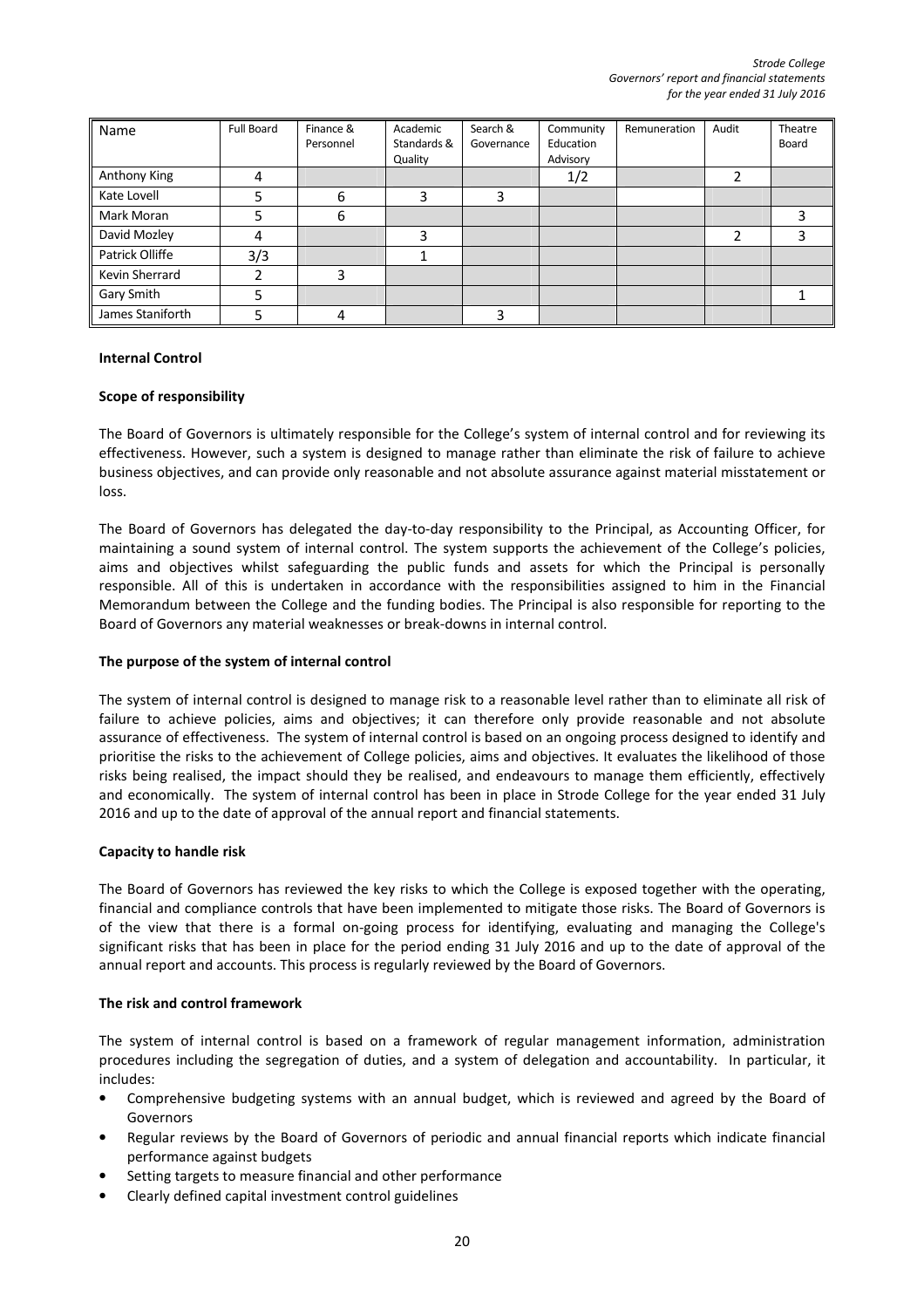• The adoption of formal project management disciplines, where appropriate

The College uses an internal audit service, which operates in accordance with the requirements of the EFA and SFA's Joint Audit Code of Practice. The work of the internal audit service is informed by an analysis of the risks to which the College is exposed, and annual internal audit plans are based on this analysis. The analysis of risks and the internal audit plans are endorsed by the Board of Governors on the recommendation of the Audit Committee.

### Review of effectiveness

As Accounting Officer, the Principal has responsibility for reviewing the effectiveness of the system of internal control. The Accounting Officer's review of the effectiveness of the system of internal control is informed by:

- The work of the internal auditors
- The work of the executive managers within the College who have responsibility for the development and maintenance of the internal control framework
- Comments made by the College's financial statements and regularity auditors, and the appointed funding auditors in their management letters and other reports.

The Accounting Officer has been advised on the implications of the result of his review of the effectiveness of the system of internal control by the Audit Committee which oversees the work of the internal auditor, and other sources of assurance, and a plan to address weaknesses and ensure continuous improvement of the system is in place.

The Senior Management Team receives reports setting out key performance and risk indicators and considers possible control issues brought to their attention by early warning mechanisms, which are embedded within the departments and reinforced by risk awareness training. The Senior Management Team and Audit Committee also receive regular reports from internal audit and other sources of assurance, which include recommendations for improvement. The Audit Committee's role in this area is confined to a high-level review of the arrangements for internal control. The Board of Governors' agenda includes a regular item for consideration of risk and control and receives reports thereon from the Senior Management Team and the Audit Committee. The emphasis is on obtaining the relevant degree of assurance and not merely reporting by exception.

Based on the advice of the Audit Committee and the Accounting Officer, the Board of Governors is of the opinion that the College has an adequate and effective framework for governance, risk management and control, and has fulfilled its statutory responsibility for "the effective and efficient use of resources, the solvency of the institution and the body and the safeguarding of their assets".

### Going Concern

After making appropriate enquiries, the Board of Governors considers that the College has adequate resources to continue in operational existence for the foreseeable future. For this reason they continue to adopt the going concern basis in preparing the financial statements.

Approved by order of the Board of Governors on 14 December 2016 and signed on its behalf by:

Kate Lovell **Access 12 Contract Contract Contract Contract Contract Contract Contract Contract Contract Contract Contract Contract Contract Contract Contract Contract Contract Contract Contract Contract Contract Contract C** Chair **Chair Chair Chair Chair Chair Chair Chair Chair Chair Chair Chair Chair Chair Chair Chair Chair Chair Chair Chair Chair Chair Chair Chair Chair Chair Chair Chair**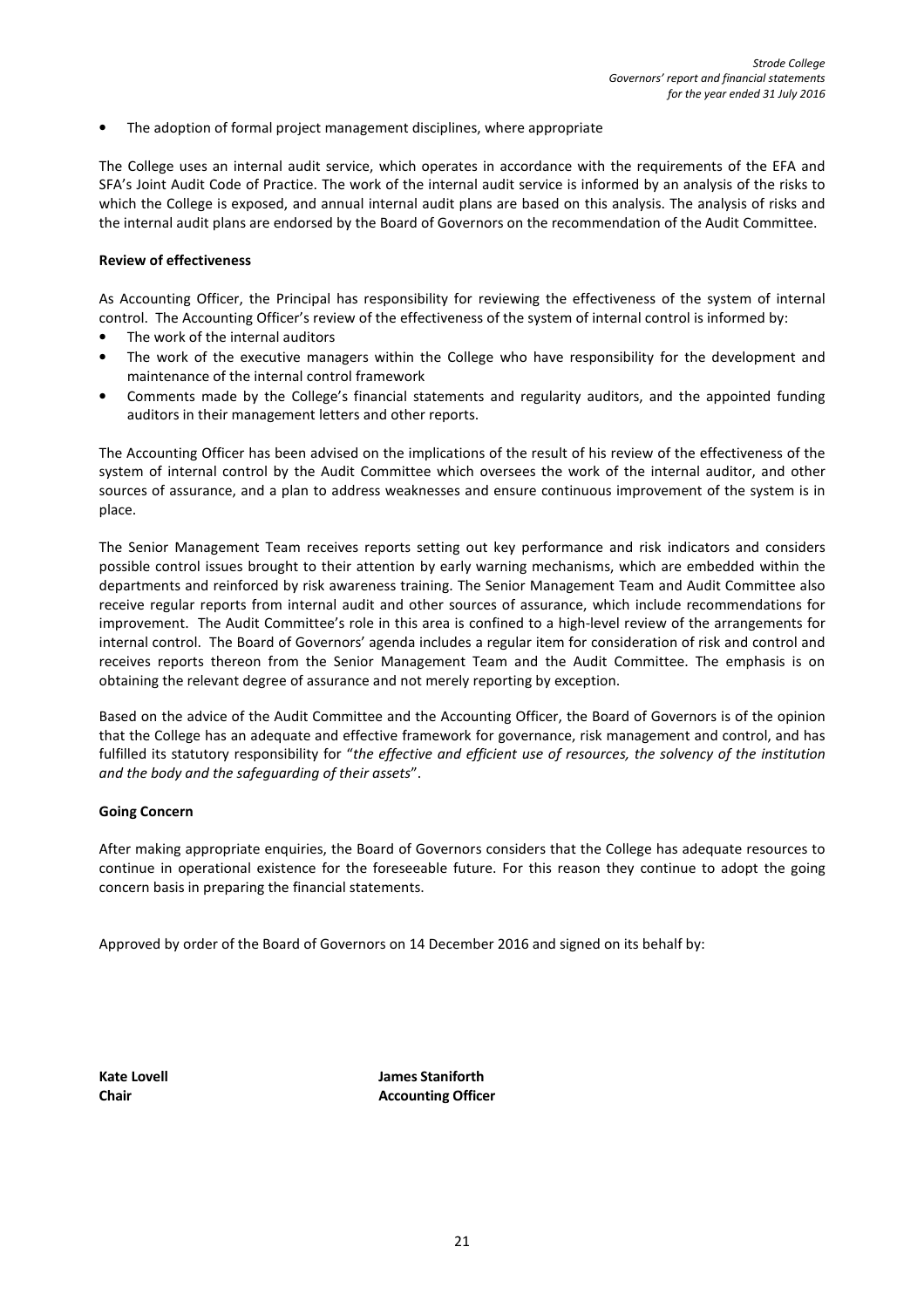# Board of Governor's statement on the College's regularity, propriety and compliance with Funding body terms and conditions of funding

The Board of Governors has considered its responsibility to notify the Skills Funding Agency of material irregularity, impropriety and non-compliance with Skills Funding Agency terms and conditions of funding, under the financial memorandum in place between the College and the Skills Funding Agency. As part of our consideration we have had due regard to the requirements of the financial memorandum.

We confirm, on behalf of the Board of Governors, that after due enquiry, and to the best of our knowledge, we are able to identify any material irregular or improper use of funds by the College, or material non-compliance with the Skills Funding Agency's terms and conditions of funding under the College's financial memorandum.

We confirm that no instances of material irregularity, impropriety or funding non-compliance have been discovered to date. If any instances are identified after the date of this statement, these will be notified to the Skills Funding Agency.

Kate Lovell **Access 12 Contracts** Contracts James Staniforth **Chair Chair Chair Chair Chair Chair Chair Chair Chair Chair Chair Chair Chair Chair Chair Chair Chair Chair Chair Chair Chair Chair Chair Chair Chair Chair Chair Chair** 

14 December 2016 14 December 2016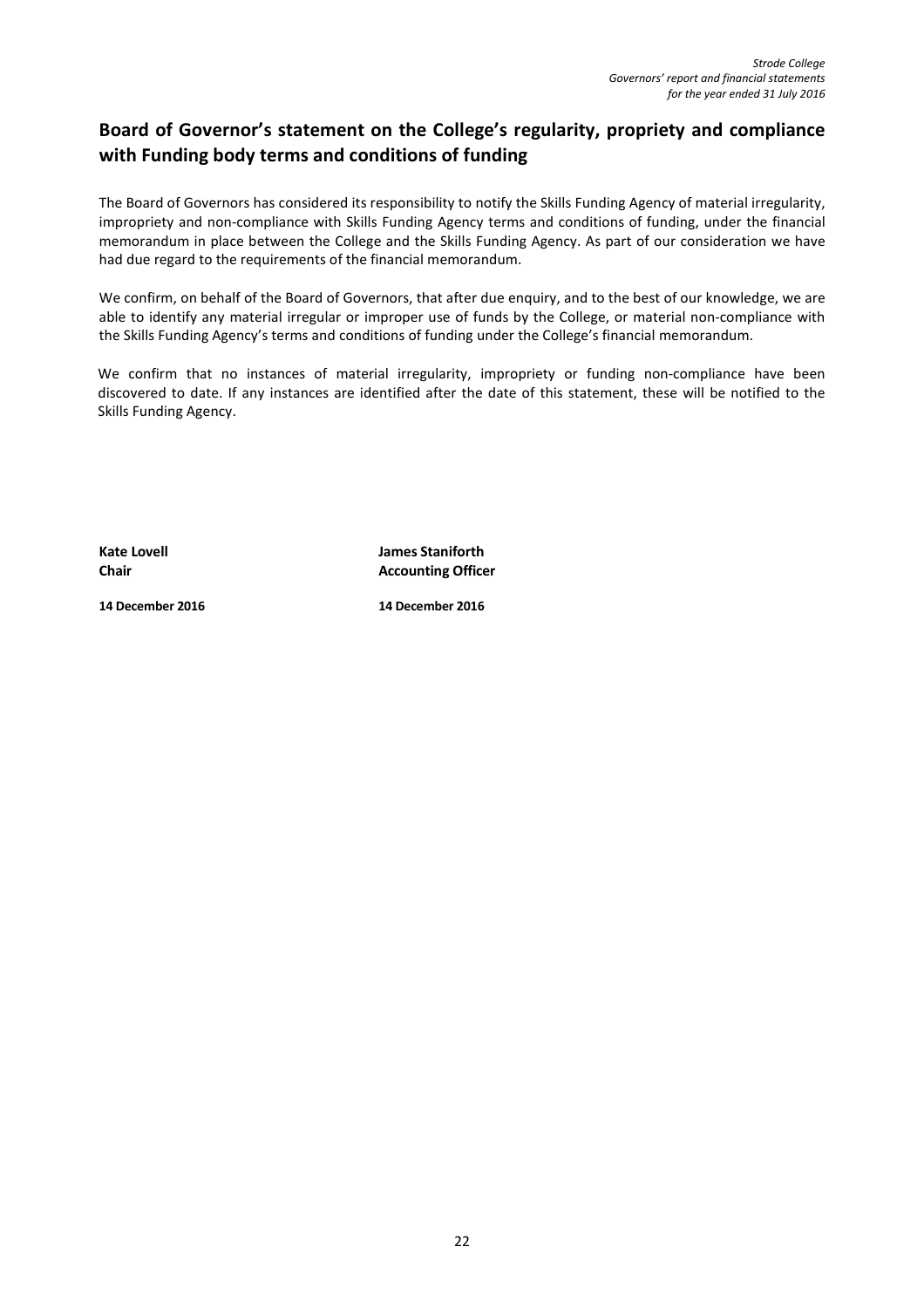# Statement of the responsibilities of the Governors of the Corporation

The Governors of the Corporation of the College are required to present audited financial statements for each financial year.

Within the terms and conditions of the Financial Memorandum agreed between the Skills Funding Agency and the Corporation of the College, the Board of Governors, through its Accounting Officer, is required to prepare financial statements for each financial year in accordance with the 2015 Statement of Recommended Practice – Accounting for Further and Higher Education and with the College Accounts Direction for 2015 to 2016 issued jointly by the Skills Funding Agency and the Education Funding Agency , and which give a true and fair view of the state of affairs of the College and the result for that year.

In preparing the financial statements, the Board of Governors is required to:

- select suitable accounting policies and apply them consistently;
- nake judgements and estimates that are reasonable and prudent;
- state whether applicable accounting standards have been followed, subject to any material departures disclosed and explained in the financial statements; and
- prepare financial statements on the going concern basis unless it is inappropriate to assume that the College will continue in operation.

The Board of Governors is also required to prepare a Governor's Report which describes what it is trying to do and how it is going about it, including the legal and administrative status of the College.

The Board of Governors is responsible for keeping proper accounting records which disclose with reasonable accuracy at any time the financial position of the College and to enable it to ensure that the financial statements are prepared in accordance with the relevant legislation of incorporation and other relevant accounting standards. It is responsible for taking steps that are reasonably open to it to safeguard assets of the College and to prevent and detect fraud and other irregularities.

The maintenance and integrity of Strode College website is the responsibility of the Board of Governors of the College; the work carried out by the auditors does not involve consideration of these matters and, accordingly, the auditors accept no responsibility for any changes that may have occurred to the financial statements since they were initially presented on the website. Legislation in the United Kingdom governing the preparation and dissemination of financial statements may differ from legislation in other jurisdictions.

Governors are responsible for ensuring that expenditure and income are applied for the purposes intended by Parliament and that the financial transactions conform to the authorities that govern them. In addition they are responsible for ensuring that funds from the Skills Funding Agency are used only in accordance with the Financial Memorandum from the Skills Funding Agency and any other conditions may be prescribed from time to time. Governors must ensure that there are appropriate financial and management controls in place to safeguard public and other funds and ensure they are used properly. In addition, Governors are responsible for securing economical, efficient and effective management of the College's resources and expenditure so that the benefits that should be derived from the application of public funds from the Skills Funding Agency are not put at risk.

Approved by order of the Board of Governors on 14 December 2016 and signed on its behalf by:

Kate Lovell Chair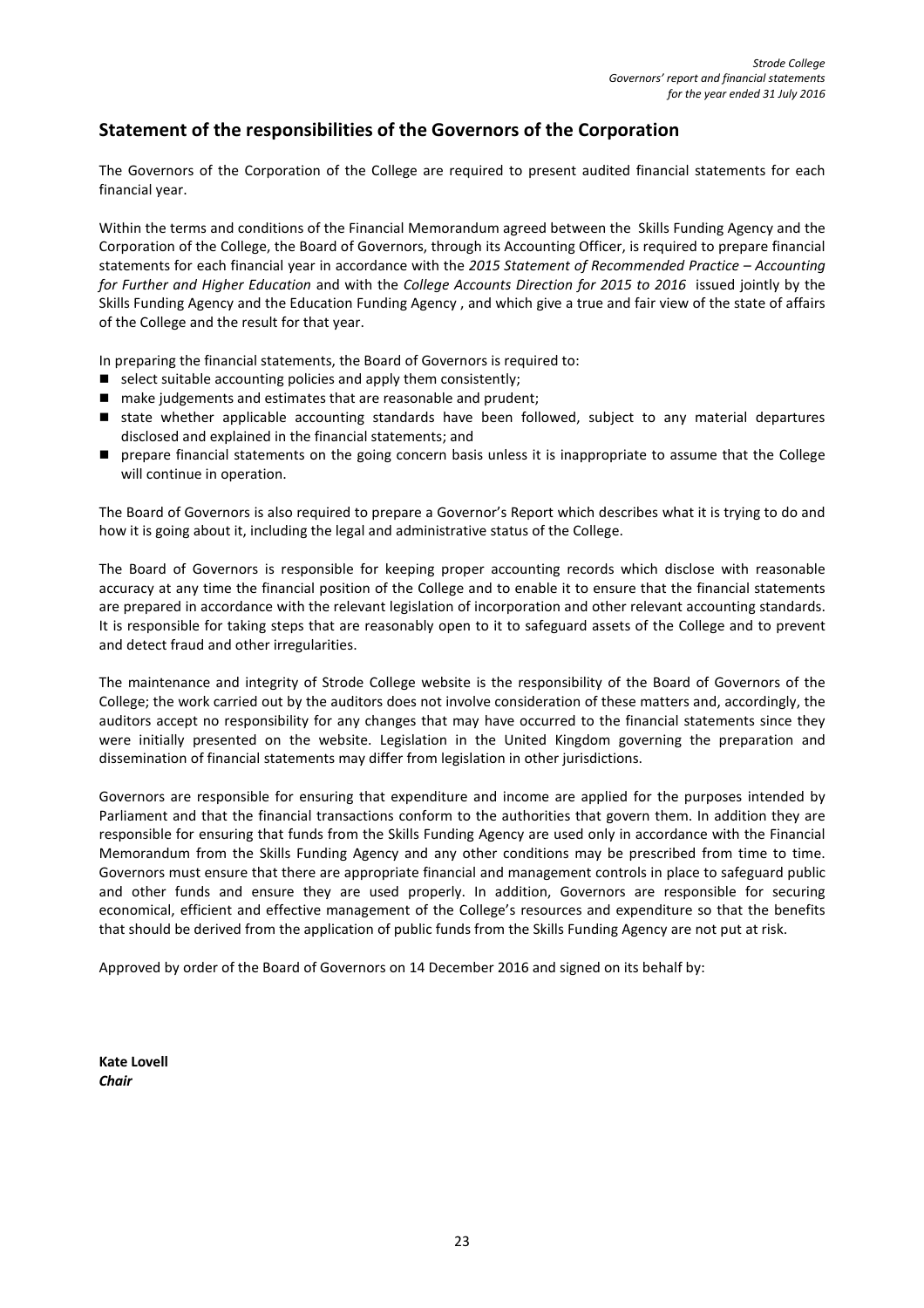## KPMG LLP

 66 Queen Square **Bristol** BS1 4BE

### Independent auditor's report to the Corporation of Strode College

We have audited the College financial statements ("the financial statements") of Strode College for the year ended 31 July 2016 set out on pages 28 to 53. The financial reporting framework that has been applied in their preparation is applicable law and United Kingdom Accounting Standards (United Kingdom Generally Accepted Accounting Practice) including FRS 102 The Financial Reporting Standard applicable in the UK and Republic of Ireland.

This report is made solely to the Corporation, as a body, in accordance with Article 22 of the College's Articles of Government. Our audit work has been undertaken so that we might state to the Corporation, as a body, those matters we are required to state to them in an auditor's report and for no other purpose. To the fullest extent permitted by law, we do not accept or assume responsibility to anyone other than the Corporation, as a body, for our audit work, for this report, or for the opinions we have formed.

### Respective Responsibilities of the Corporation of Strode College and Auditor

As explained more fully in the Statement of the Responsibilities of the Governors of the Corporation set out on page 23, the Corporation is responsible for the preparation of financial statements which give a true and fair view.

Our responsibility is to audit, and express an opinion on, the financial statements in accordance with applicable law and International Standards on Auditing (UK and Ireland). Those standards require us to comply with the Auditing Practices Board's Ethical Standards for Auditors.

### Scope of the audit of the financial statements

An audit involves obtaining evidence about the amounts and disclosures in the financial statements sufficient to give reasonable assurance that the financial statements are free from material misstatement, whether caused by fraud or error. This includes an assessment of: whether the accounting policies are appropriate to the College's circumstances and have been consistently applied and adequately disclosed; the reasonableness of significant accounting estimates made by the Corporation; and the overall presentation of the financial statements.

In addition, we read all the financial and non-financial information in the Governors' Report to identify material inconsistencies with the audited financial statements and to identify any information that is apparently materially incorrect based on, or materially inconsistent with, the knowledge acquired by us in the course of performing the audit. If we become aware of any apparent material misstatements or inconsistencies, we consider the implications for our report.

### Opinion on financial statements

In our opinion the financial statements:

- give a true and fair view of the state of the College's affairs as at 31 July 2016 and of the College's income and expenditure, gains and losses and changes in reserves and the College's cash flows for the year then ended; and
- have been properly prepared in accordance with United Kingdom Generally Accepted Accounting Practice and with the 2015 Statement of Recommended Practice – Accounting for Further and Higher Education.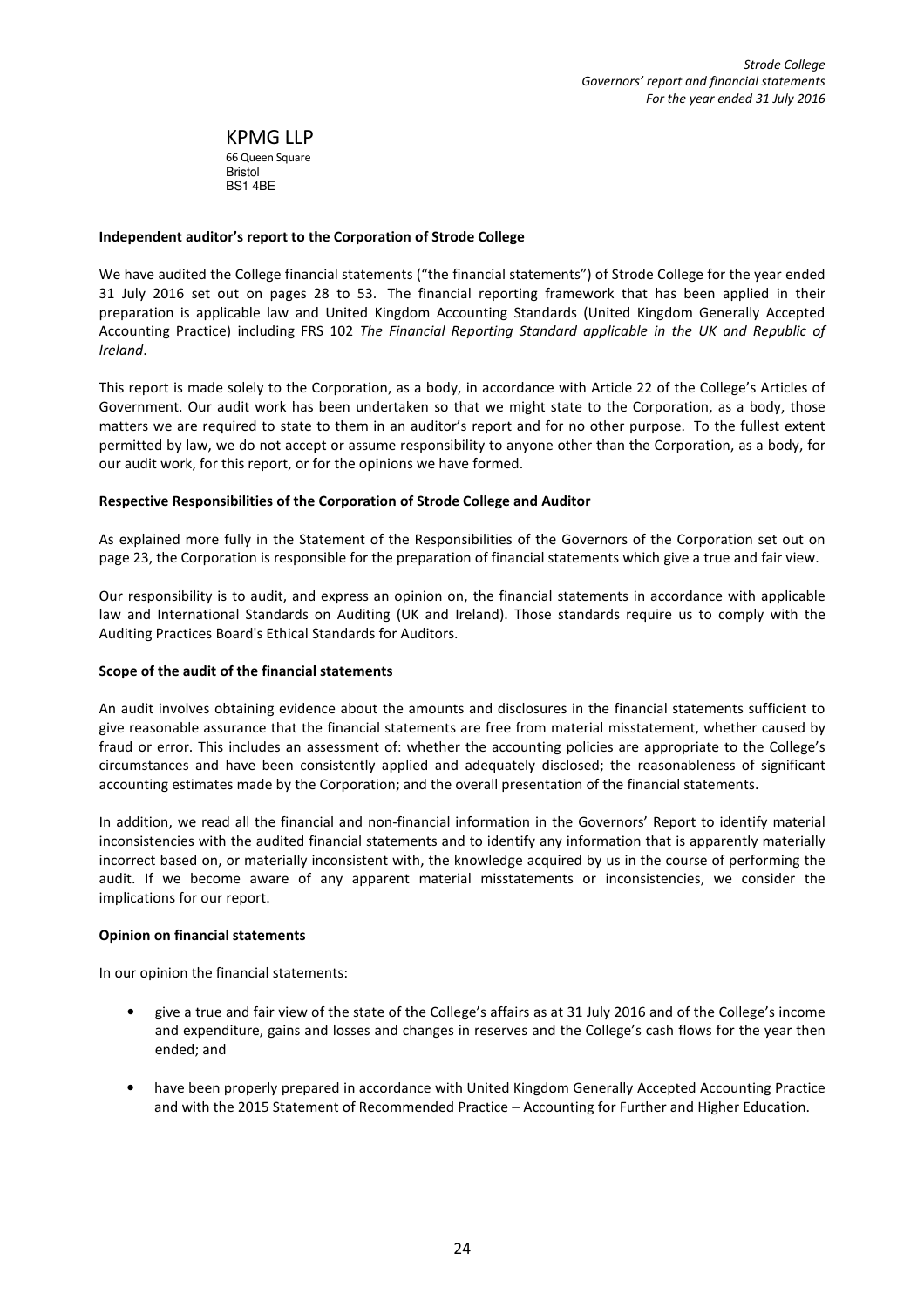## Matters on which we are required to report by exception

We have nothing to report in respect of the following matters where the Joint Audit Code of Practice (June 2016) issued jointly by the Skills Funding Agency and the Education Funding Agency requires us to report to you if, in our opinion:

- adequate accounting records have not been kept by the College; or
- the College financial statements are not in agreement with the accounting records; or
- we have not received all the information and explanations we require for our audit.

Jonathan Brown For and on behalf of KPMG LLP, Statutory Auditor Chartered Accountants 66 Queen Square Bristol BS1 4BE

16 December 2016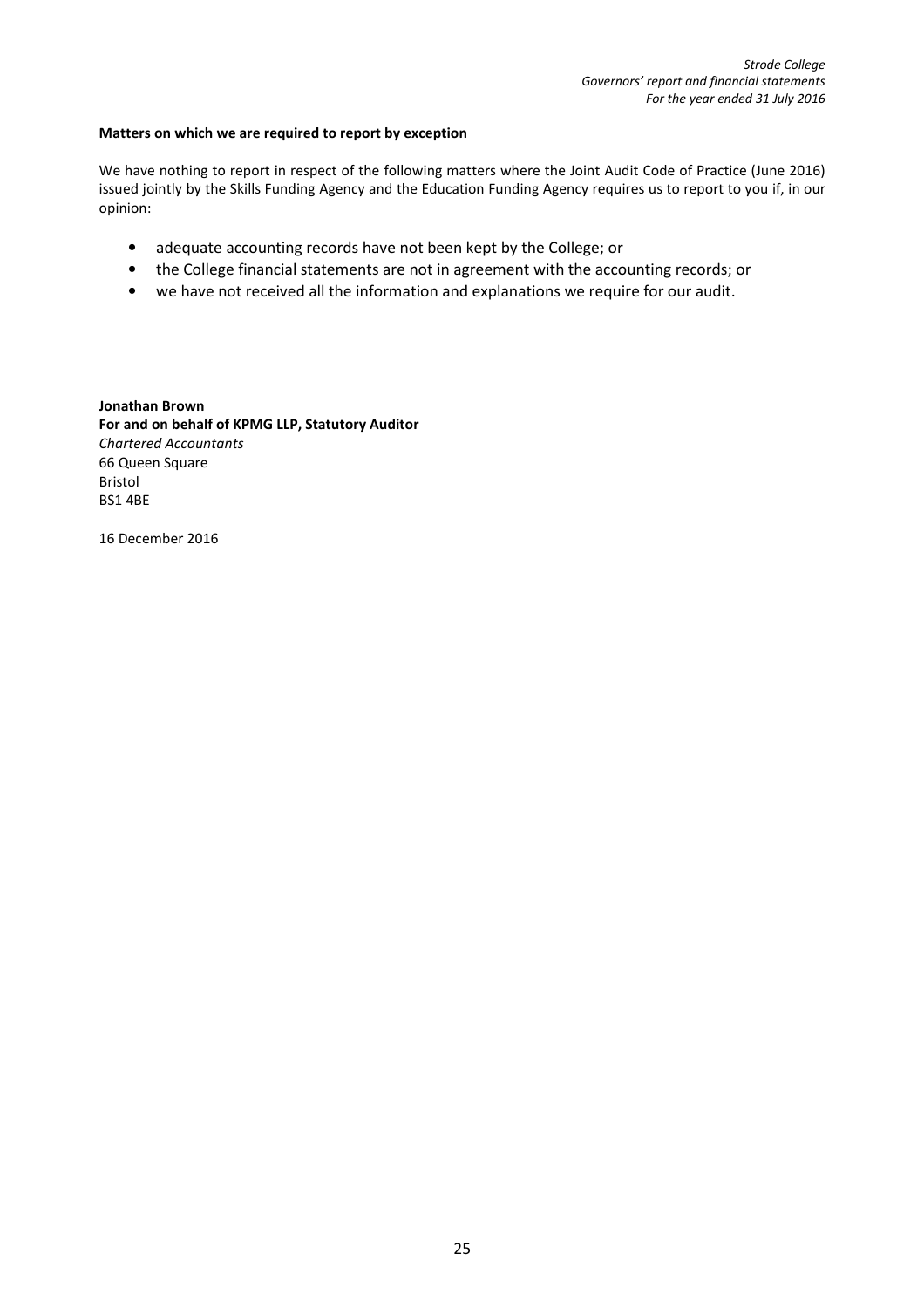#### KPMG LLP 66 Queen Square Bristol BS1 4BE

# Independent regularity report to the Corporation of Strode College and the Chief Executive of Skills Funding Agency

### Reporting Accountant's Report on Regularity to the Corporation of Strode College and the Secretary of State for Education acting through Skills Funding Agency

In accordance with the terms of our engagement letter dated 2 October 2015 and further to the requirements of the financial memorandum with Skills Funding Agency we have carried out an engagement to obtain limited assurance about whether anything has come to our attention that would suggest that in all material respects the expenditure disbursed and income received by Strode College during the period 1 August 2015 to 31 July 2016 have not been applied to the purposes identified by Parliament and the financial transactions do not conform to the authorities which govern them.

The framework that has been applied is set out in the Joint Audit Code of Practice issued jointly by Skills Funding Agency and Education Funding Agency. In line with this framework, our work has specifically not considered income received from the main funding grants generated through the Individualised Learner Record (ILR) returns, for which Skills Funding Agency has other assurance arrangements in place.

This report is made solely to the corporation of Strode College and the Skills Funding Agency in accordance with the terms of our engagement letter. Our work has been undertaken so that we might state to the corporation of Strode College and Skills Funding Agency those matters we are required to state in a report and for no other purpose. To the fullest extent permitted by law, we do not accept or assume responsibility to anyone other than the corporation of Strode College and Skills Funding Agency for our work, for this report, or for the conclusion we have formed.

### Respective responsibilities of Strode College and the reporting accountant

The corporation of Strode College is responsible, under the requirements of the Further & Higher Education Act 1992, subsequent legislation and related regulations and guidance, for ensuring that expenditure disbursed and income received is applied for the purposes intended by Parliament and the financial transactions conform to the authorities which govern them.

Our responsibilities for this engagement are to obtain limited assurance and report in accordance with our engagement letter and the requirements of the Joint Audit Code of Practice. We report to you whether anything has come to our attention in carrying out our work which suggests that in all material respects, expenditure disbursed and income received during the period 1 August 2015 to 31 July 2016 have not been applied to purposes intended by Parliament or that the financial transactions do not conform to the authorities which govern them.

### Approach

We conducted our engagement in accordance with the Joint Audit Code of Practice issued jointly by Skills Funding Agency and Education Funding Agency. We performed a limited assurance engagement as defined in that framework.

The objective of a limited assurance engagement is to perform such procedures as to obtain information and explanations in order to provide us with sufficient appropriate evidence to express a negative conclusion on regularity.

A limited assurance engagement is more limited in scope than a reasonable assurance engagement and consequently does not enable us to obtain assurance that we would become aware of all significant matters that might be identified in a reasonable assurance engagement. Accordingly, we do not express a positive opinion.

Our engagement includes examination, on a test basis, of evidence relevant to the regularity of the college's income and expenditure.

The work undertaken to draw our conclusion included: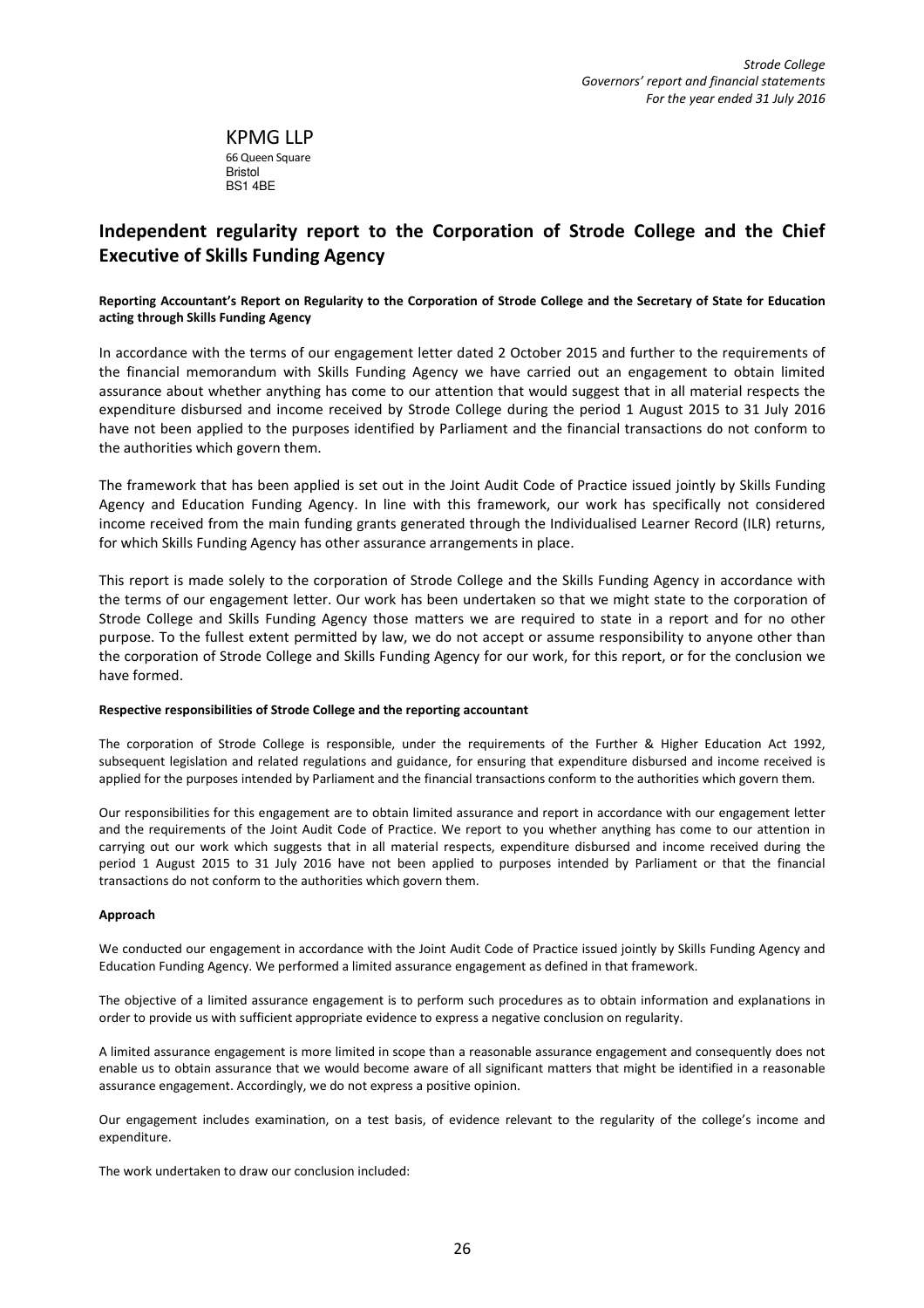- Documenting the framework of authorities which govern the activities of the College;
- Undertaking a risk assessment based on our understanding of the general control environment and any weaknesses in internal controls identified by our audit of the financial statements;
- Reviewing the self-assessment questionnaire which supports the representations included in the Chair of Governors and Accounting Officer's statement on regularity, propriety and compliance with the framework of authorities;
- Testing transactions with related parties;
- Confirming through enquiry and sample testing that the College has complied with its procurement policies and that these policies comply with delegated authorities; and
- Reviewing any evidence of impropriety resulting from our work and determining whether it was significant enough to be referred to in our regularity report.

This list is not exhaustive and we performed additional procedures designed to provide us with sufficient appropriate evidence to express a limited assurance conclusion on regularity consistent with the requirements of the Joint Audit Code of Practice.

### Conclusion

In the course of our work, nothing has come to our attention which suggests that in all material respects the expenditure disbursed and income received during the period 1 August 2015 to 31 July 2016 has not been applied to purposes intended by Parliament and the financial transactions do not conform to the authorities which govern them.

Jonathan Brown For and on behalf of KPMG LLP, Reporting Accountant 66 Queen Square Bristol BS1 4BE

16 December 2016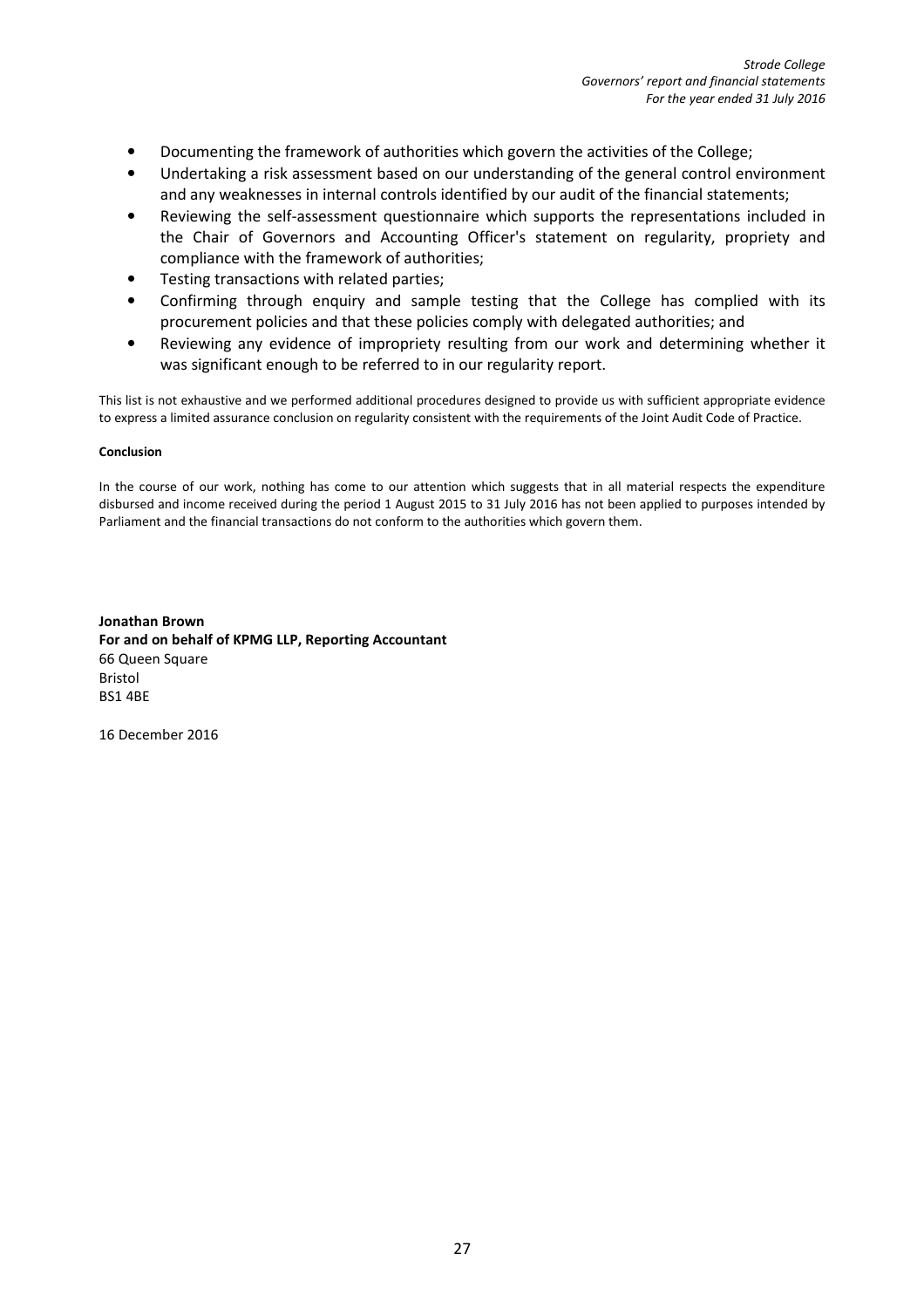# Statement of comprehensive income

for the year ended 31 July 2016

|                                               |                | 2016    | 2015     |
|-----------------------------------------------|----------------|---------|----------|
|                                               | Note           |         |          |
|                                               |                | £'000   | £'000    |
| Income                                        |                |         |          |
| Funding body grants                           | $\overline{2}$ | 8,759   | 8,825    |
| Tuition fees and education contracts          | 3              | 1,366   | 1,322    |
| Other income                                  | 4              | 1,464   | 1,345    |
| Investment income                             | 5              | 6       | 7        |
| <b>Total income</b>                           |                | 11,595  | 11,499   |
| <b>Expenditure</b>                            |                |         |          |
| Staff costs                                   | 6.2            | 7,899   | 7,572    |
| Other operating expenses                      | 7              | 3,219   | 3,215    |
| Depreciation                                  | 10             | 811     | 829      |
| Interest and other finance costs              | 8              | 478     | 466      |
| <b>Total expenditure</b>                      |                | 12,407  | 12,082   |
| (Deficit) on continuing operations before tax |                | (812)   | (583)    |
| Taxation                                      | 9              |         |          |
| (Deficit) on continuing operations after tax  |                | (812)   | (583)    |
| Actuarial loss in respect of pensions schemes | 20.3.5         | (2,834) | (550)    |
| Total comprehensive income for the year       |                | (3,646) | (1, 133) |
|                                               |                |         |          |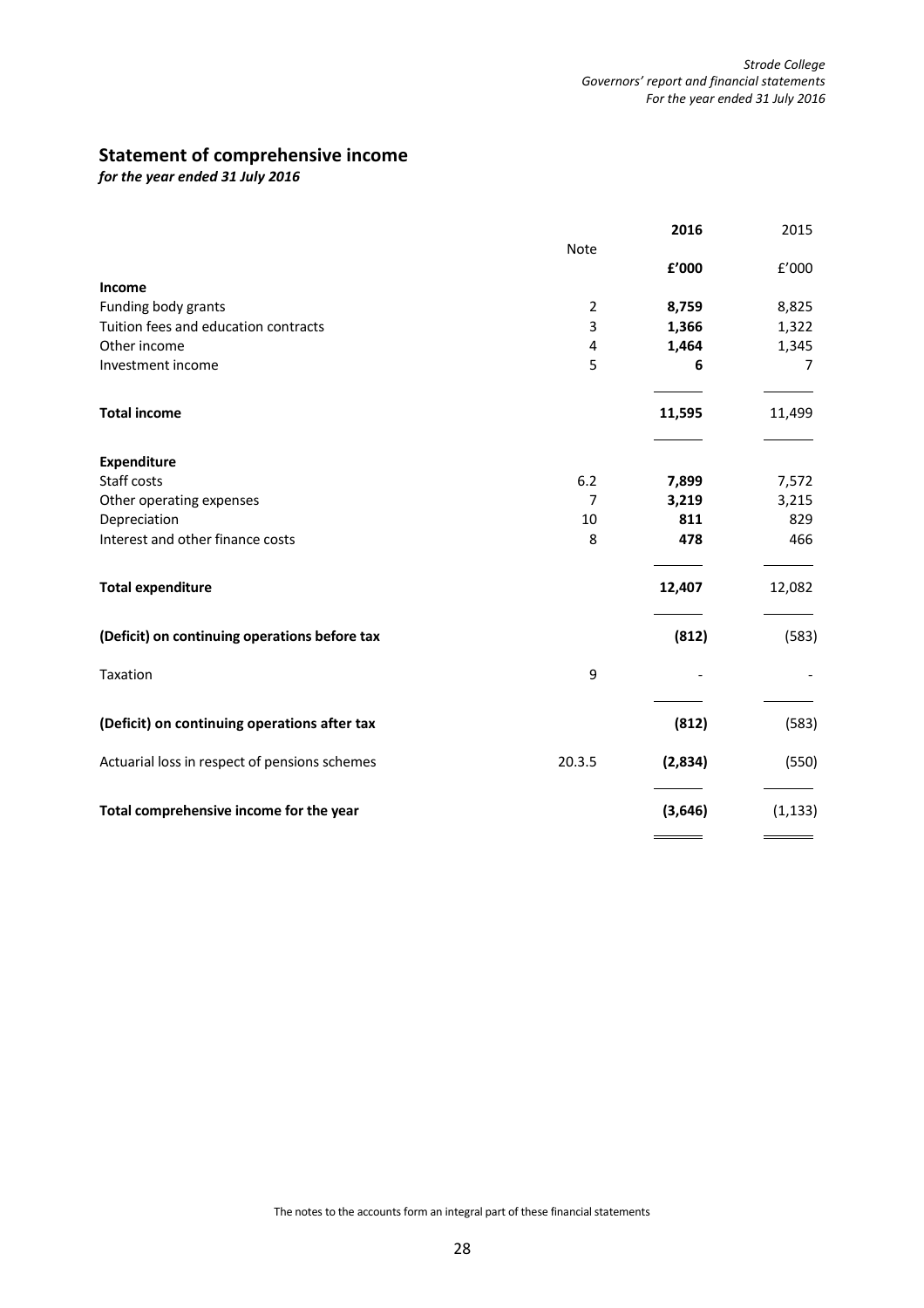# Statement of changes in reserves

|                                                                        | General | Pension   | Revaluation | <b>Total</b> |
|------------------------------------------------------------------------|---------|-----------|-------------|--------------|
|                                                                        | reserve | reserve   | reserve     |              |
|                                                                        | f'000   | f'000     | f'000       | £'000        |
| Balance as at 1 August 2014                                            | 11,359  | (7, 459)  | 908         | 4,808        |
| (Deficit) on continuing operations after tax                           | (148)   | (435)     |             | (583)        |
| Other comprehensive income                                             |         | (550)     |             | (550)        |
| Transfers between revaluation and income                               |         |           |             |              |
| and expenditure reserves                                               | 17      |           | (17)        |              |
|                                                                        |         | (985)     |             |              |
|                                                                        | (131)   |           | (17)        | (1, 133)     |
| Balance at 31 July 2015                                                | 11,228  | (8, 444)  | 891         | 3,675        |
| (Deficit) on continuing operations after tax                           | (196)   | (616)     |             | (812)        |
| Other comprehensive income<br>Transfers between revaluation and income |         | (2,834)   |             | (2,834)      |
| and expenditure reserves                                               | 16      |           | (16)        |              |
|                                                                        | (180)   | (3, 450)  | (16)        | (3,646)      |
| Balance at 31 July 2016                                                | 11,048  | (11, 894) | 875         | 29           |
|                                                                        |         |           |             |              |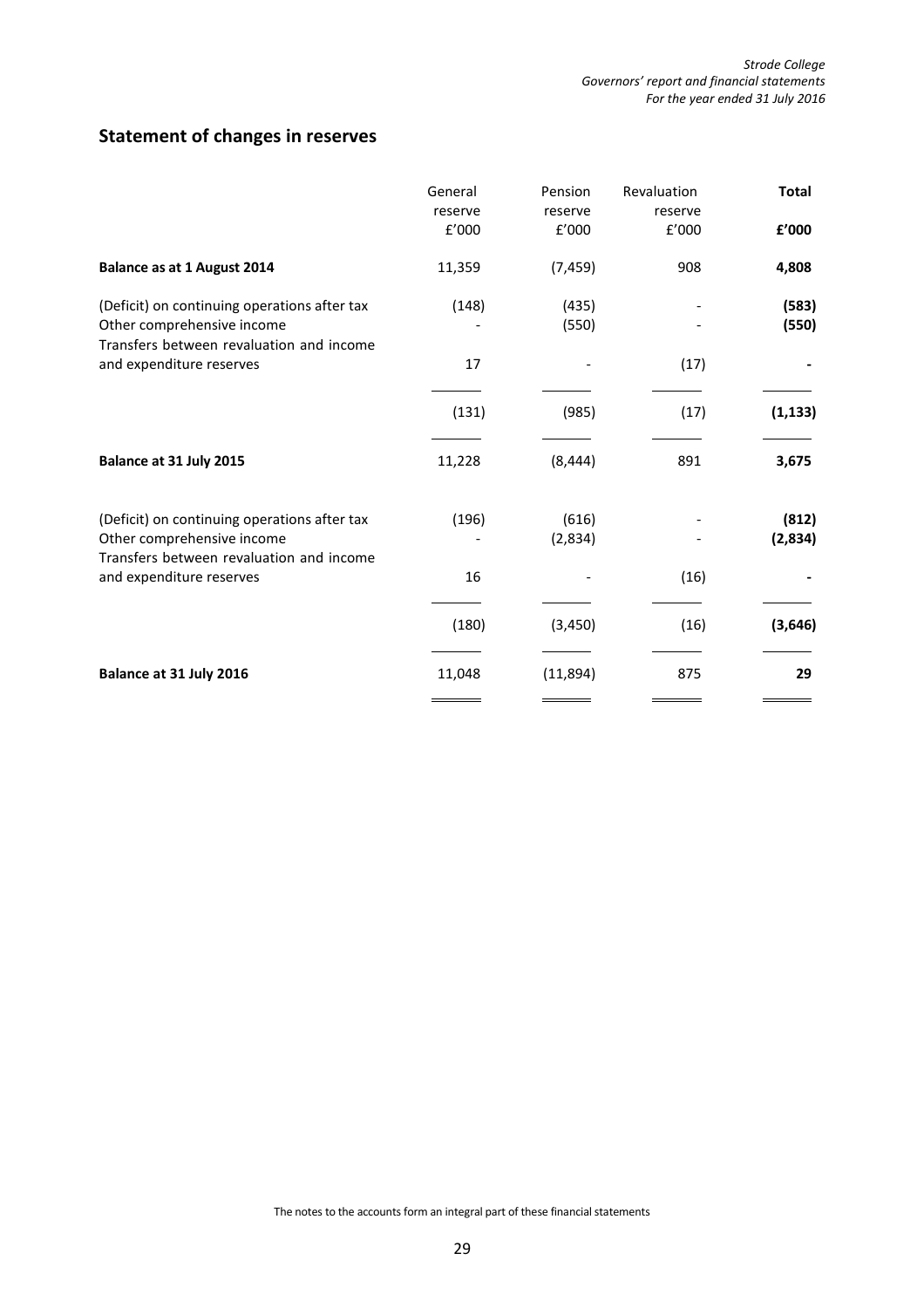# Balance sheet as at 31 July

|                                                               |             | 2016      | 2015     |
|---------------------------------------------------------------|-------------|-----------|----------|
|                                                               | <b>Note</b> | £'000     | f'000    |
| <b>Non-current assets</b>                                     |             |           |          |
| Tangible assets                                               | 10          | 16,738    | 17,339   |
| <b>Current assets</b>                                         |             |           |          |
| Inventory                                                     |             | 22        | 24       |
| Trade and other receivables                                   | 11          | 331       | 407      |
| Cash and cash equivalents                                     | 12          | 812       | 825      |
|                                                               |             | 1,165     | 1,256    |
| Less: Creditors - amounts falling due within one year         | 13          | (1,710)   | (1,823)  |
| <b>Net current (liabilities)</b>                              |             | (545)     | (567)    |
|                                                               |             |           |          |
| <b>Total assets less current liabilities</b>                  |             | 16,193    | 16,772   |
| Creditors - amounts falling due after more than one year      | 14          | (4, 270)  | (4, 572) |
| Provisions for liabilities and charges                        | 16          |           | (81)     |
| Net assets excluding defined benefit pension obligations      |             | 11,923    | 12,119   |
| Defined benefit pension obligations                           | 20.3.6      | (11, 894) | (8, 444) |
| <b>Total net assets</b>                                       |             | 29        | 3,675    |
| <b>Unrestricted reserves</b>                                  |             |           |          |
| Revaluation reserve                                           |             | 875       | 891      |
| General reserve excluding defined benefit pension obligations |             | 11,048    | 11,228   |
| Defined benefit pension obligations reserve                   |             | (11, 894) | (8, 444) |
| <b>Total unrestricted reserves</b>                            |             | 29        | 3,675    |
|                                                               |             |           |          |
|                                                               |             |           |          |

The financial statements on pages 28 to 53 were approved by the Board of Governors on 14 December 2016 and were signed on its behalf by:

Kate Lovell **Accord Accord Contract Contract Accord Accord Accord Accord Accord Accord Accord Accord Accord Accord Accord Accord Accord Accord Accord Accord Accord Accord Accord Accord Accord Accord Accord Accord Accord Ac** Chair **Chair Chair Chair Chair Chair Chair Chair Chair Chair Chair Chair Chair Chair Chair Chair Chair Chair Chair Chair Chair Chair Chair Chair Chair Chair Chair Chair**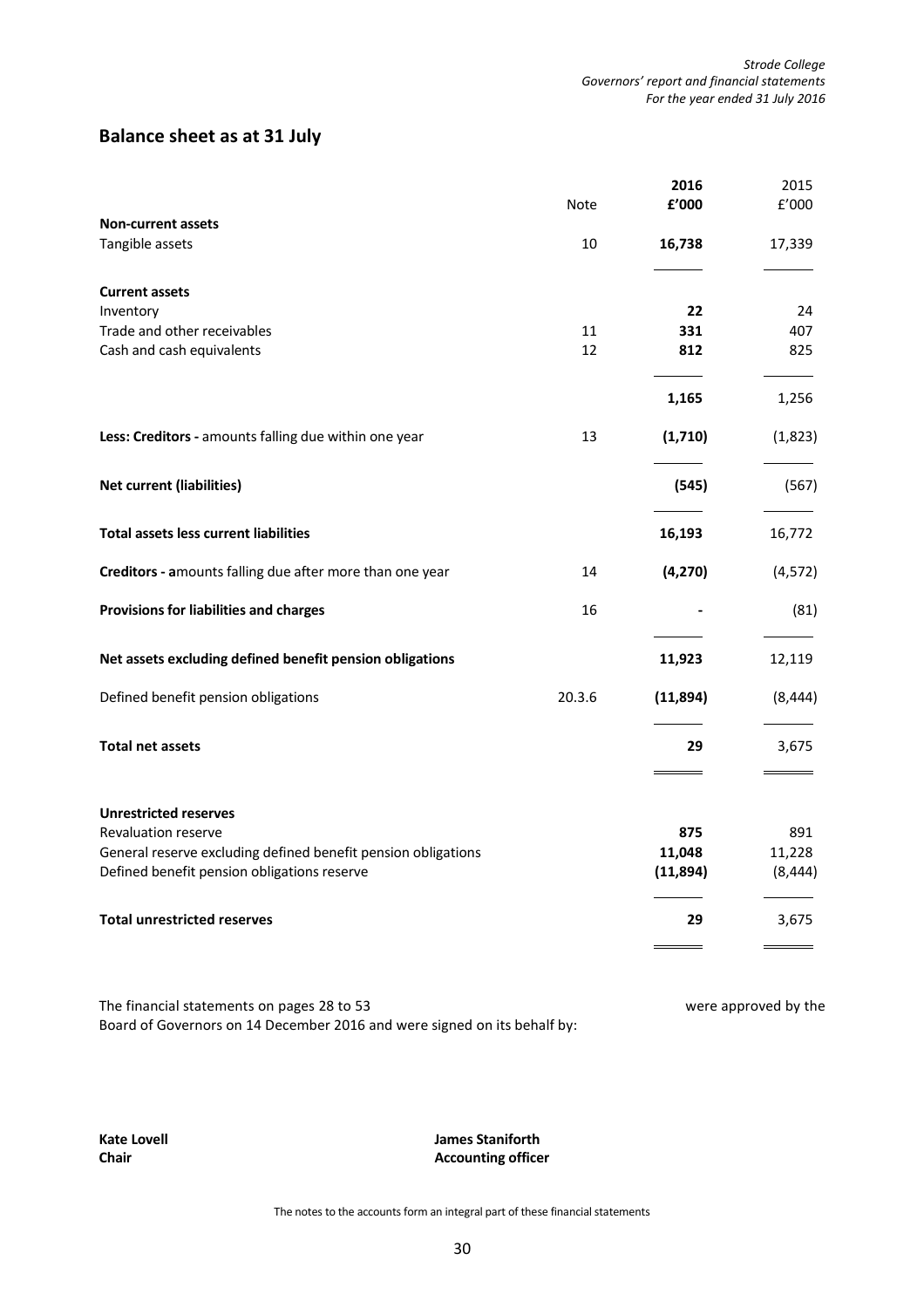# Statement of cash flows

|                                                                | <b>Notes</b> | 2016<br>£'000  | 2015<br>£'000 |
|----------------------------------------------------------------|--------------|----------------|---------------|
| Cash flow from operating activities                            |              |                |               |
| (Deficit) for the year                                         |              | (812)          | (583)         |
| Adjustment for non-cash items                                  |              |                |               |
| Depreciation                                                   |              | 811            | 829           |
| Decrease/(increase) in inventory                               |              | $\overline{2}$ | (2)           |
| Decrease in debtors                                            |              | 76             | 308           |
| (Decrease) in creditors due within one year                    |              | (53)           | (61)          |
| (Decrease) in creditors due after one year                     |              | (28)           | (86)          |
| (Decrease)/increase in provisions                              |              | (81)           | 81            |
| Pensions costs less contributions payable                      |              | 616            | 435           |
| Adjustment for investing or financing activities               |              |                |               |
| Investment income                                              |              | (6)            | (7)           |
| Interest payable                                               |              | 153            | 139           |
| Net cash flow from operating activities                        |              | 678            | 1,139         |
|                                                                |              |                |               |
| Cash flows from investing activities                           |              |                |               |
| Investment income                                              |              | 6              | 7             |
| Payments made to acquire fixed assets                          |              | (298)          | (1, 189)      |
|                                                                |              | (292)          | (1, 182)      |
| Cash flows from financing activities                           |              |                |               |
| Interest paid                                                  |              | (144)          | (131)         |
| Interest element of finance lease rental payments              |              | (9)            | (8)           |
| <b>New Finance Leases</b>                                      |              | 57             | 247           |
| Repayments of amounts borrowed                                 |              | (234)          | (229)         |
| Capital element of finance lease rental payments               |              | (69)           | (47)          |
|                                                                |              | (399)          | (168)         |
| Increase / (decrease) in cash and cash equivalents in the year |              | (13)           | (211)         |
|                                                                |              |                |               |
| Cash and cash equivalents at beginning of the year             | 12           | <u>825</u>     | 1,036         |
| Cash and cash equivalents at the end of the year               | 12           | 812            | 825           |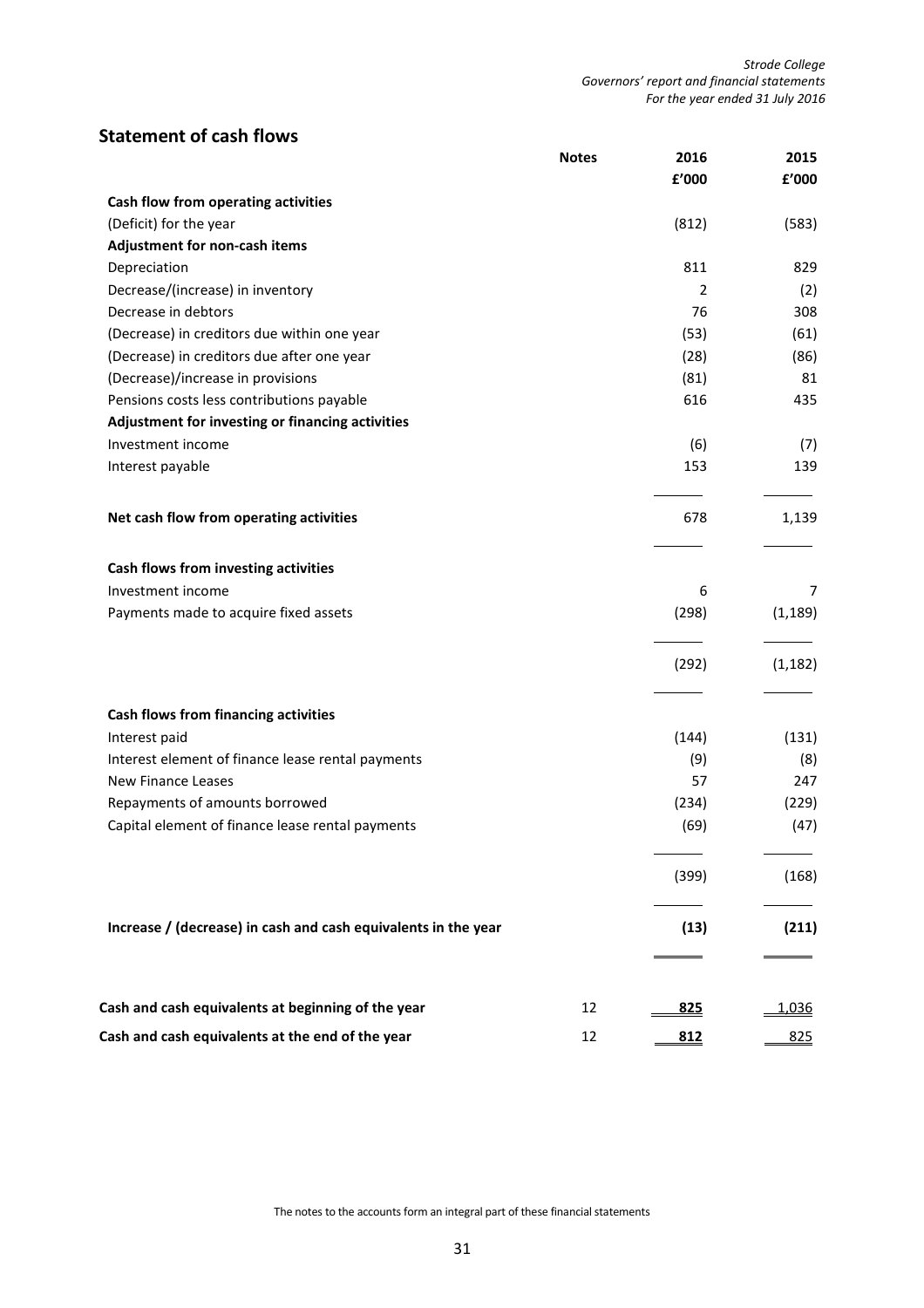## Notes to the accounts

### 1. Statement of accounting policies and estimation techniques

The following accounting policies have been applied consistently in dealing with items which are considered material in relation to the financial statements.

### Basis of preparation

These financial statements have been prepared in accordance with the Statement of Recommended Practice: Accounting for Further and Higher Education 2015 (the 2015 FE HE SORP), the College Accounts Direction for 2015 to 2016 and in accordance with Financial Reporting Standard 102 – "The Financial Reporting Standard applicable in the United Kingdom and Republic of Ireland" (FRS 102). The College is a public benefit entity and has therefore applied the relevant public benefit requirements of FRS 102.

The preparation of financial statements in compliance with FRS 102 requires the use of certain critical accounting estimates. It also requires management to exercise judgement in applying the College's accounting policies

### Transition to FRS 102 and the 2015 Further and Higher Education Statement of Recommended Practice

The College has prepared its financial statements in accordance with FRS 102 for the first time and consequently has applied the first time adoption requirements. Some of the FRS 102 recognition, measurement, presentation and disclosure requirements and accounting policy choices differ from previous UK GAAP. Consequently, the College has amended certain accounting policies to comply with FRS 102 and the 2015 FE HE SORP. The Board of Governors have also taken advantage of certain exemptions from the requirements of FRS 102 permitted by FRS 102 Chapter 35 'Transition to this FRS'.

An explanation of how the transition to the 2015 FE HE SORP has affected the reported financial position, financial performance and cash flows of the results of the College is provided in note 23.

The 2015 FE HE SORP requires colleges to prepare a single statement of comprehensive income, and not the alternative presentation of a separate income statement and a statement of other comprehensive income. This represents a change in accounting policy from the previous period where separate statements for the Income and Expenditure account and for the Statement of Total Recognised Gains and Losses were presented.

The application of first time adoption allows certain exemptions from the full requirements of the FRS 102 and the 2015 FE HE SORP in the transition period. The following exemption has been taken in these financial statements:

• Revaluation as deemed cost – at 1st August 2014, the College has retained the carrying values of freehold properties as being deemed cost and measured at fair value

Throughout this report and accounts comparisons will be against the restated prior year.

### Basis of accounting

The financial statements are prepared in accordance with the historical cost convention as modified by the use of previous valuations as deemed cost at transition for certain non-current assets.

### Going concern

The financial statements have been prepared on a Going Concern basis not withstanding net current liabilities of £545,000

The activities of the College, together with the factors likely to affect its future development and performance are set out in the Report of the Board of Governors. The financial position of the College, its cash flow, liquidity and borrowings are described in the Financial Statements and accompanying Notes.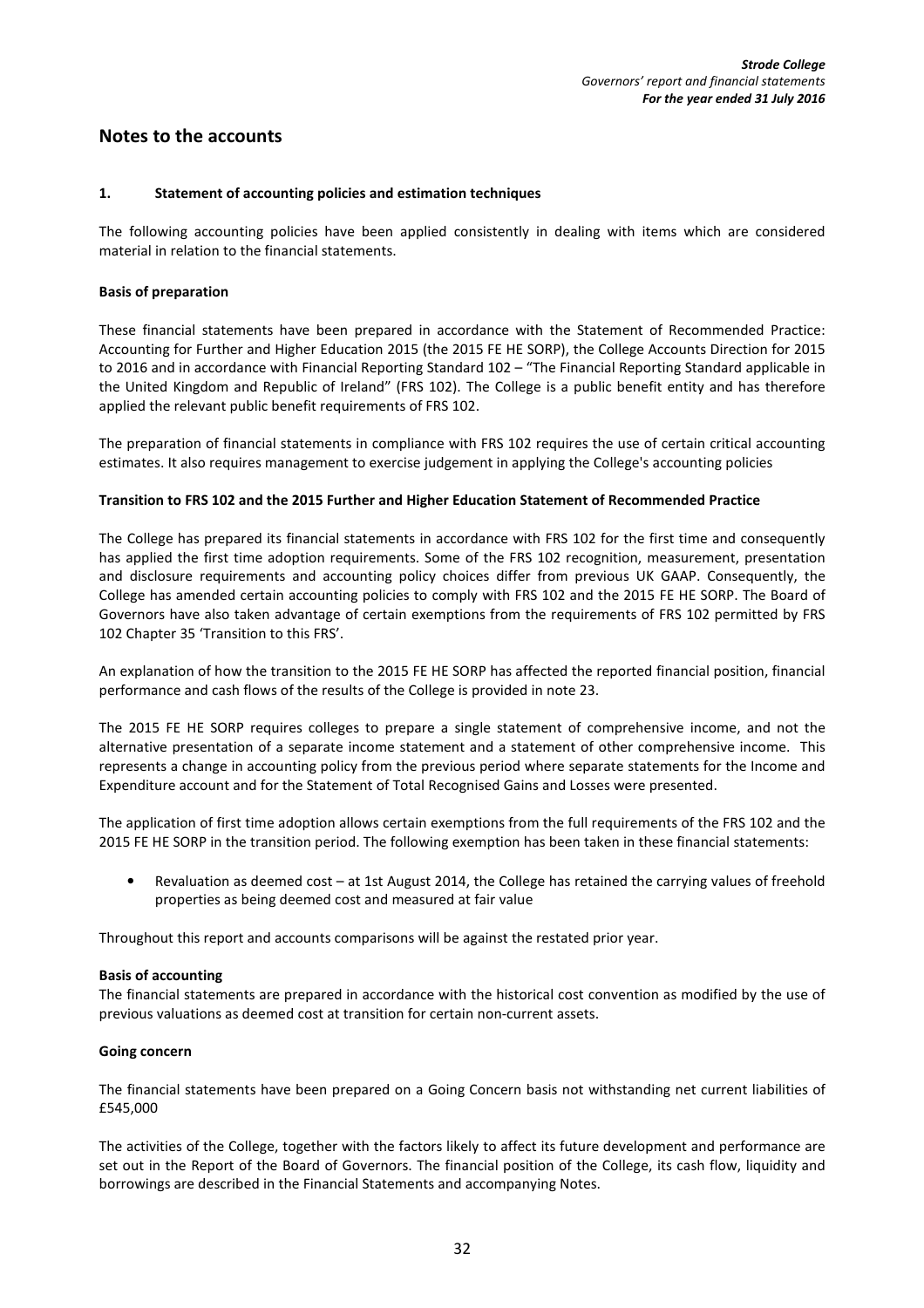The College currently has £4,404,000 of loans outstanding with bankers on terms negotiated in 2013. The terms of the existing agreement are for up to another 15 years. The College's forecasts and financial projections indicate that it will be able to operate within this existing facility and covenants for the foreseeable future.

Accordingly the College has a reasonable expectation that it has adequate resources to continue in operational existence for the foreseeable future, and for this reason will continue to adopt the going concern basis in the preparation of its Financial Statements.

### Recognition of income

Government revenue grants include funding body recurrent grants and other grants and are accounted for under the accrual model as permitted by FRS 102. Funding body recurrent grants are measured in line with best estimates for the period of what is receivable and depend on the particular income stream involved. Any under or over achievement for the Adult Skills Budget is adjusted for and reflected in the level of recurrent grant recognised in the income and expenditure account. The final grant income is normally determined with the conclusion of the year end reconciliation process with the funding body following the year end, and the results of any funding audits. 16-18 learner-responsive funding is not normally subject to reconciliation and is therefore not subject to contract adiustments.

The recurrent grant from HEFCE represents the funding allocations attributable to the current financial year and is credited direct to the statement of comprehensive income.

Grants (including research grants) from both government and non-government sources are recognised in income when the College is entitled to the income and performance related conditions have been met. Income received in advance of performance related conditions being met is recognised as deferred income within creditors on the balance sheet and released to income as the conditions are met.

Capital grants from both government and non-government sources are recognised as income when the College is entitled to the funds subject to any performance related conditions being met.

Income from tuition fees, grants, contracts and other services rendered is recognised to the extent the conditions of the funding have been met or to the extent of the completion of the contract or service concerned.

All income from short-term deposits is credited to the income and expenditure account in the period in which it is earned on a receivable basis.

Where the College receives and disburses funds in which it has no direct beneficial interest, such funds are excluded from the income and expenditure account on the grounds that the College does not have direct control over the future economic benefits derived from these funds. The College has applied this policy to certain funds received during the year from the Skills Funding Agency / Education Funding Agency (see note 22).

### Accounting for post-employment benefits

Post-employment benefits to employees of the College are principally provided by the Teachers' Pension Scheme (TPS) and the Local Government Pension Scheme (LGPS). These are defined benefit plans, which are externally funded and until 1 April 2016 were contracted out of the State Second Pension.

The TPS is an unfunded scheme. Contributions to the TPS are calculated so as to spread the cost of pensions over employees' working lives with the College in such a way that the pension cost is a substantially level percentage of current and future pensionable payroll. The contributions are determined by qualified actuaries on the basis of valuations using a prospective benefit method. The TPS is a multi-employer scheme and the College is unable to identify its share of the underlying assets and liabilities of the scheme on a consistent and reasonable basis. The TPS is therefore treated as a defined contribution plan and the contributions recognised as an expense in the income statement in the periods during which services are rendered by employees.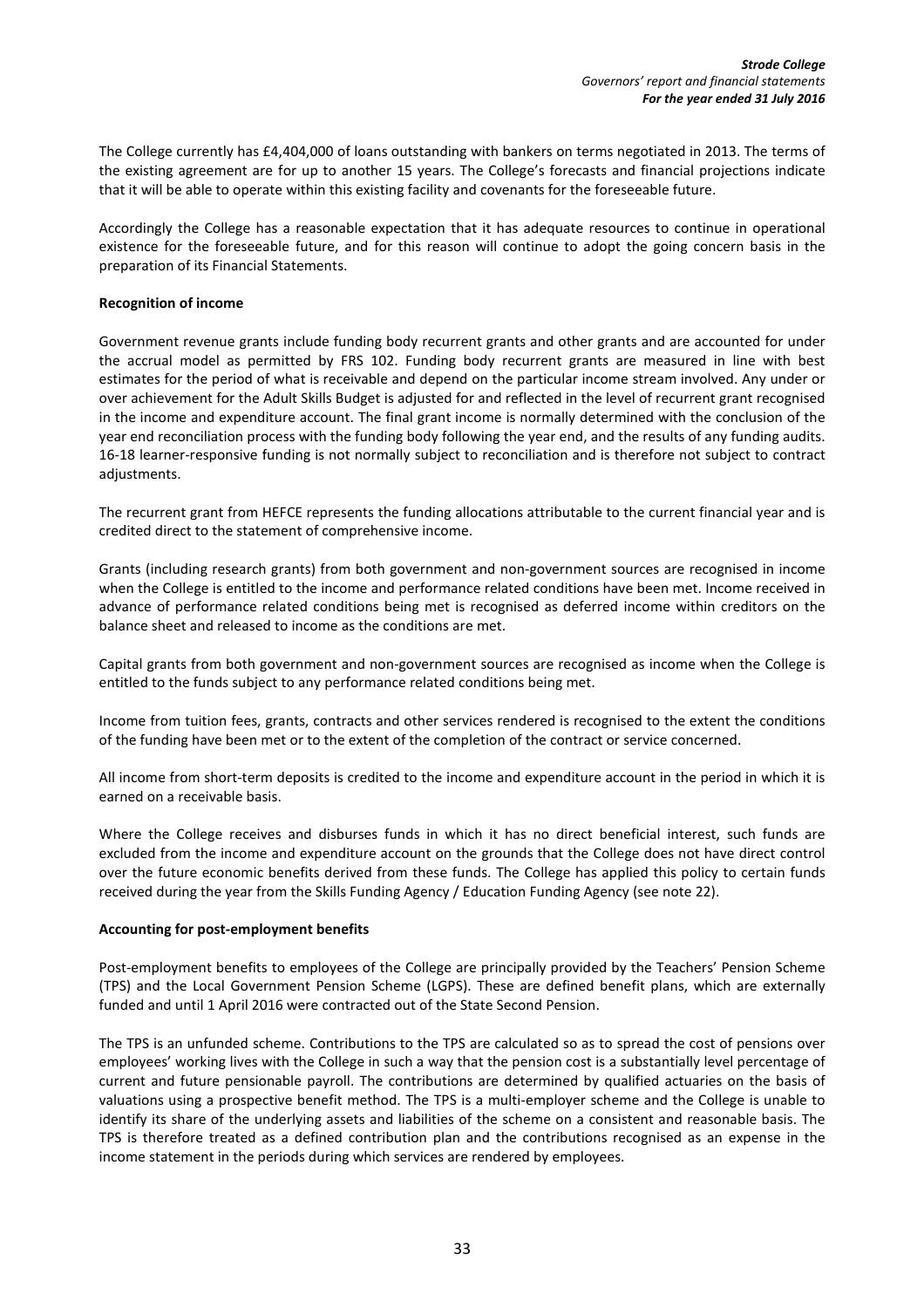The LGPS is a funded scheme. The assets of the LGPS are measured using closing fair values. LGPS liabilities are measured using the projected unit credit method and discounted at the current rate of return on a high quality corporate bond of equivalent term and currency to the liabilities. Actuarial valuations are obtained at least triennially and are updated at each balance sheet date. The amounts charged to statement of comprehensive income are the current service costs and the costs of scheme introductions, benefit changes, settlements and curtailments. They are included as part of staff costs as incurred.

Net interest on the net defined benefit liability/asset is also recognised in the statement of comprehensive income and comprises the interest cost on the defined benefit obligation and interest income on the scheme assets, calculated by multiplying the fair value of the scheme assets at the beginning of the period by the rate used to discount the benefit obligations. The difference between the interest income on the scheme assets and the actual return on the scheme assets is recognised in other recognised gains and losses.

Actuarial gains and losses are recognised immediately in other recognised gains and losses.

Further details of the pension schemes are given in note 20.

### Short term Employment benefits

Short term employment benefits such as compensated absences (holiday pay) are recognised as an expense in the year in which the employees render service to the College. Any unused benefits are accrued and measured as the additional amount the College expects to pay as a result of the unused entitlement.

### Non-current assets

Tangible fixed assets are stated at cost or deemed cost less accumulated depreciation and accumulated impairment losses. Certain fixed assets that had been revalued to fair value on or prior to the date of transition to the 2015 FE HE SORP, are measured on the basis of deemed cost, being the revalued amount at the date of that revaluation.

A review for impairment of a fixed asset is carried out if events or changes in circumstances indicate that the carrying amount of any fixed asset may not be recoverable.

### Land and buildings

Land and buildings inherited from the Local Education Authority are stated in the balance sheet at valuation on the basis of depreciated replacement cost as the open market value for existing use is not readily obtainable. Land and buildings acquired since incorporation are included in the balance sheet at cost.

On adoption of FRS 102, the College followed the transitional provision to retain the book value of land and buildings, which were revalued in 1994, as deemed cost but not to adopt a policy of revaluations of these properties in the future.

The College applies the following depreciation policy to land and buildings:

- Freehold land is not depreciated.
- Freehold buildings are depreciated over their expected useful economic life to the College of 50 years. Leasehold land and buildings are amortised over 50 years or, if shorter, the period of the lease.
- The College has a policy of depreciating major adaptations to buildings over the period of their useful economic life.

### Finance costs

Finance costs which are directly attributable to the construction of land and buildings are not capitalised as part of the cost of those assets.

### Subsequent expenditure on existing fixed assets

Where significant expenditure is incurred on tangible fixed assets it is charged to the income and expenditure account in the period it is incurred, unless it meets one of the following criteria, in which case it is capitalised and depreciated on the relevant basis: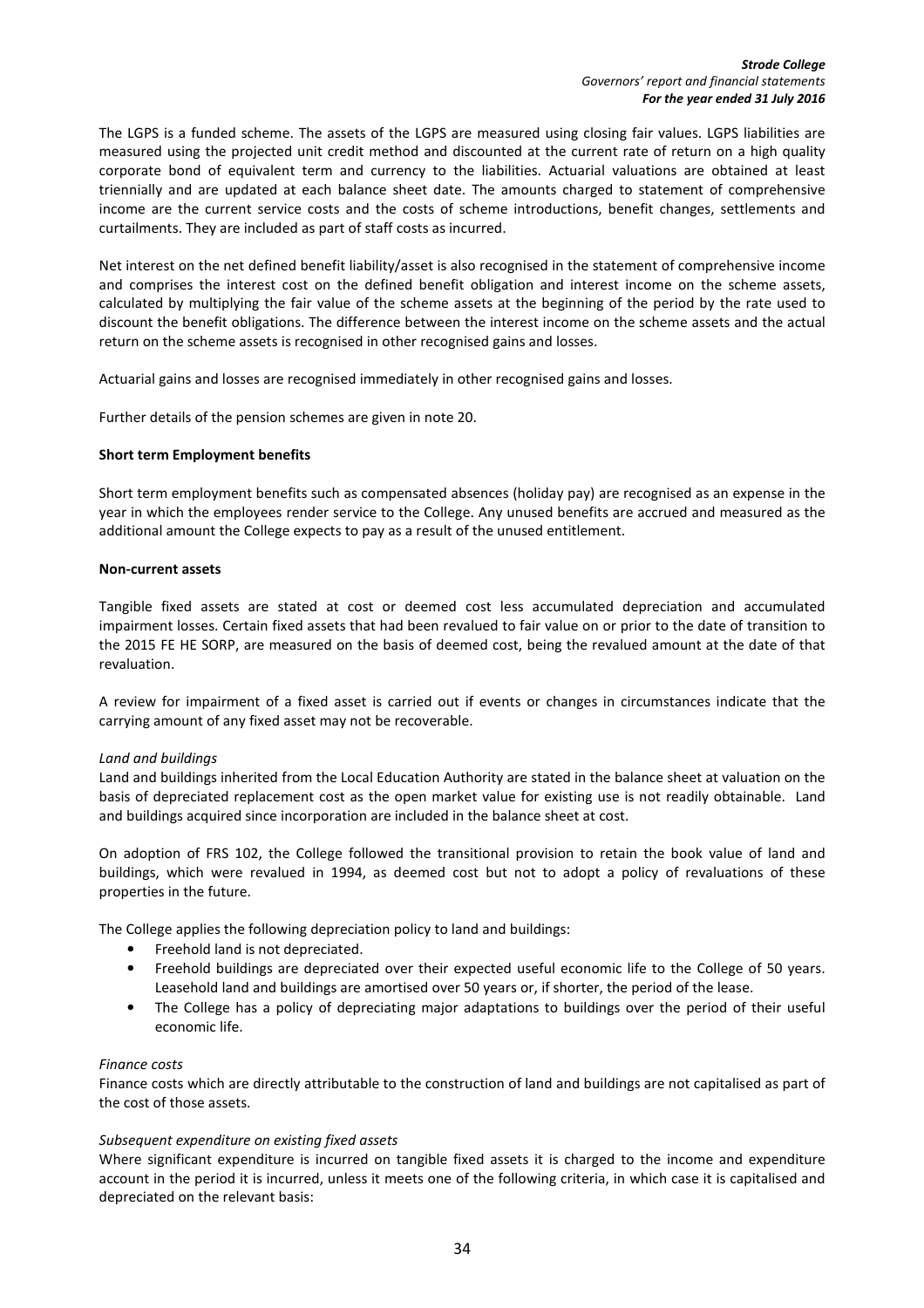- Market value of the fixed asset has subsequently improved
- Assets capacity increases
- Substantial improvement in the quality of output or reduction in operating costs
- Significant extension of the assets life beyond that conferred by repairs and maintenance

### Buildings owned by third parties

Where land and buildings are used, but the legal rights are held by a third party, they are only capitalised if the College has rights or access to ongoing future economic benefit. These assets are then depreciated over their expected useful economic life.

### Assets under construction

Assets under construction are accounted for at cost, based on the value of architects' certificates and other direct costs, incurred to 31 July. They are not depreciated until they are brought into use.

### Equipment

Equipment costing less than £1,000 per individual item is treated as expenditure in the period of acquisition. All other equipment is capitalised at cost.

Equipment is depreciated on a straight line basis over its remaining useful economic life as follows:

| Motor vehicles and general equipment | $\overline{\phantom{a}}$ | 5 years   |
|--------------------------------------|--------------------------|-----------|
| Computer equipment                   |                          | 3-5 years |
| Furniture and fittings               |                          | 5 years   |
| Longer life fixtures and fittings    |                          | 10 years  |

### Leased assets

Costs in respect of operating leases are charged on a straight line basis over the lease term.

Leasing agreements which transfer to the College substantially all the benefits and risks of ownership of an asset are treated as finance leases.

Assets held under finance leases are recognised initially at the fair value of the leased asset (or, if lower, the present value of minimum lease payments) at the inception of the lease. The corresponding liability to the lessor is included in the balance sheet as a finance lease obligation. Assets held under finance leases are included in tangible fixed assets and depreciated and assessed for impairment losses in the same way as owned assets.

Minimum lease payments are apportioned between the finance charge and the reduction of the outstanding liability. The finance charges are allocated over the period of the lease in proportion to the capital element outstanding.

### Inventory

Inventory is stated at the lower of cost or net realisable value being selling price less costs to complete and sell. Where necessary, provision is made for obsolete, slow moving and defective inventory.

### Cash and cash equivalents

Cash includes cash in hand, deposits repayable on demand and overdrafts. Deposits are repayable on demand if they are in practice available within 24 hours without penalty.

Cash equivalents are short term, highly liquid investments that are readily convertible to known amounts of cash with insignificant risk of change in value. An investment qualifies as a cash equivalent when it has maturity of 3 months or less from the date of acquisition.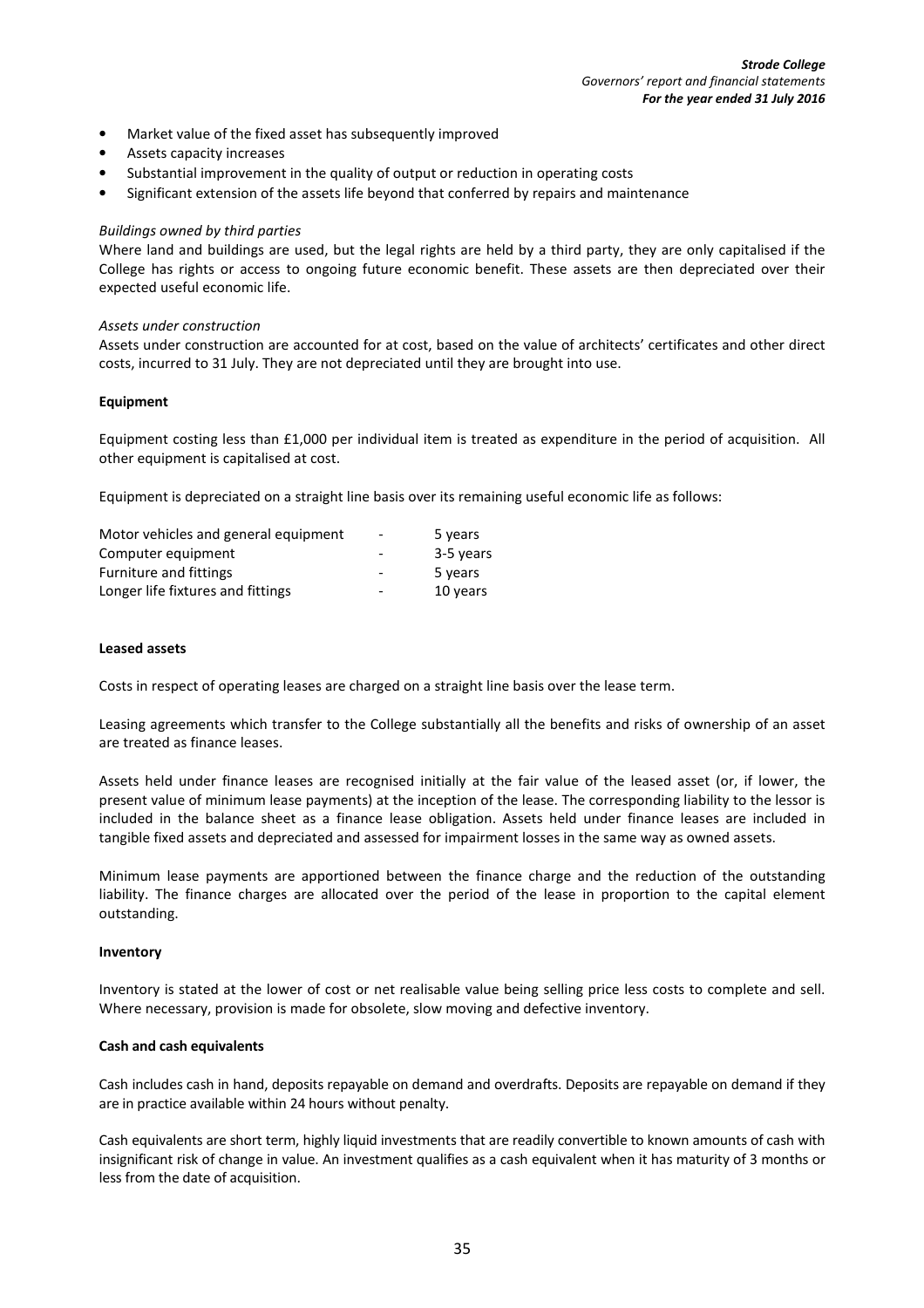### Financial liabilities

Financial liabilities are classified according to the substance of the financial instrument's contractual obligations, rather than the financial instrument's legal form.

The loan held by the College is classified as a basic financial instrument in accordance with FRS 102. This instrument is initially recorded at the transaction price less any transaction costs (historical cost). FRS 102 requires that basic financial instruments are subsequently measured at amortised cost; however the College has calculated that the difference between the historical cost and amortised cost basis is not material and so these financial instruments are stated on the balance sheet at historical cost.

Loans and investments that are payable or receivable within one year are not discounted.

### Foreign currency translation

Transactions denominated in foreign currencies are recorded using the rate of exchange ruling at the date of the transaction. Monetary assets and liabilities denominated in foreign currencies are translated at the rates of exchange ruling at the end of the financial year with all resulting exchange differences being taken to the income and expenditure account in the period in which they arise.

### Taxation

The College is considered to pass the tests set out in Paragraph 1 Schedule 6 of the Finance Act 2010 and therefore it meets the definition of a charitable company for UK corporation tax purposes. Accordingly, the College is potentially exempt from taxation in respect of income or capital gains received within categories covered by Chapter 3 Part 11 of the Corporation Tax Act 2010 or Section 256 of the Taxation of Chargeable Gains Act 1992, to the extent that such income or gains are applied exclusively to charitable purposes.

The College is partially exempt in respect of Value Added Tax (VAT), meaning it can only recover a small proportion of VAT charged on goods and services we purchase. Irrecoverable VAT is included in expenditure or added to the cost of tangible fixed assets as appropriate.

### Provisions

Provisions are recognised when the College has a present legal or constructive obligation as a result of a past event, it is probable that a transfer of economic benefit will be required to settle the obligation and a reliable estimate can be made of the amount of the obligation.

### Agency arrangements

The College acts as an agent in the collection and payment of discretionary support funds, bursary funds, grants for free school meals. Related payments received from the main funding body and subsequent disbursements to students are excluded from the statement of comprehensive income and are shown separately in note 22 except for 5 per cent of the grants received which is available to the College to cover administration costs. The College employs one member of staff dedicated to the administration of Learner Support Fund applications and payments.

### Judgements in applying accounting policies and key sources of estimation uncertainty

In preparing these financial statements, the Accounting Officer has made the following judgements:

- Determining whether leases entered into by the College as a lessee are operating or finance leases. These decisions depend on an assessment of whether the risks and rewards of ownership have been transferred from the lessor to the lessee on a lease by lease basis.
- Determining whether there are indicators of impairment of the College's tangible assets. Factors taken into consideration in reaching such a decision include the economic viability and expected future financial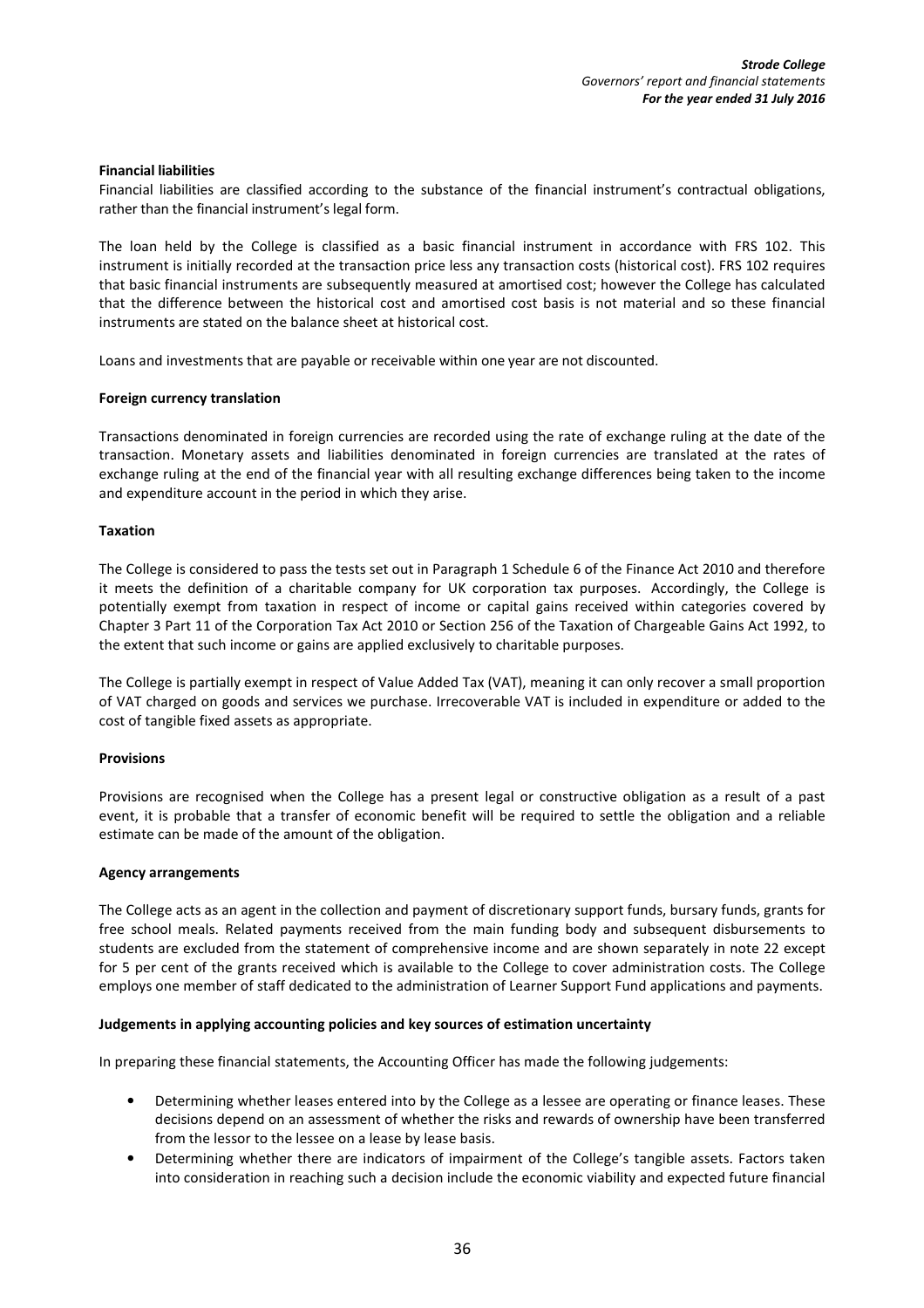performance of the asset and where it is a component of a larger cash-generating unit, the viability and expected future performance of that unit.

Other key sources of estimation uncertainty

### • Tangible fixed assets

Tangible fixed assets are depreciated over their useful lives taking into account residual values, where appropriate. The actual lives of the assets and residual values are assessed annually and may vary depending on a number of factors. In re-assessing asset lives, factors such as technological innovation and maintenance programmes are taken into account. Residual value assessments consider issues such as future market conditions, the remaining life of the asset and projected disposal values.

### • Local Government Pension Scheme

The present value of the Local Government Pension Scheme defined benefit liability depends on a number of factors that are determined on an actuarial basis using a variety of assumptions. The assumptions used in determining the net cost (income) for pensions include the discount rate. Any changes in these assumptions, which are disclosed in note 19, will impact the carrying amount of the pension liability. Furthermore a roll forward approach which projects results from the latest full actuarial valuation performed at 31 March 2013 has been used by the actuary in valuing the pensions liability at 31 July 2016. Any differences between the figures derived from the roll forward approach and a full actuarial valuation would impact on the carrying amount of the pension liability.

### 2. Funding body grants

|                                       | 2016<br>£'000 | 2015<br>f'000 |
|---------------------------------------|---------------|---------------|
| Skills Funding Agency grant           | 2,132         | 2,375         |
| <b>Education Funding Agency grant</b> | 6,471         | 6,328         |
| Somerset County Council grant         | 76            | 37            |
| Government capital grants received    |               | 11            |
| <b>Higher Education Grant</b>         | 80            | 74            |
|                                       |               |               |
|                                       | 8,759         | 8,825         |

### 3. Tuition fees and education contracts

| 2016  | 2015  |
|-------|-------|
| £'000 | £'000 |
| 95    | 116   |
| 21    | 23    |
| 732   | 749   |
| 484   | 393   |
| 34    | 41    |
| 1,366 | 1,322 |
|       |       |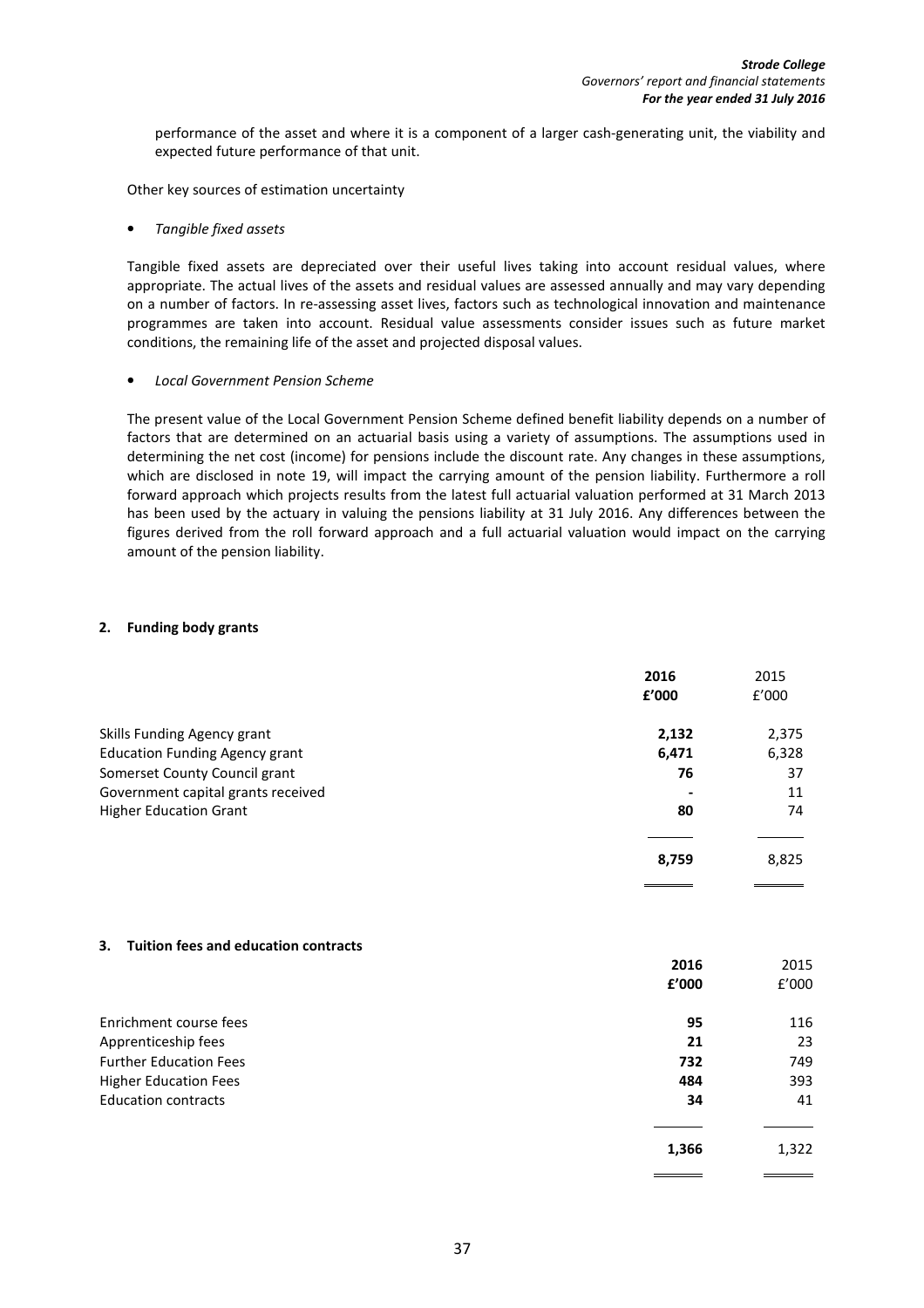## Tuition fees funded by bursaries

Included within the above amounts are tuition fees funded by bursaries of £45,000 (2015 - £44,000).

### 4. Other income

|                                        | 2016  | 2015  |
|----------------------------------------|-------|-------|
|                                        | £'000 | £'000 |
| Catering                               | 452   | 421   |
| Other income generating activities     | 463   | 472   |
| Other grant income                     | 13    | 13    |
| Non-government capital grants received | 78    | 94    |
| Other income                           | 458   | 345   |
|                                        | 1,464 | 1,345 |
|                                        |       |       |
| <b>Investment income</b><br>5.         | 2016  | 2015  |
|                                        |       |       |

|                           | 2016  | 2015  |
|---------------------------|-------|-------|
|                           | f'000 | f'000 |
| Other interest receivable | 6     |       |
|                           |       |       |

### 6. Staff numbers and costs

## 6.1. Staff numbers

The average number and the full time equivalent of persons employed by the College (including key management personnel) during the year, was as follows:

|                                       | <b>Average Number</b> |      | <b>Full Time Equivalent</b> |      |
|---------------------------------------|-----------------------|------|-----------------------------|------|
|                                       | 2016                  | 2015 | 2016                        | 2015 |
| Teaching staff                        | 156                   | 157  | 106                         | 107  |
| Teaching and student support services | 69                    | 64   | 35                          | 34   |
| Administration and central services   | 97                    | 98   | 70                          | 66   |
| Premises                              | 29                    | 31   | 15                          | 16   |
|                                       |                       |      |                             |      |
|                                       | 351                   | 350  | 226                         | 223  |
|                                       |                       |      |                             |      |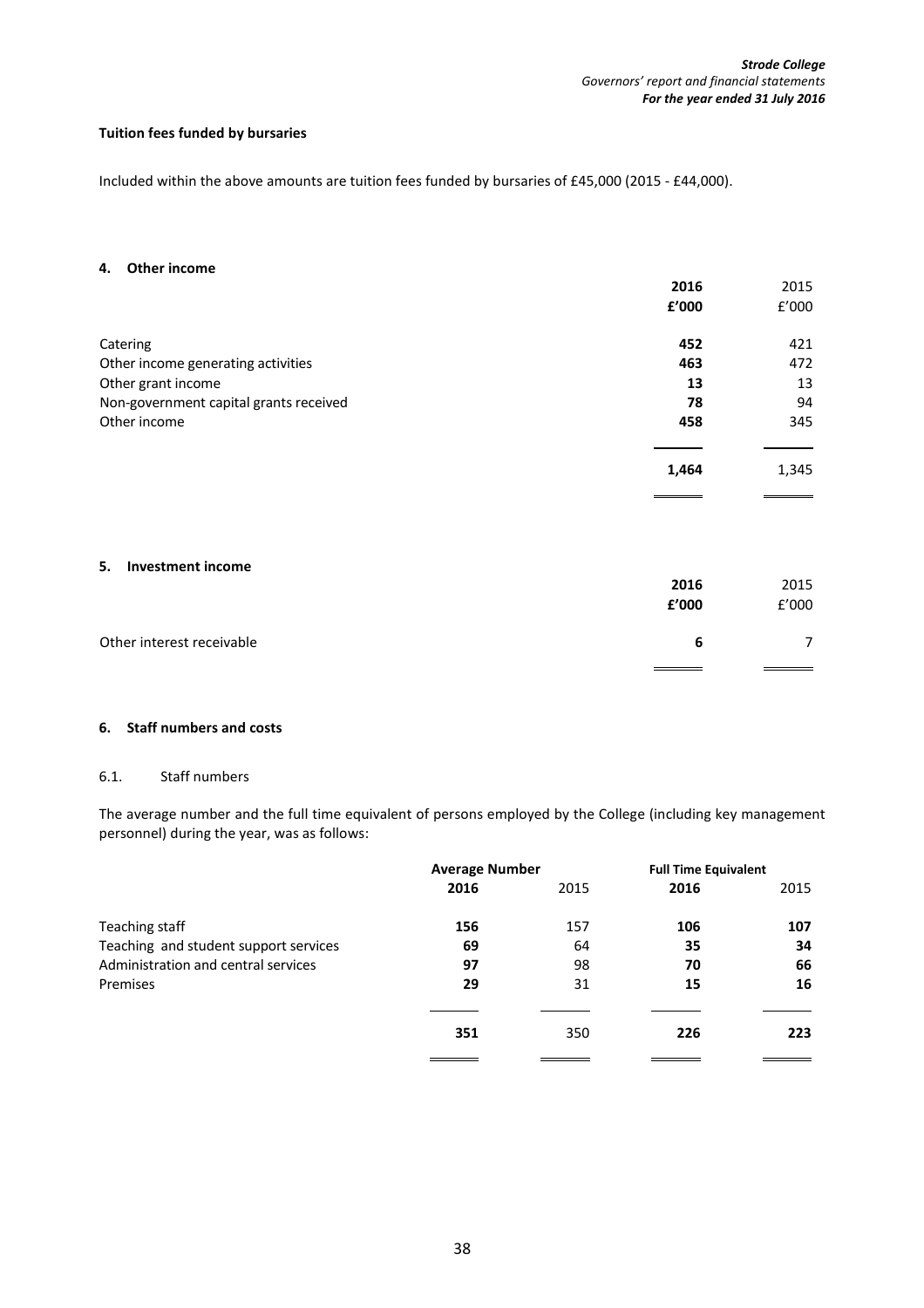## 6.2. Staff costs

Staff costs for the above persons were as follows:

|                       | 2016                     | 2015  |
|-----------------------|--------------------------|-------|
|                       | £000                     | £000  |
| Wages and salaries    | 6,253                    | 6,234 |
| Social security costs | 442                      | 399   |
| Other pension costs   | 1,204                    | 925   |
| Restructuring costs   | $\overline{\phantom{0}}$ | 14    |
| Total staff costs     | 7,899                    | 7,572 |
|                       |                          |       |

### 6.3. Key management personnel

Key management personnel are those persons having authority and responsibility for planning, directing and controlling the activities of the College. At the College this comprises the Executive Management Team which includes the Principal (who also holds the role of Accounting Officer), the Deputy Principal and the Finance Director.

|                                                                                 | 2016<br><b>Number</b> | 2015<br>Number |
|---------------------------------------------------------------------------------|-----------------------|----------------|
| The number of key management personnel including the Accounting Officer<br>was: | 4*                    |                |
|                                                                                 |                       |                |

The number of key management personnel who received annual emoluments, excluding pension contributions but including benefits in kind, in the following ranges was:

|                      | 2016                     | 2015   |
|----------------------|--------------------------|--------|
|                      | <b>Number</b>            | Number |
| £60,000 to £70,000   | $1^*$                    |        |
| £70,001 to £80,000   |                          |        |
| £80,001 to £90,000   | $\overline{\phantom{0}}$ |        |
| £90,001 to £100,000  | -                        |        |
| £100,001 to £110,000 | -                        |        |
| £110,001 to £120,000 | 1                        |        |
|                      |                          |        |

\* Becky Edwards the College's Finance Director left the College in May 2016 and was replaced by David Healey.

No other staff had emoluments excluding pension contributions but including benefits in kind in excess of £60,000.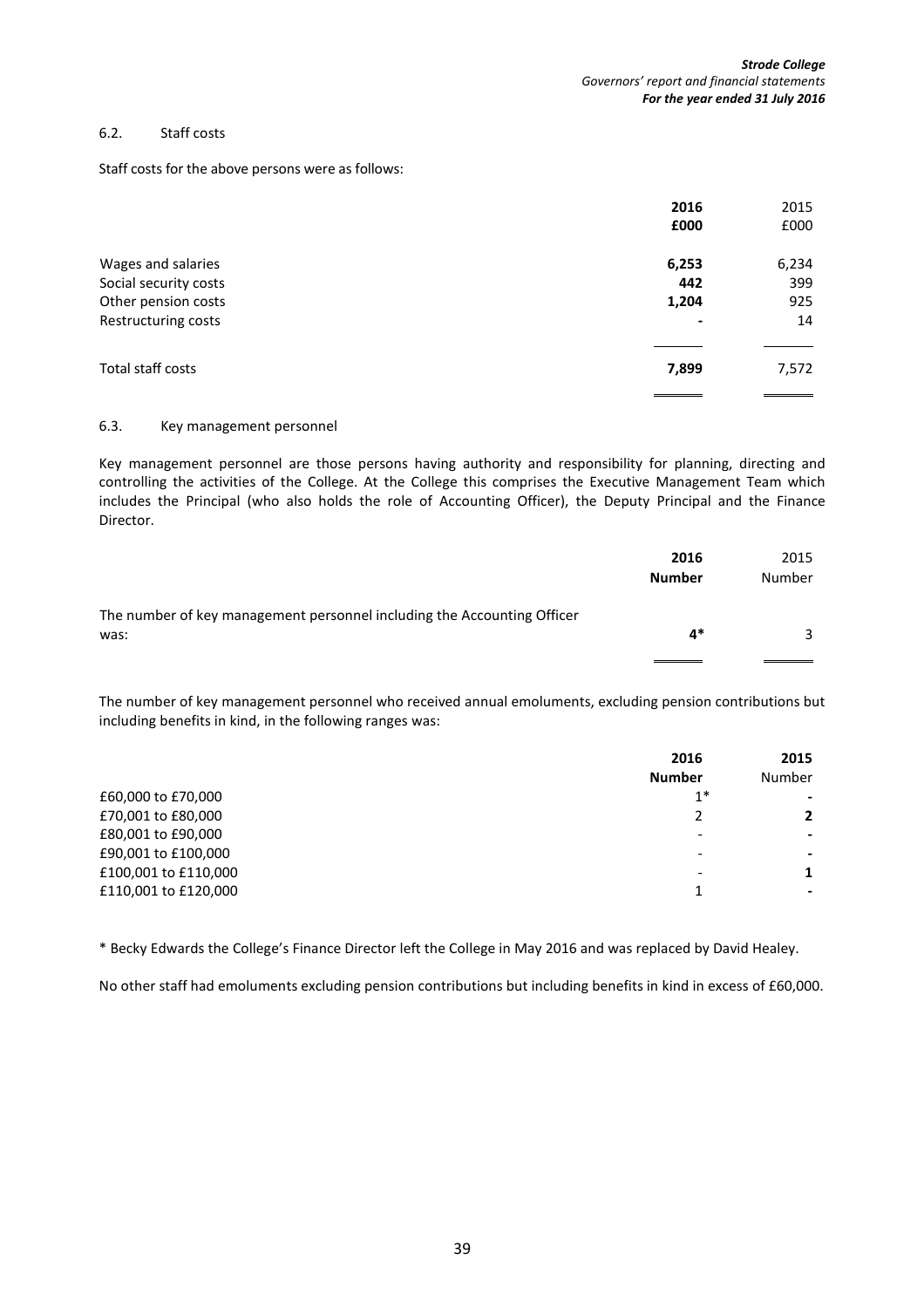Key management personnel compensation is made up as follows:

| <b>Salaries</b>                                  | 2016<br>£'000<br>257 | 2015<br>E'000<br>251 |
|--------------------------------------------------|----------------------|----------------------|
| Employers national insurance<br>Benefits in kind | 30                   | 28                   |
| Total excluding pension contributions            | 287                  | 279                  |
| Pension contributions                            | 39                   | 35                   |
| Total key management personnel compensation      | 326                  | 314                  |

There were no amounts due to key management personnel that were waived in the year, nor any salary sacrifice arrangements in place.

The above compensation includes amounts payable to the Accounting Officer (who is also the highest paid officer) of:

| <b>James Staniforth</b>      | 2016<br>£'000 | 2015<br>f'000 |
|------------------------------|---------------|---------------|
| Salaries<br>Benefits in kind | 111<br>-      | 110           |
|                              | 111           | 110           |
| Pension contributions        | 18            | 16            |
|                              |               |               |

No Governors, other than the Principal and the staff Governors, received any payment from the College other than the reimbursement of travel and subsistence expenses incurred in the course of their duties (2015 - £nil).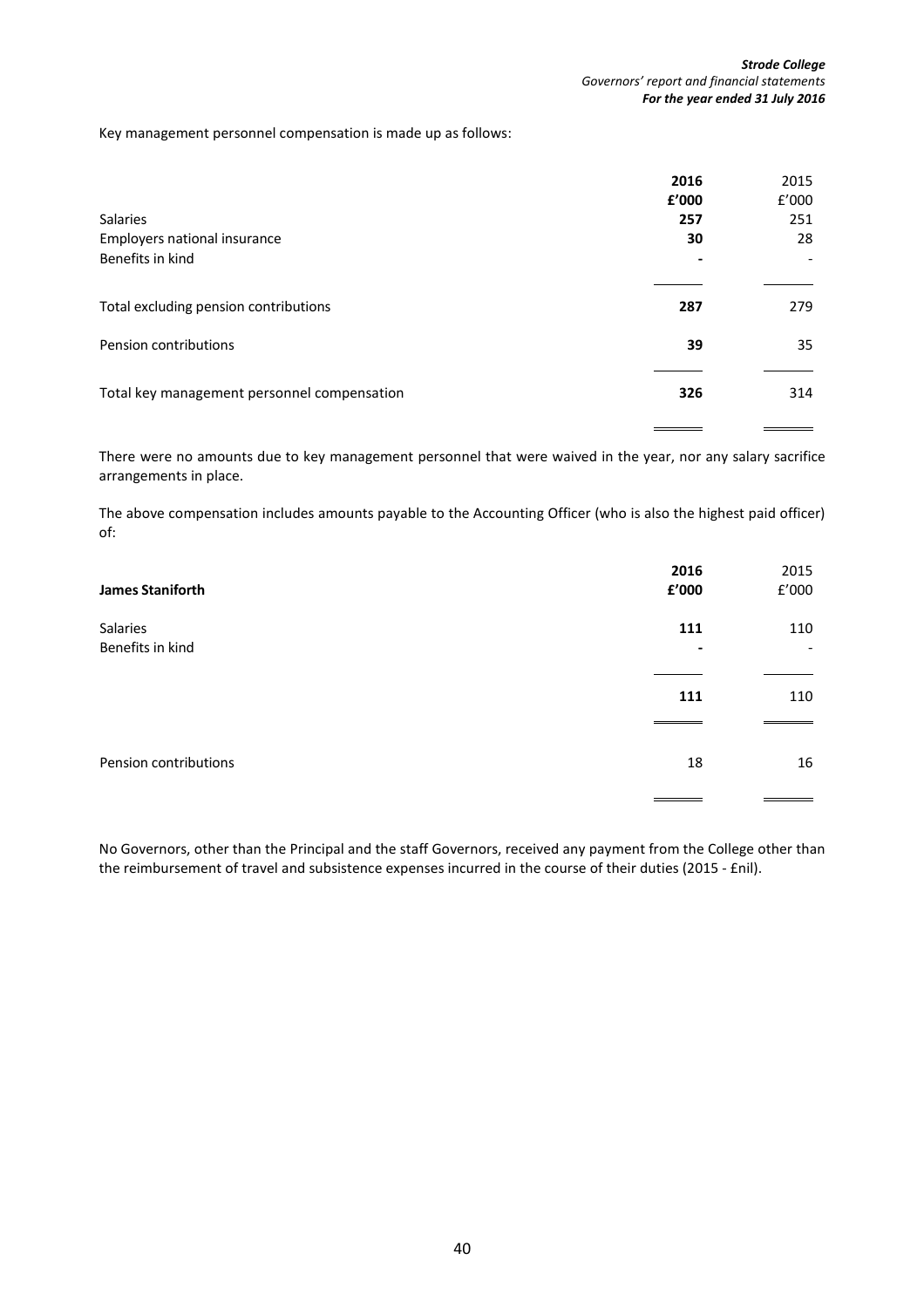## 7. Other operating expenses

|                                                            | 2016  | 2015  |
|------------------------------------------------------------|-------|-------|
|                                                            | £'000 | f'000 |
| Premises costs                                             | 389   | 424   |
| Subcontracted provision                                    | 843   | 877   |
| Direct and other costs                                     | 1534  | 1445  |
| Other staff related costs                                  | 83    | 87    |
| Overheads                                                  | 370   | 382   |
|                                                            | 3,219 | 3,215 |
| Other operating expenses include:                          |       |       |
| External Auditors remuneration: Financial statements audit | 21    | 21    |
| Internal auditors remuneration: Internal audit             | 7     | 8     |
|                                                            |       |       |
| 8.<br>Interest and other finance costs                     |       |       |
|                                                            | 2016  | 2015  |
|                                                            | £'000 | E'000 |
| On bank loans and overdrafts                               | 144   | 130   |
| On finance leases                                          | 9     | 9     |
| Pension finance costs                                      | 325   | 327   |
|                                                            | 478   | 466   |
|                                                            |       |       |

## 9. Taxation

The Governors do not believe the College was liable for any corporation tax arising out of its activities during either period.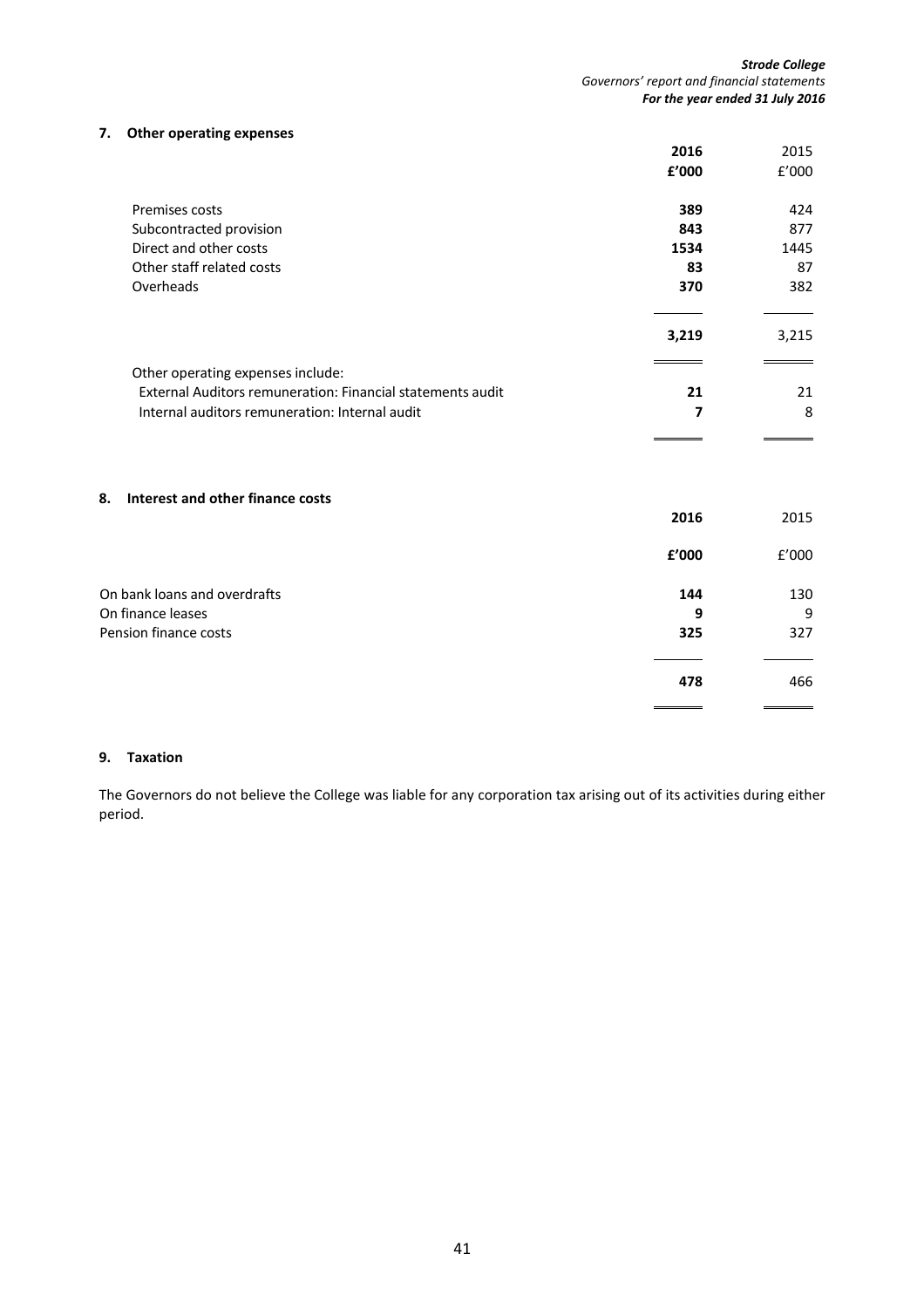### 10. Tangible fixed assets

|                                    | <b>Land and Buildings</b> |                        |                                |                        |
|------------------------------------|---------------------------|------------------------|--------------------------------|------------------------|
|                                    | Freehold                  | <b>WIP</b>             | <b>Equipment</b>               | <b>Total</b>           |
|                                    | ${\bf f}^{\prime}$ 000    | ${\bf f}^{\prime}$ 000 | $\boldsymbol{\mathsf{f}}'$ 000 | ${\bf f}^{\prime}$ 000 |
| <b>Cost or valuation</b>           |                           |                        |                                |                        |
| At 1 August 2015                   | 25,321                    | 133                    | 1,750                          | 27,204                 |
| Additions                          | 3                         | 63                     | 144                            | 210                    |
| Disposals                          |                           |                        | (215)                          | (215)                  |
| <b>Transfers</b>                   | 70                        | (196)                  | 126                            |                        |
| At 31 July 2016                    | 25,394                    |                        | 1,805                          | 27,199                 |
| <b>Accumulated depreciation</b>    |                           |                        |                                |                        |
| At 1 August 2015                   | 9,049                     |                        | 816                            | 9,865                  |
| Charge for year                    | 449                       |                        | 362                            | 811                    |
| Eliminated in respect of disposals |                           |                        | (215)                          | (215)                  |
| At 31 July 2016                    | 9,498                     |                        | 963                            | 10,461                 |
| Net book value                     |                           |                        |                                |                        |
| At 31 July 2016                    | 15,896                    |                        | 842                            | 16,738                 |
|                                    |                           |                        |                                |                        |
| At 31 July 2015                    | 16,272                    | 133                    | 934                            | 17,339                 |

Land and buildings were valued for the purpose of the 1994 financial statements at depreciated replacement cost by a firm of independent chartered surveyors, in accordance with the RICS Statement of Asset Valuation Practice and Guidance notes. Other tangible fixed assets inherited from the local education authority at incorporation have been valued by the College on a depreciated replacement cost basis with the assistance of independent professional advice.

Land and buildings with a net book value of £5,297,000 (2015 - £5,354,000) have been partly financed from exchequer funds, through for example the receipt of capital grants. Should these assets be sold, the College may be liable, under the terms of the Financial Memorandum with the Skills Funding Agency, to surrender the proceeds.

Equipment cost includes an amount of £305,000 (2015 - £247,000) in respect of assets held under finance leases.

### 11. Debtors

|                                           | 2016  | 2015  |
|-------------------------------------------|-------|-------|
|                                           | £'000 | f'000 |
| Amounts falling due within one year:      |       |       |
| Trade receivables                         | 128   | 167   |
| Prepayments and accrued income            | 129   | 113   |
| Amounts owed by the Skills Funding Agency | 38    | 67    |
| Amounts owed by non-Agency funders        | 36    | 60    |
|                                           | 331   | 407   |
|                                           |       |       |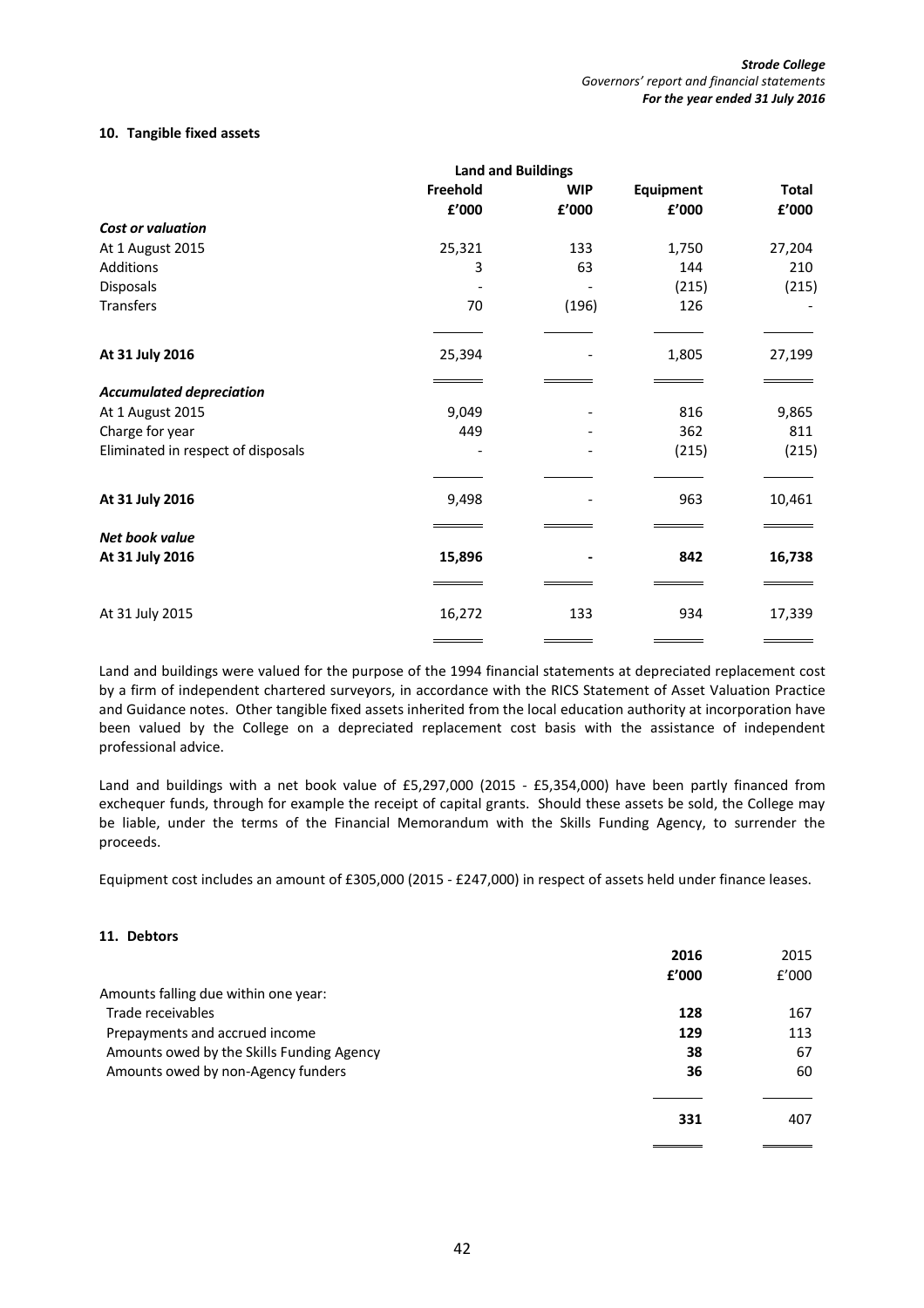## 12. Cash and cash equivalents

|                           | At 1 August<br>2015<br>£'000 | <b>Cash flows</b><br>f'000 | At 31 July<br>2016<br>£'000 |
|---------------------------|------------------------------|----------------------------|-----------------------------|
| Cash and cash equivalents | 825                          | (13)                       | 812                         |
|                           |                              |                            |                             |

## 13. Creditors: Amounts falling due within one year

| 2016                                                 | 2015  |
|------------------------------------------------------|-------|
| £'000                                                | f'000 |
| Bank loans and overdrafts<br>241                     | 234   |
| Obligations under finance leases<br>82               | 59    |
| Payments received on account<br>280                  | 252   |
| Trade payables<br>9                                  | 81    |
| Other taxation and social security<br>130            | 118   |
| Accruals and deferred income<br>379                  | 358   |
| Staff holiday pay accrual (FRS102 adjustment)<br>435 | 452   |
| Provision for clawback of recurrent funding          | 73    |
| Lennartz Vat claim<br>15                             | 70    |
| Other creditors<br>139                               | 126   |
| 1,710                                                | 1,823 |

## 14. Creditors: Amounts falling due after more than one year

|                                  | 2016<br>£'000            | 2015<br>E'000 |
|----------------------------------|--------------------------|---------------|
| Bank loans                       | 4,163                    | 4,404         |
| Obligations under finance leases | 107                      | 140           |
| Lennartz Vat claim               | $\overline{\phantom{a}}$ | 28            |
|                                  |                          |               |
|                                  | 4,270                    | 4,572         |
|                                  |                          |               |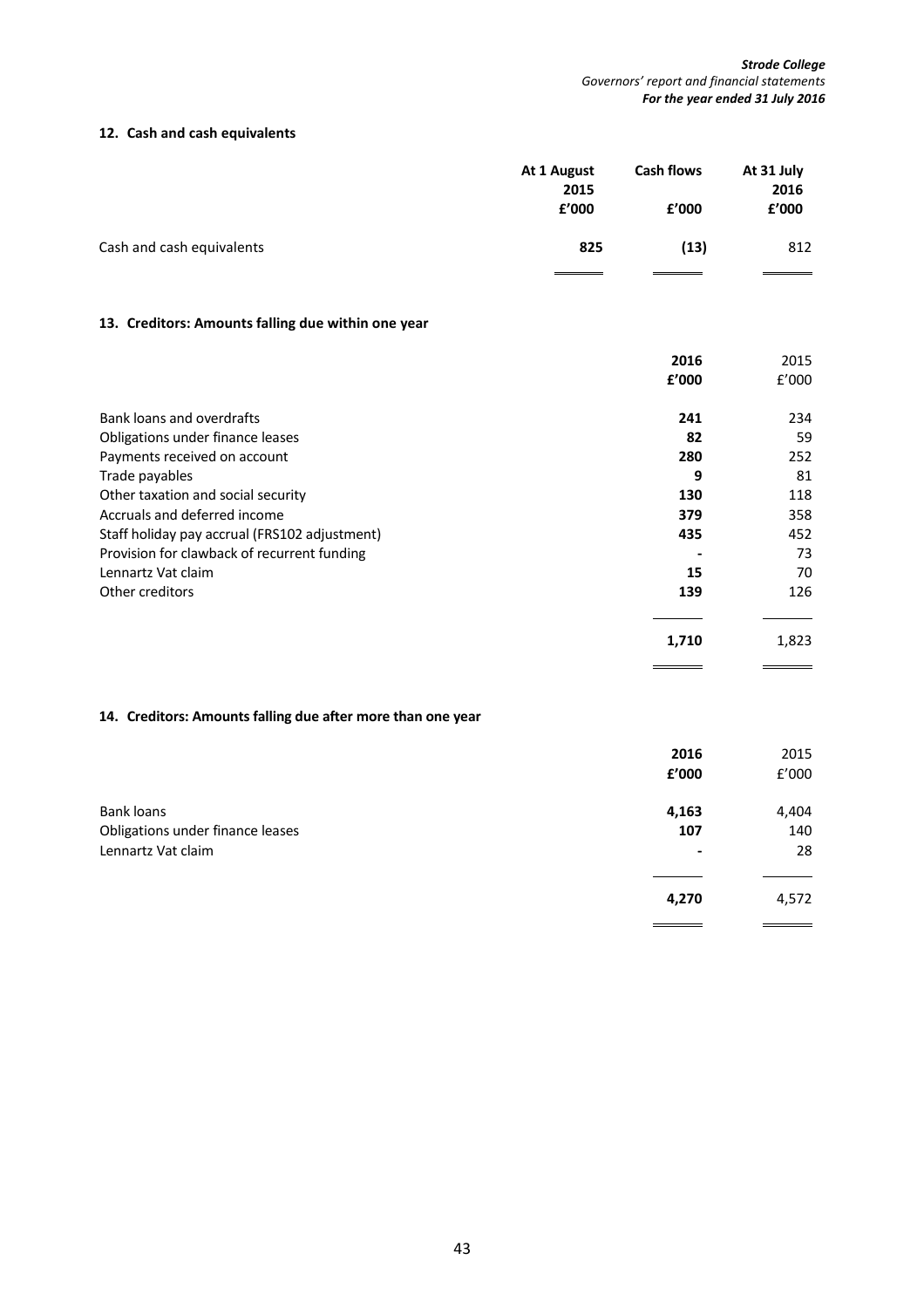### 15. Analysis of borrowings

### Bank loans and overdrafts

|                                                     | 2016  | 2015  |
|-----------------------------------------------------|-------|-------|
|                                                     | £'000 | f'000 |
| Bank loans and overdrafts are repayable as follows: |       |       |
| Within one year                                     | 241   | 234   |
| Between one and two years                           | 248   | 241   |
| Between two and five years                          | 770   | 757   |
| In five years or more                               | 3,145 | 3,406 |
|                                                     |       |       |
|                                                     | 4,404 | 4,638 |

The borrowing of the College has been used to fund its capital investment programme. The borrowing comprises a variable rate loan of £4,404,000 repayable in quarterly instalments until 2031. Interest charged at 1.85% over LIBOR.

On the 10<sup>th</sup> October 2016 the College entered into a fixed interest rate agreement in respect of the amount owed to Lloyds Bank, at that date, of £4,276,000 for a period of 4.75 years at an interest rate to 2.69%. The final repayment date of 2031 remains unchanged.

The loan is secured only via a negative pledge.

### Finance leases

The net finance lease obligations to which the College is committed are:

|                            | 2016  | 2015  |
|----------------------------|-------|-------|
|                            | £'000 | £'000 |
| In the next year           | 81    | 59    |
| Between one and five years | 107   | 140   |
|                            |       |       |
|                            | 188   | 199   |
|                            |       |       |

Finance lease obligations are secured on the assets to which they relate and are all repayable within 5 years.

### 16. Provisions for liabilities and charges

|                                        | 2016<br>f'000            | 2015<br>f'000 |
|----------------------------------------|--------------------------|---------------|
| Accumulated Access funds 16-18 funding | $\overline{\phantom{a}}$ | 81            |
|                                        |                          |               |

The provision represented unused 16-18 Bursary funding (including free school meals funding) as at the end of 2015. This funding was used in 2016.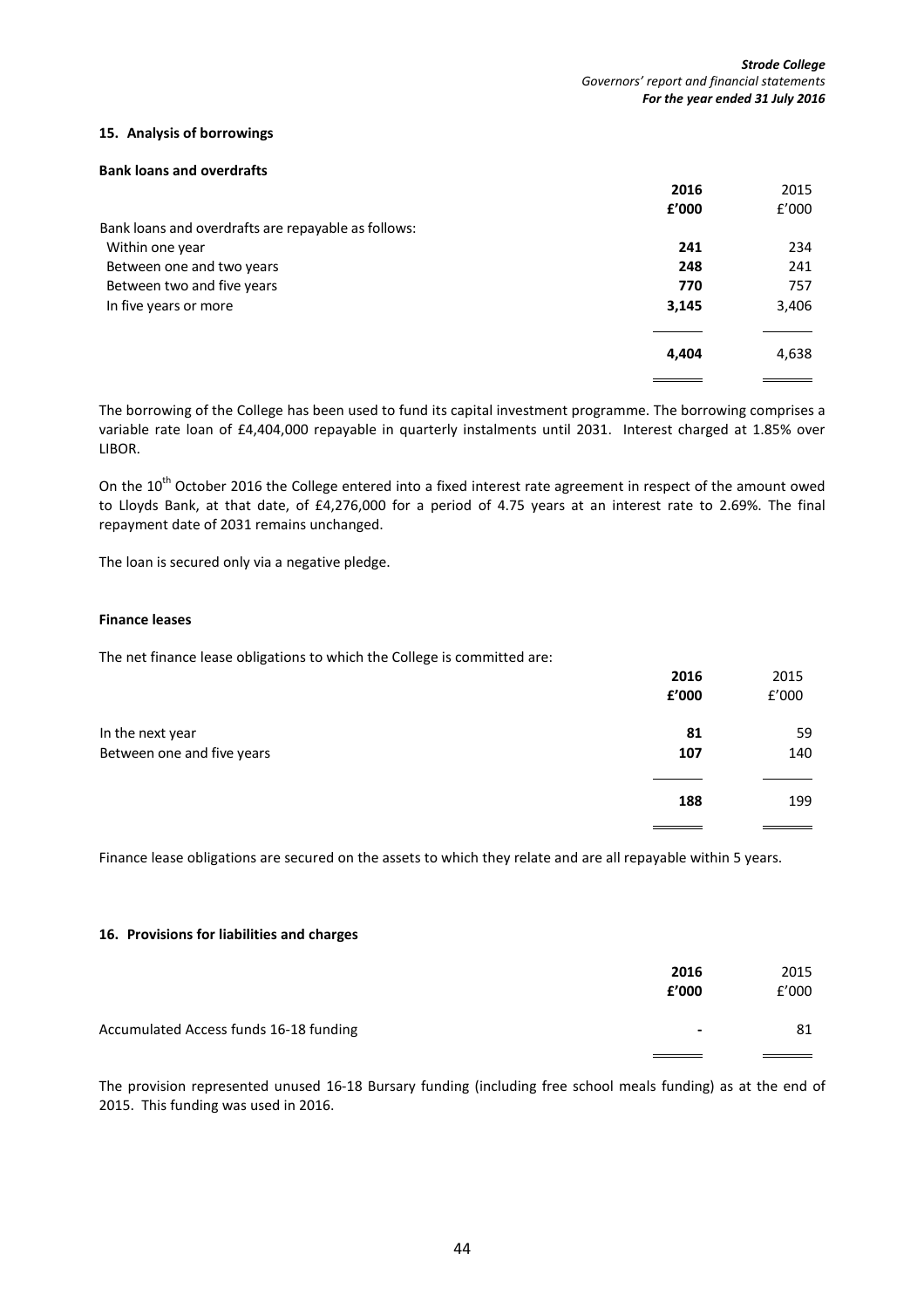### 17. Capital commitments

|                                       | 2016<br>f'000 | 2015<br>f'000 |
|---------------------------------------|---------------|---------------|
| Commitments contracted for at 31 July | 23            | 72            |

### 18. Lease Obligations

At 31 July the College had future minimum lease payments due under non-cancellable operating leases as follows:

|                                                   | 2016  | 2015  |
|---------------------------------------------------|-------|-------|
|                                                   | £'000 | £'000 |
| Land and buildings                                |       |       |
| Not later than one year                           | 5     | 5     |
| Later than one year and not later than five years | 6     | 11    |
|                                                   | 11    | 16    |
|                                                   |       |       |
| Other                                             |       |       |
| Not later than one year                           | 6     | 6     |
| Later than one year and not later than five years | 11    | 17    |
|                                                   | 17    | 23    |
|                                                   |       |       |

The minimum term of all operating leases end within 5 years.

### 19. Events after the reporting period

As disclosed in note 15, on the 10<sup>th</sup> October 2016 the College entered into a fixed interest rate agreement in respect of the amount owed to Lloyds Bank, at that date, of £4,276,000 for a period of 4.75 years at an interest rate to 2.69%.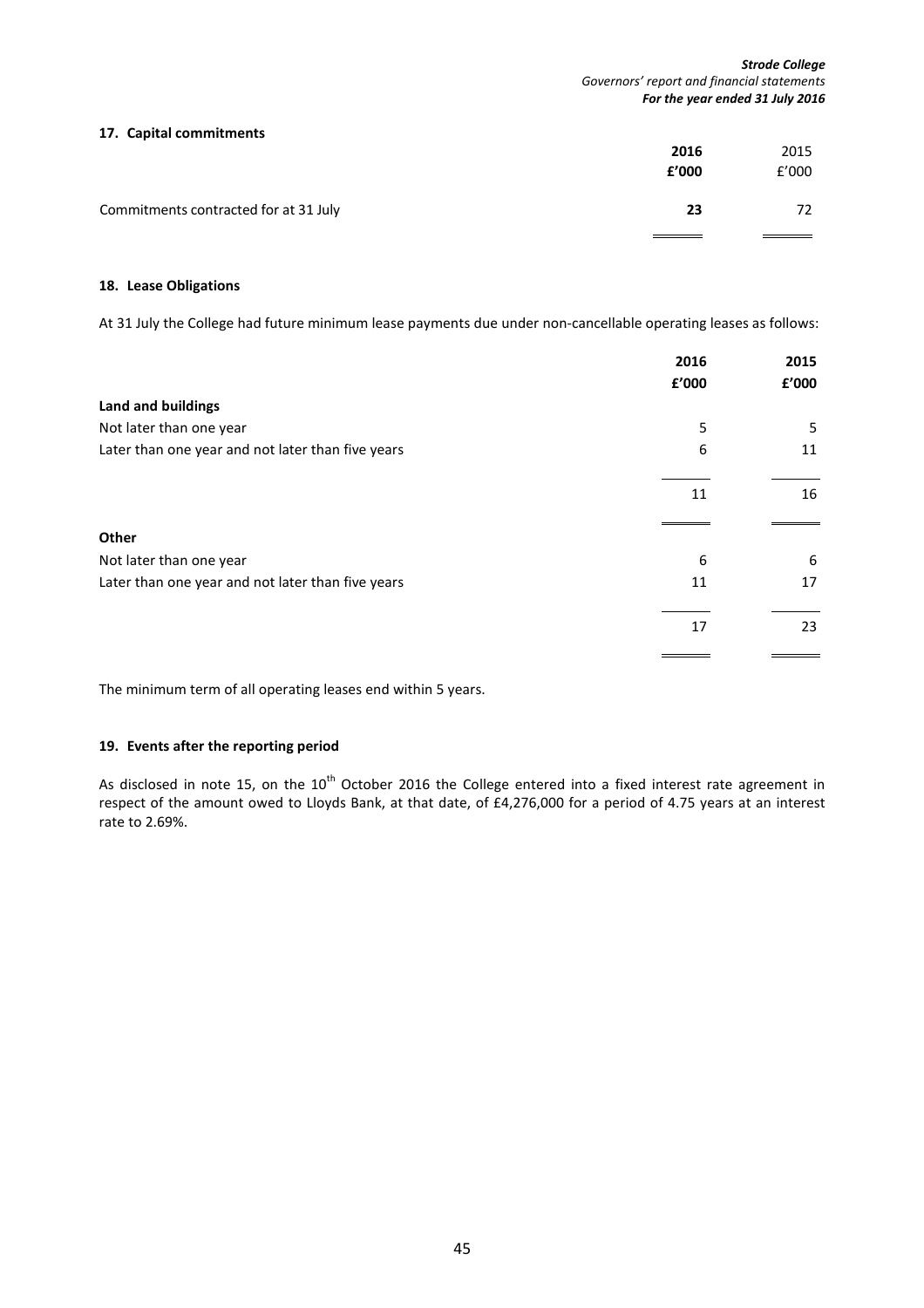### 20. Defined benefit pension obligations

The College's employees belong to two principal post-employment benefit plans: the Teachers' Pension Scheme England and Wales (TPS) for academic and related staff; and the Devon and Somerset Local Government Pension Scheme (LGPS) for non-teaching staff, which is managed by Peninsular Pensions. Both are multi-employer definedbenefit plans.

### 20.1. Total pension cost for the year

|                                                    |     | 2016<br>£'000 |     | 2015<br>f'000 |
|----------------------------------------------------|-----|---------------|-----|---------------|
| Teachers' Pension Scheme contributions paid        |     | 560           |     | 489           |
| Local Government Pension Scheme:                   |     |               |     |               |
| Contributions paid                                 | 357 |               | 335 |               |
| FRS 102 (28) charge                                | 325 |               | 108 |               |
| Charged to the statement of comprehensive income   |     | 682           |     | 443           |
| Total pension cost for the year within staff costs |     | 1,242         |     | 932           |
|                                                    |     |               |     |               |

The pension costs are assessed in accordance with the advice of independent qualified actuaries. The latest formal actuarial valuation of the TPS was 31 March 2012 and of the LGPS 31 March 2013.

Contributions amounting to £36,000 (2015 - £33,000) were payable to the scheme at 31<sup>st</sup> July and are included within creditors.

### 20.2. Teachers' Pension Scheme

The Teachers' Pension Scheme (TPS) is a statutory, contributory, defined benefit scheme, governed by the Teachers' Pensions Regulations 2010, and by the Teachers' Pension Scheme Regulations 2015. These regulations apply to teachers in schools and other educational establishments, including academies, in England and Wales that are maintained by local authorities. In addition, teachers in many independent and voluntary-aided schools and teachers and lecturers in some establishments of further and higher education may be eligible for membership. Membership is automatic for full-time teachers and lecturers and, from 1 January 2007, automatic too for teachers and lecturers in part-time employment following appointment or a change of contract. Teachers and lecturers are able to opt out of the TPS.

### The Teachers' Pension Budgeting and Valuation Account

Although members may be employed by various bodies, their retirement and other pension benefits are set out in regulations made under the Superannuation Act 1972 and are paid by public funds provided by Parliament. The TPS is an unfunded scheme and members contribute on a 'pay as you go' basis – these contributions, along with those made by employers, are credited to the Exchequer under arrangements governed by the above Act.

The Teachers' Pensions Regulations 2010 require an annual account, the Teachers' Pension Budgeting and Valuation Account, to be kept of receipts and expenditure (including the cost of pension increases). From 1 April 2001, the Account has been credited with a real rate of return, which is equivalent to assuming that the balance in the Account is invested in notional investments that produce that real rate of return.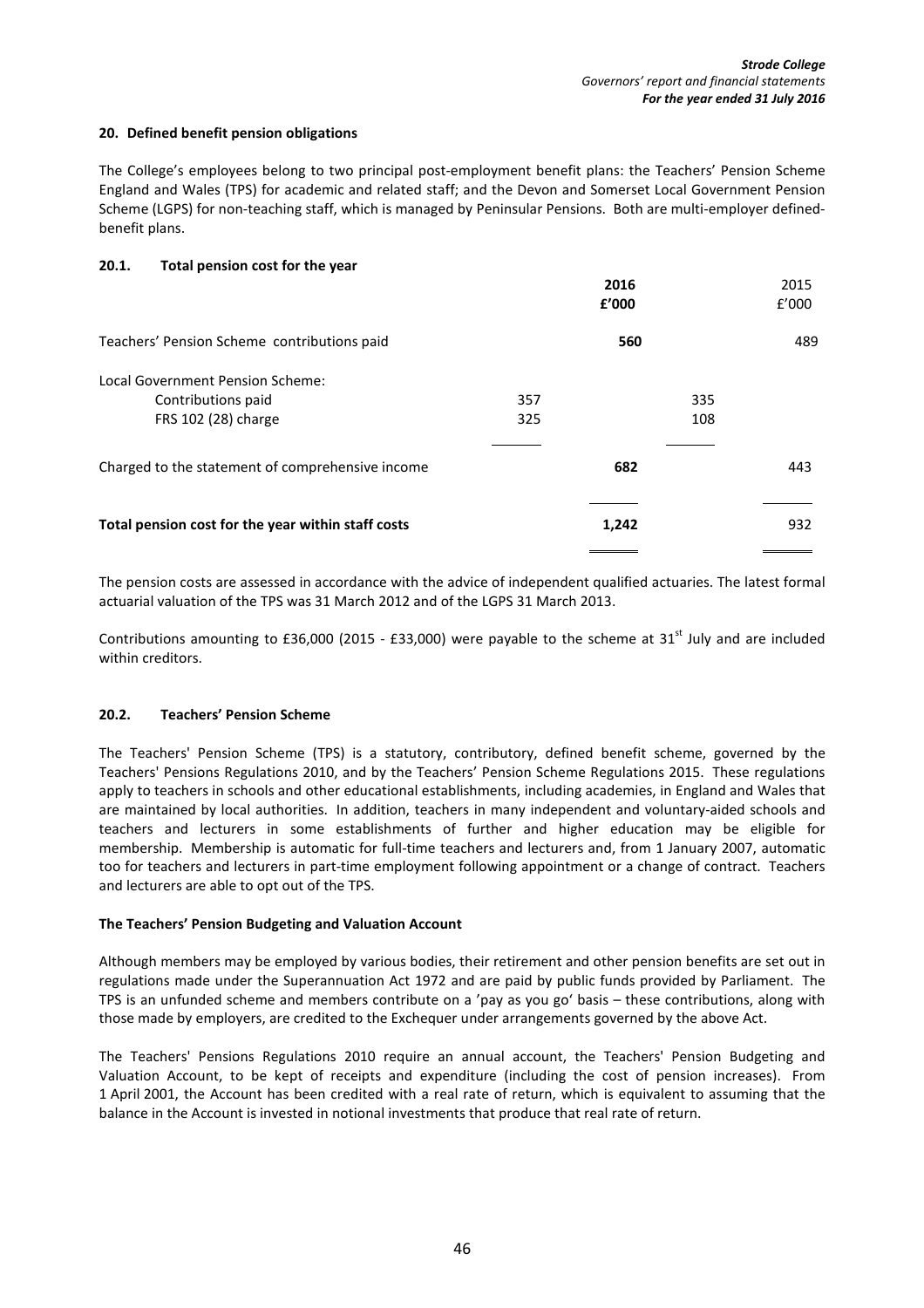### Valuation of the Teachers' Pension Scheme

The latest actuarial review of the TPS was carried out as at 31 March 2012 and in accordance with The Public Service Pensions (Valuations and Employer Cost Cap) Directions 2014. The valuation report was published by the Department for Education (the Department) on 9 June 2014. The key results of the valuation are:

- employer contribution rates were set at 16.48% of pensionable pay;
- total scheme liabilities for service to the effective date of £191.5 billion, and notional assets of £176.6 billion, giving a notional past service deficit of £14.9 billion;
- an employer cost cap of 10.9% of pensionable pay.

The new employer contribution rate for the TPS was implemented in September 2015.

A full copy of the valuation report and supporting documentation can be found on the Teachers' Pension Scheme website at the following location: https://www.teacherspensions.co.uk/news/employers/2015/06/publicationof-the-valuation-report.aspx

### Scheme Changes

Following the Hutton report in March 2011 and the subsequent consultations with trade unions and other representative bodies on reform of the TPS, the Department published a Proposed Final Agreement, setting out the design for a reformed TPS to be implemented from 1 April 2015.

The key provisions of the reformed scheme include: a pension based on career average earnings; an accrual rate of 1/57th; and a Normal Pension Age equal to State Pension Age, but with options to enable members to retire earlier or later than their Normal Pension Age. Importantly, pension benefits built up before 1 April 2015 will be fully protected.

In addition, the Proposed Final Agreement includes a Government commitment that those within 10 years of Normal Pension Age on 1 April 2012 will see no change to the age at which they can retire, and no decrease in the amount of pension they receive when they retire. There will also be further transitional protection, tapered over a three and a half year period, for people who would fall up to three and a half years outside of the 10 year protection.

Regulations giving effect to a reformed Teachers' Pension Scheme came into force on 1 April 2014 and the reformed scheme commenced on 1 April 2015.

The pension costs paid to TPS in the year amounted to £871,000 (2015 - £815,000)

### FRS 102 (28)

Under the definitions set out in FRS 102 (28.11), the TPS is a multi-employer pension plan. The College is unable to identify its share of the underlying assets and liabilities of the plan.

Accordingly, the College has taken advantage of the exemption in FRS 102 and has accounted for its contributions to the scheme as if it were a defined-contribution plan. The College has set out above the information available on the plan and the implications for the College in terms of the anticipated contribution rates.

### 20.3. Local Government Pension Scheme

The LGPS is a funded defined-benefit scheme, with the assets held in separate funds administered by Peninsular Pensions (part of Devon and Somerset County Councils). The total contribution made for the year ended 31 July 2016 was £422,000 (2015 - £396,000) of which employers contributions totalled £137,000 (2015 – £129,000) and employees' contributions totalled £285,000 (2015 – £268,000). The agreed contribution rate for future years is 13%.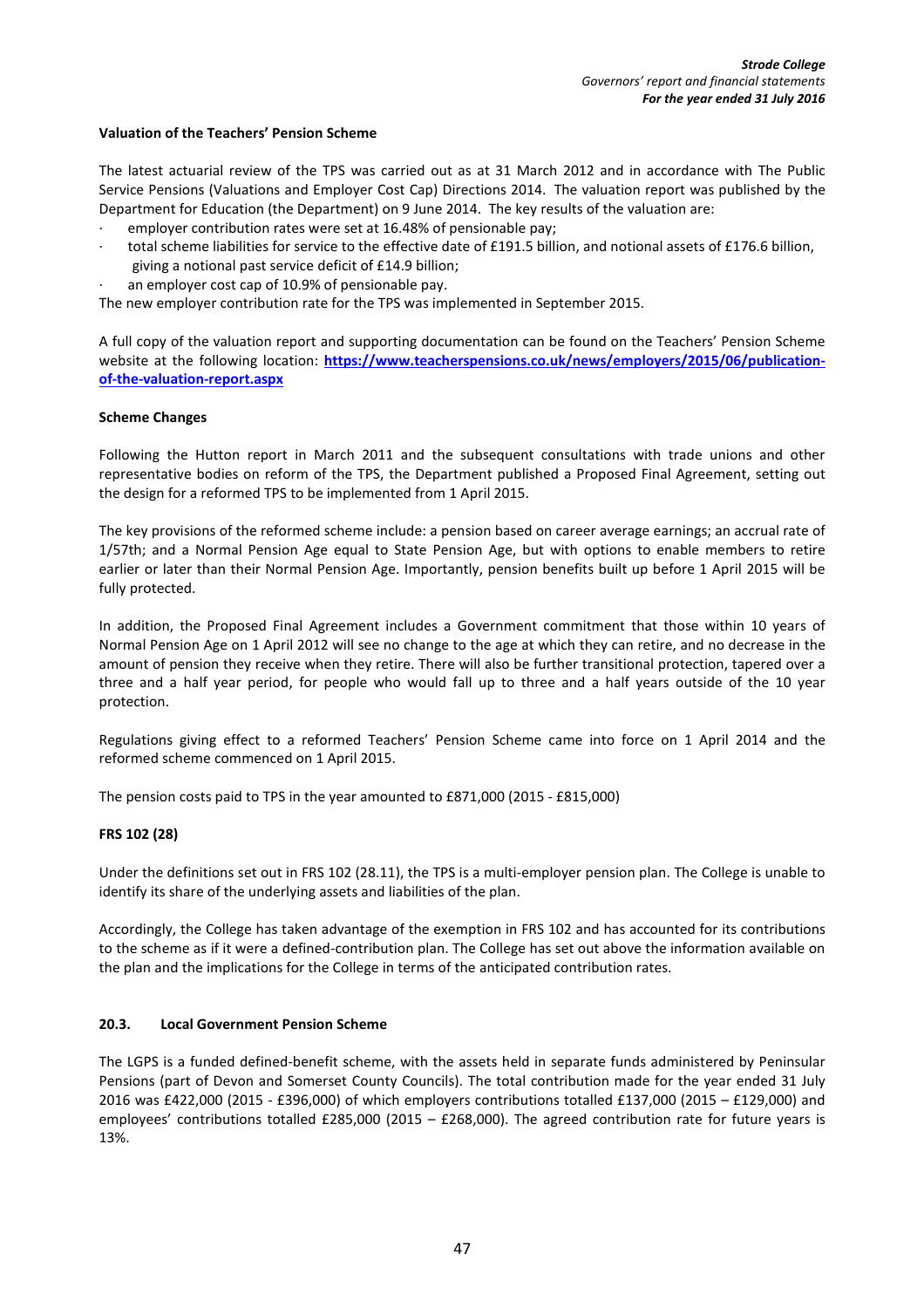## 20.3.1. Principal Actuarial Assumptions

The following information is based on a full actuarial valuation of the fund as at 31<sup>st</sup> March 2013 updated to 31<sup>st</sup> July 2016 by a qualified independent actuary.

|                                      | 2016 | 2015 |
|--------------------------------------|------|------|
| Inflation assumption (CPI)           | 2.2  | 2.7  |
| Rate of increase in salaries         | 3.1  | 3.6  |
| Rate of increase in pensions         | 2.2  | 2.7  |
| Discount rate for scheme liabilities | 2.6  | 3.8  |
| Commutation of pensions to lump sums | 50%  | 50%  |

On advice from our actuaries we have assumed that employees retiring after 6 April 2007 will take advantage of the option to commute part of their future annual pension to a lump sum payment on retirement.

The current mortality assumptions include sufficient allowance for future improvements in mortality rates. The assumed life expectations on retirement age 65 are:

|                      | At 31 July<br>2016 | At 31 July<br>2015 |
|----------------------|--------------------|--------------------|
| Retiring today       |                    |                    |
| Males                | 23.8               | 23.7               |
| Females              | 26.2               | 26.1               |
| Retiring in 20 years |                    |                    |
| Males                | 26.1               | 26.0               |
| Females              | 28.5               | 28.4               |

## 20.3.2. LGPS assets and liabilities

The assets and liabilities in the scheme and the expected rates of return were:

|                                 | Value at     | Value at     |
|---------------------------------|--------------|--------------|
|                                 | 31 July 2016 | 31 July 2015 |
|                                 | £'000        | f'000        |
| Equity instruments              | 7,501        | 7,057        |
| Debt instruments                | 1,163        | 1,038        |
| Property                        | 1,236        | 1,014        |
| Cash                            | 176          | 198          |
| Gilts                           | 734          | 657          |
| Total fair value of plan assets | 10,810       | 9,964        |
| Actual return on plan assets    | 809          | 979          |
| Expected rate of return         | 2.6%         | 3.8%         |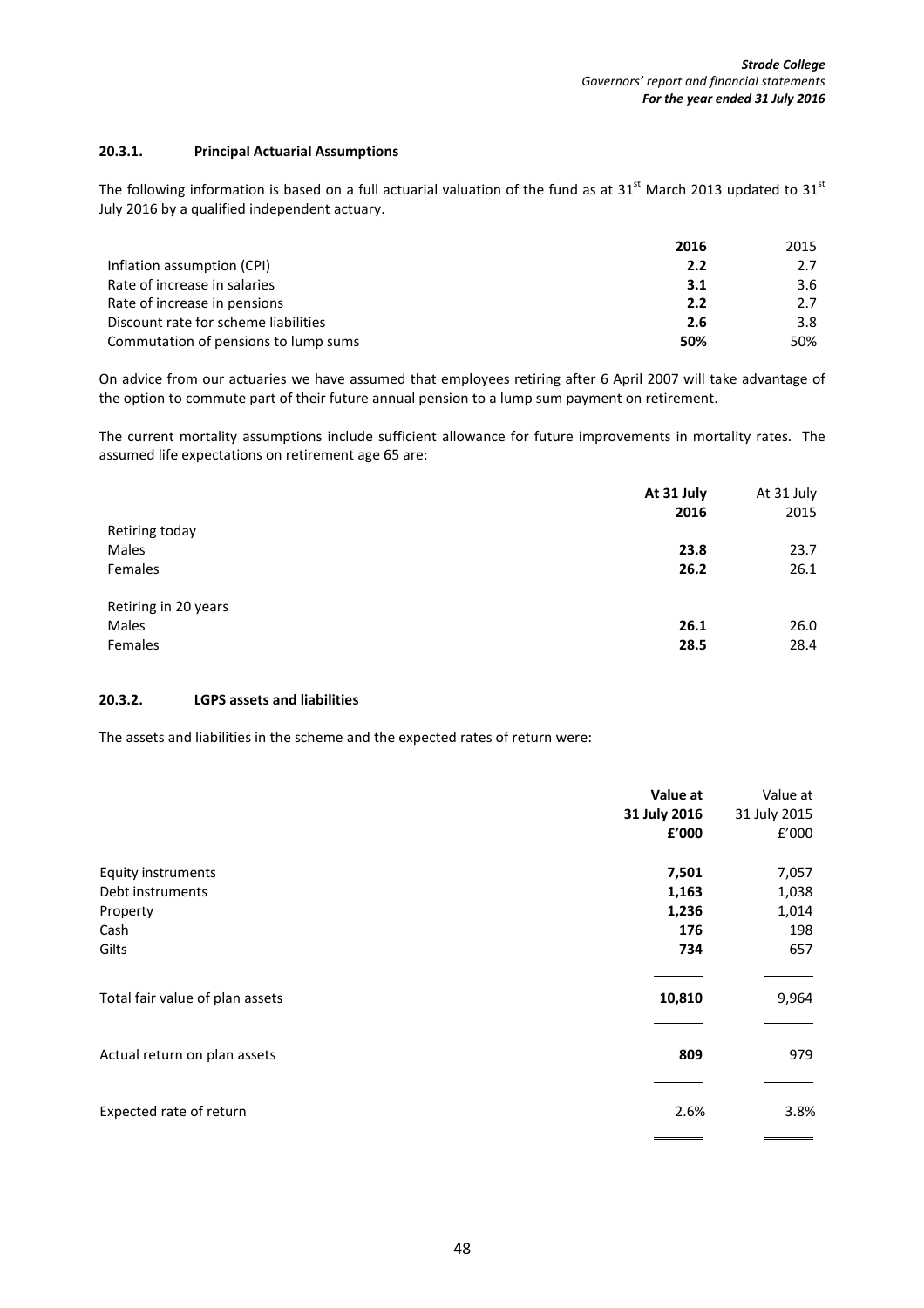The amount included in the balance sheet in respect of the defined benefit pension plan is as follows:

|                                                                | 2016<br>£'000       | 2015<br>f'000      |
|----------------------------------------------------------------|---------------------|--------------------|
| Fair value of plan assets<br>Present value of plan liabilities | 10,810<br>(22, 704) | 9,964<br>(18, 408) |
| <b>Net pensions (liability)</b>                                | (11,894)            | (8, 444)           |

## 20.3.3. Amounts included in staff costs

Amounts recognised in the Statement of comprehensive income in respect of the plan are as follows:

|                                                                                                              | 2016<br>£'000   | 2015<br>f'000   |
|--------------------------------------------------------------------------------------------------------------|-----------------|-----------------|
| Current service cost                                                                                         | 648             | 443             |
| 20.3.4.<br>Amounts included in investment income                                                             |                 |                 |
|                                                                                                              | 2016<br>£'000   | 2015<br>£'000   |
| Net interest income                                                                                          | (325)           | (327)           |
| 20.3.5.<br>Amounts recognised in other comprehensive income                                                  |                 |                 |
|                                                                                                              | 2016<br>£'000   | 2015<br>f'000   |
| Return on pension plan assets<br>Changes in assumptions underlying the present value of the fund liabilities | 429<br>(3, 263) | 604<br>(1, 154) |
| Amount recognised in other comprehensive income                                                              | (2,834)         | (550)           |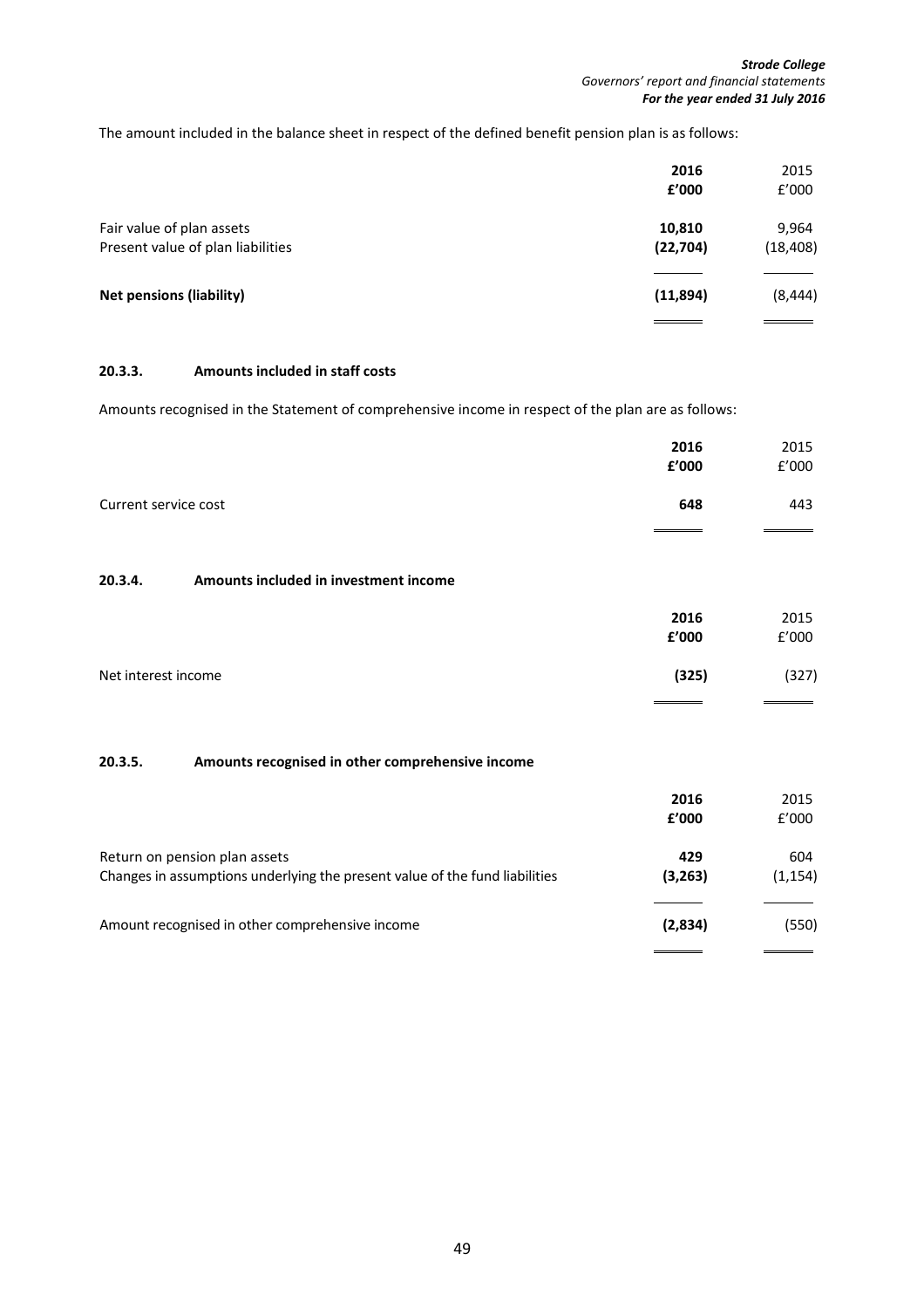$\equiv$ 

## 20.3.6. Movement in defined benefit (liability) during year

|                                                             | 2016<br>£'000 | 2015<br>E'000 |
|-------------------------------------------------------------|---------------|---------------|
| Net defined benefit (liability) in scheme at 1 August       | (8, 444)      | (7, 459)      |
| Movement in year:                                           |               |               |
| Current service cost                                        | (648)         | (443)         |
| <b>Employer contributions</b>                               | 357           | 335           |
| Net interest on defined benefit (liability)                 | (314)         | (321)         |
| Administration expenses                                     | (11)          | (6)           |
| Actuarial gain or loss                                      | (2,834)       | (550)         |
| Net defined benefit (liability) in scheme at 31 July        | (11, 894)     | (8, 444)      |
| 20.3.7.<br>Asset and liability reconciliation               |               |               |
| Changes in the present value of defined benefit obligations | 2016          | 2015          |
|                                                             | £'000         | f'000         |
|                                                             |               |               |
| Defined benefit obligations at start of period              | 18,408        | 16,120        |
| Service cost                                                | 648           | 522           |
| Interest cost                                               | 694           | 702           |
| Contributions by scheme participants                        | 137           | 129           |
| Experience gains and losses on defined benefit obligations  |               |               |
| Changes in financial assumptions                            | 3,263         | 1,154         |
| Estimated benefits paid                                     | (446)         | (219)         |
| Past Service cost                                           |               |               |
| Curtailments and settlements                                |               |               |
| Defined benefit obligations at end of period                | 22,704        | 18,408        |
|                                                             | 2016          | 2015          |
| Changes in fair value of plan assets                        | £'000         | f'000         |
|                                                             |               |               |
| Fair value of plan assets at start of period                | 9,964         | 8,661         |
| Interest on plan assets                                     | 380           | 381           |
| Return on plan assets                                       | 429           | 604           |
| <b>Employer contributions</b>                               | 357           | 335           |
| Contributions by scheme participants                        | 137           | 129           |
| Estimated benefits paid                                     | (446)         | (219)         |
| Settlement prices received / paid                           |               | 79            |
| Administration expenses                                     | (11)          | (6)           |
| Fair value of plan assets at end of period                  | 10,810        | 9,964         |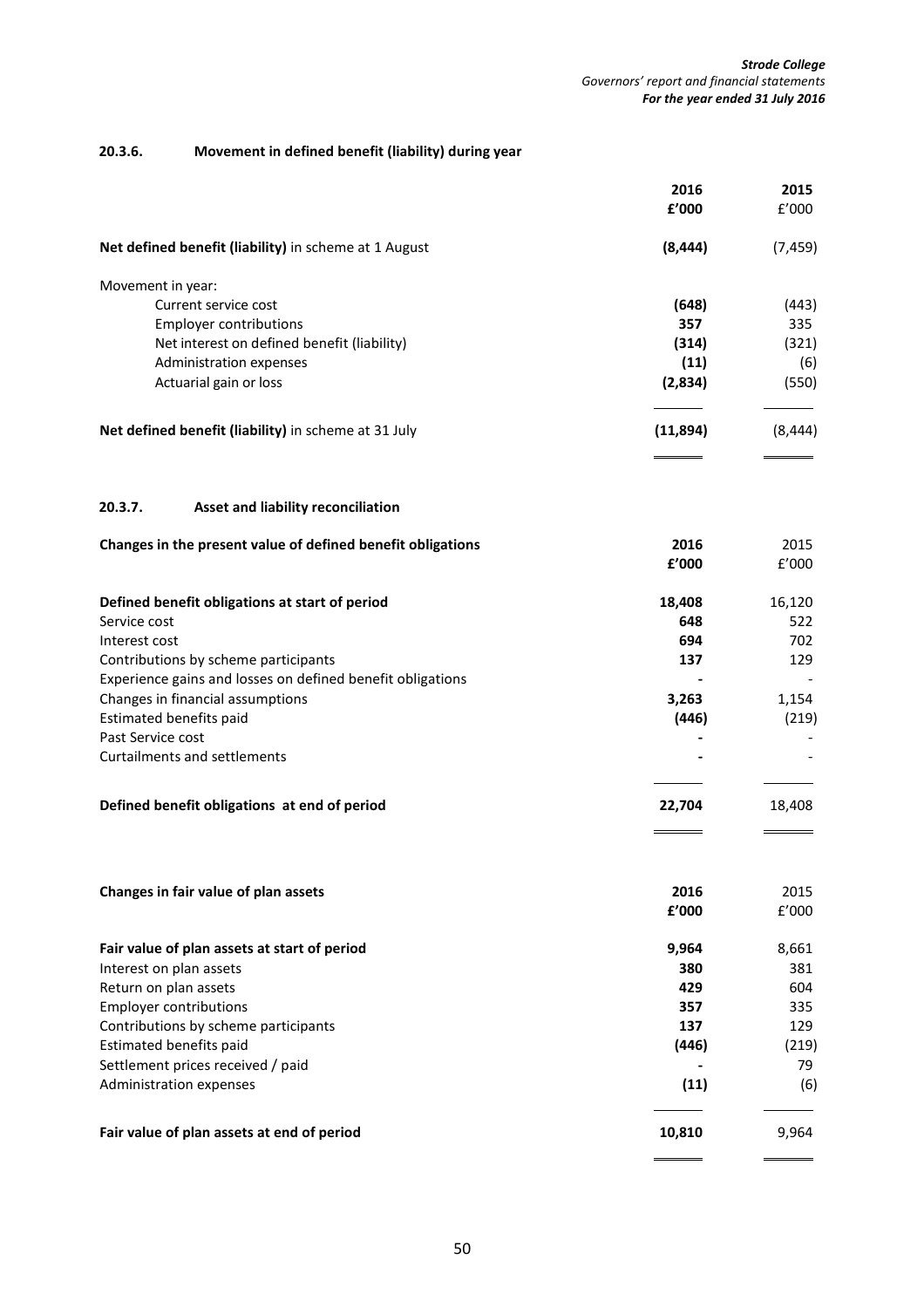$\overline{a}$ 

### 20.3.8. Deficit contributions

The College has entered into an agreement with the LGPS to make additional contributions. Contributions started at £43,000 per annum in 2011-12, and have risen annually. 2015-16 contributions were £66,500. This is in addition to normal funding levels. At the next full valuation the situation will be reviewed again.

### 21. Related Party Transactions

Due to the nature of the College's operations and the composition of the Board of Governors (being drawn from local public and private sector organisations) it is inevitable that transactions will take place with organisations in which a member of the Board of Governors may have an interest. All transactions involving organisations in which a member of the Board of Governors may have an interest are conducted at arm's length and in accordance with the College's financial regulations and normal procurement procedures.

The total expenses paid to or on behalf of the Governors during the year was £nil (2015 - £186; 3 governors). This represents travel and subsistence expenses and other out of pocket expenses incurred in attending Governor meetings and charity events in their official capacity.

No Governor has received any remuneration or waived payments from the College during the year (2015 - None).

### 22. Amounts Disbursed as Agent

| Learner support funds including 16-19 Bursary funds |                 |                      |
|-----------------------------------------------------|-----------------|----------------------|
| <b>Access Funds</b>                                 | 2016            | 2015                 |
|                                                     | f'000           | f'000                |
| Funding body grants – bursary support               | 256             | 318                  |
| Disbursed to students                               | (241)           | (205)                |
| <b>Administration costs</b>                         | (10)            | (12)                 |
|                                                     |                 |                      |
| $\sim$ $\sim$<br>.                                  | $\cdot$ $\cdot$ | $\sim$ $\sim$ $\sim$ |

Balance unspent at 31 July, included in creditors (5) 101

Funding body grants are available solely for students. In the majority of instances, the College only acts as a paying agent. In these circumstances, the grants and related disbursements have therefore been excluded from the statement of comprehensive income, other than when the College has directly incurred expenditure itself.

### 23. Transition to FRS 102 and the 2015 FE HE SORP

The year ended  $31<sup>st</sup>$  July 2016 is the first year that the College has presented its financial statements under FRS 102 and the 2015 FE HE SORP. The following disclosures are required in the year of transition. The last financial statements prepared under previous UK GAAP were for the year ended 31<sup>st</sup> July 2015 and the date of transition to FRS 102 and the 2015 FE HE SORP was therefore 1<sup>st</sup> August 2014. As a consequence of adopting FRS 102 and the 2015 FE HE SORP, a number of accounting policies have changed to comply with those standards.

An explanation of how the transition to FRS 102 and the 2015 FE HE SORP has affected the College's financial position, financial performance and cash flows, is set out below.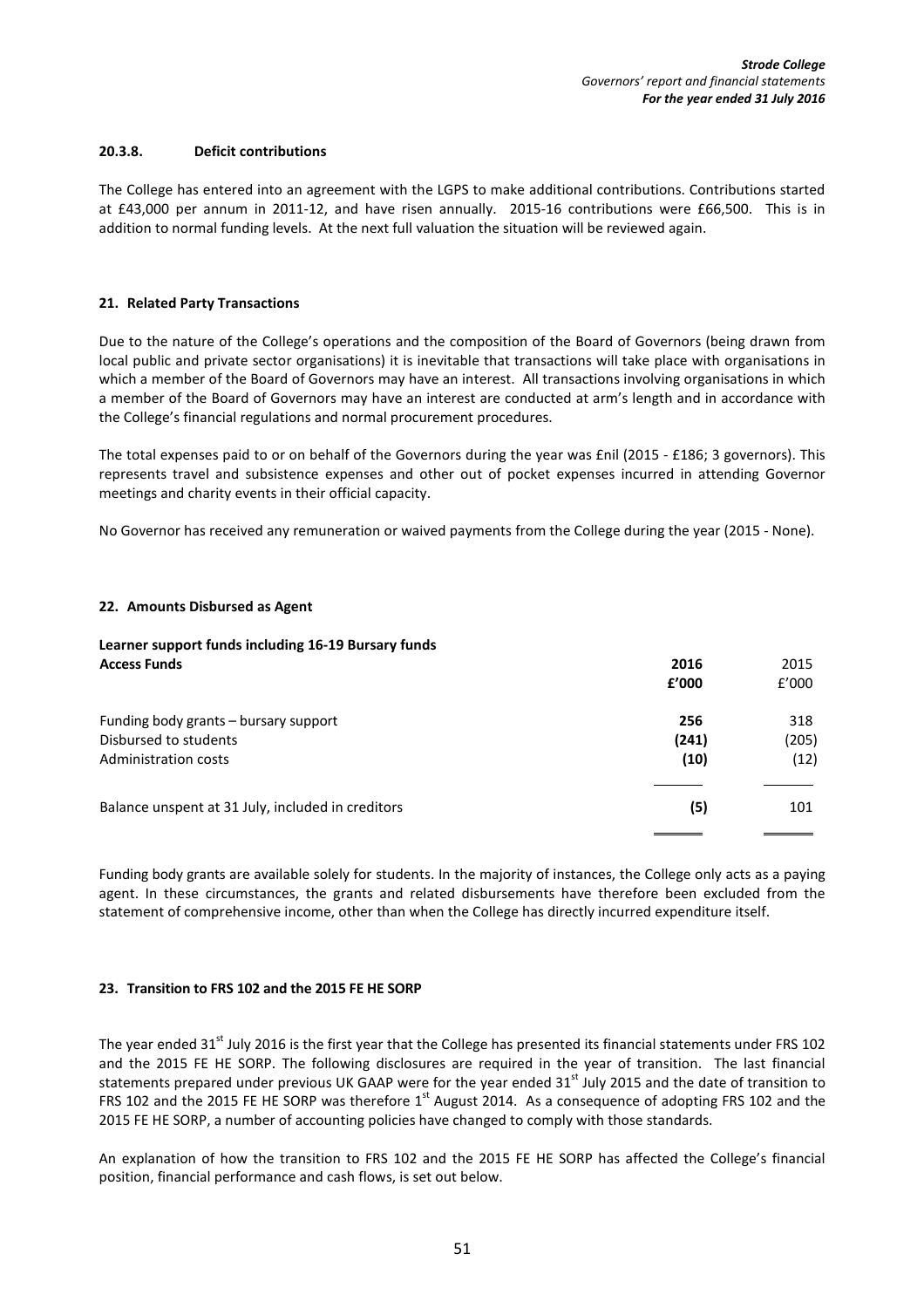$\overline{a}$ 

## Financial Position

|                                                                                | <b>Note</b> | 1st August 2014 | 31 <sup>st</sup> July 2015<br>f'000 |
|--------------------------------------------------------------------------------|-------------|-----------------|-------------------------------------|
| <b>Total reserves under previous SORP</b>                                      |             | (2,935)         | (3,866)                             |
| Employee leave accrual                                                         | (a)         | (452)           | (452)                               |
| Release of deferred capital grants                                             | (b)         | 8,195           | 7,995                               |
| Changes to measurement of net finance cost on defined<br>benefit pension plans | (c)         |                 | (133)                               |
| Defined benefit pension liability - actuarial loss                             | (d)         |                 | 133                                 |
| Change to accounting treatment - operating lease to<br>finance lease           |             |                 | (2)                                 |
| Total effect of transition to FRS 102 and 2015 FE HE SORP                      |             | 7,743           | 7,541                               |
| Total reserves under 2015 FE HE SORP                                           |             | 4,808           | 3,675                               |
|                                                                                |             |                 |                                     |

### Financial performance

|                                                                                                                                                                                                                                                                                                                   | <b>Note</b>                     | 2015<br>f'000                         |
|-------------------------------------------------------------------------------------------------------------------------------------------------------------------------------------------------------------------------------------------------------------------------------------------------------------------|---------------------------------|---------------------------------------|
| Surplus for the year after tax under previous SORP                                                                                                                                                                                                                                                                |                                 | (248)                                 |
| Employee leave accrual<br>Release of capital grants received<br>Reversal of capital grants amortisation<br>Changes to measurement of net finance cost on defined benefit pension plans<br>Defined benefit pension liability - actuarial loss<br>Change to accounting treatment - operating lease to finance lease | (a)<br>(b)<br>(b)<br>(c)<br>(d) | 105<br>(305)<br>(133)<br>(550)<br>(2) |
| Total effect of transition to FRS 102 and 2015 FE HE SORP                                                                                                                                                                                                                                                         |                                 | (885)                                 |
| Total comprehensive income for the year under 2015 FE HE SORP                                                                                                                                                                                                                                                     |                                 | (1, 133)                              |

### a) Recognition of short term employment benefits

No provision for short term employment benefits such as holiday pay was made under the previous UK GAAP. Under FRS 102 the costs of short-term employee benefits are recognised as a liability and an expense.

The annual leave year runs in line with the academic year to  $31<sup>st</sup>$  August each year for both teaching and nonteaching staff. At the reporting date for teaching staff, as no teaching is delivered in August, salaries for August have been accrued in full. For non-teaching staff there was an average of 8 days unused leave which has also been accrued.